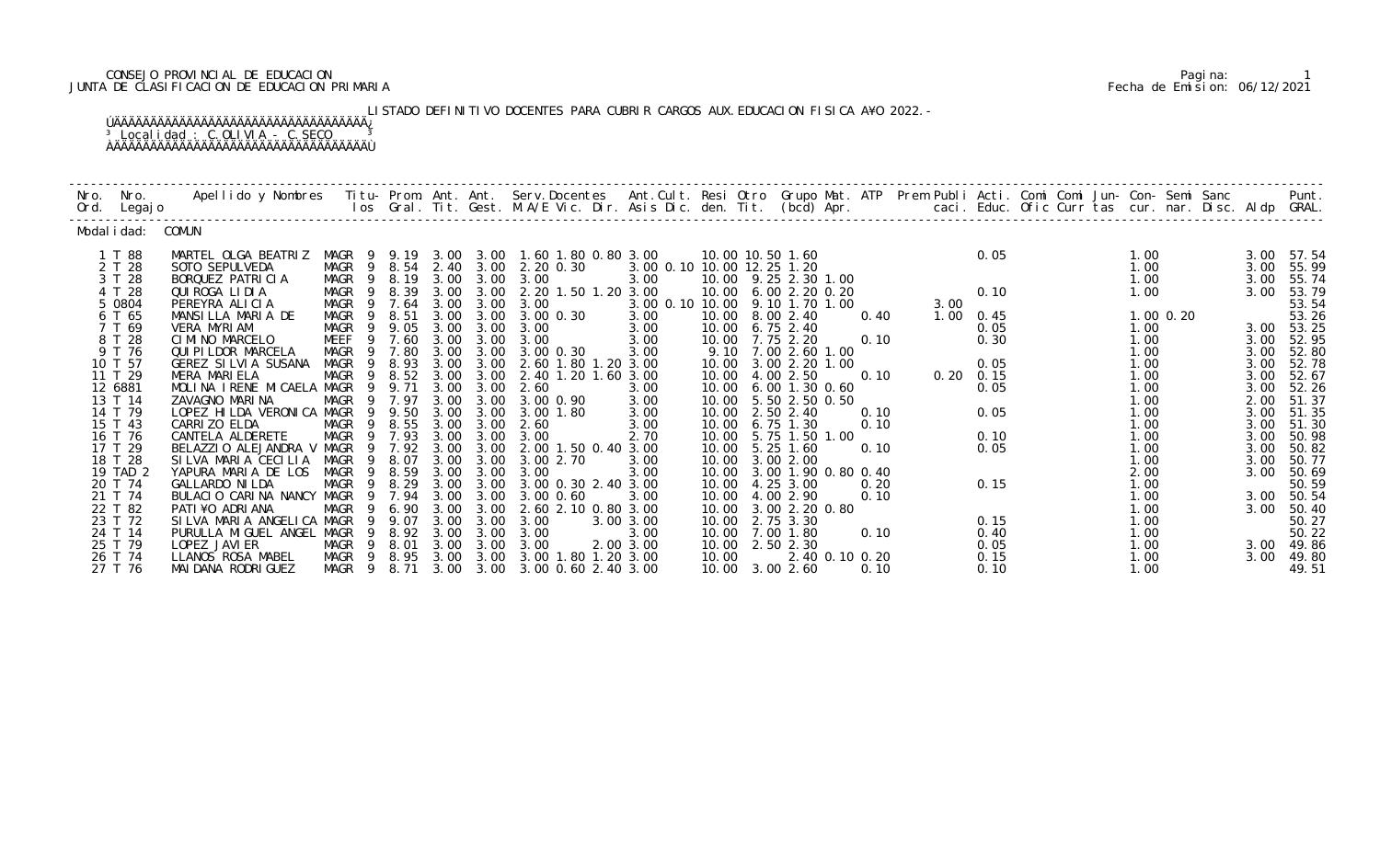# CONSEJO PROVINCIAL DE EDUCACION Pagina: 2 JUNTA DE CLASIFICACION DE EDUCACION PRIMARIA Fecha de Emision: 06/12/2021

LISTADO DEFINITIVO DOCENTES PARA CUBRIR CARGOS AUX.EDUCACION FISICA A¥O 2022.-

| Nro. | Nro.<br>Ord. Legajo |                                                      |                       |           |      |      |                                 |                                                            |                           |                |      |                     |      |      |      |      |            |
|------|---------------------|------------------------------------------------------|-----------------------|-----------|------|------|---------------------------------|------------------------------------------------------------|---------------------------|----------------|------|---------------------|------|------|------|------|------------|
|      | 28 T 14             | ANCA DANIELA BEATRIZ MAGR 9 8.34 3.00 3.00 3.00 1.50 |                       |           |      |      |                                 | 3.00                                                       | 10.00 3.00 2.40           |                | 0.10 |                     | 0.05 |      | 1.00 |      | 2.00 49.39 |
|      | 29 T 69             | YBA¥EZ MONICA LORENA MAGR 9 6.77 2.60 3.00           |                       |           |      |      | 2.60                            | 3.00                                                       | 10.00 6.00 1.30 1.00      |                |      |                     |      |      | 1.00 | 3.00 | 49.27      |
|      | 30 T 36             | HERRERA SANDRA                                       |                       |           |      |      | MAGR 9 8.77 3.00 3.00 3.00 0.60 | 3.00                                                       | 10.00 3.00 1.90           |                |      |                     |      |      | 1.00 |      | 3.00 49.27 |
|      | 31 T 14             | LUNA SILVIA LILIANA                                  | MAGR 9 6.87           |           |      |      | 3.00 3.00 3.00 1.80 0.80 3.00   |                                                            | 10.00  1.25  2.90         |                |      | $0.18$<br>0.20 0.30 |      |      | 1.00 | 3.00 | 49.12      |
|      | 32 T 74             | GOMEZ GRACIELA DEL                                   | MAGR 9 7.43 3.00      |           |      | 3.00 | 2.80 0.30 2.40 3.00             |                                                            | 10.00 4.00 2.20           |                | 0.80 |                     |      |      | 1.00 |      | 48.93      |
|      | 33 T 28             | DURE MARIA TERESA                                    | MAGR 9                | 8.86 3.00 |      | 3.00 | 3.00                            | 1.95                                                       | 10.00 7.00 2.00           |                |      |                     |      |      | 1.00 |      | 48.86      |
|      | 34 T 69             | FIGUEREDO MARIELA                                    | MAGR 9 6.32 3.00      |           |      | 3.00 | 2.80 2.40                       | 3.00                                                       | 10.00 3.00 2.20 0.10      |                |      |                     |      |      | 1.00 |      | 3.00 48.82 |
|      | 35 T 28             | BENITEZ SOFIA                                        | MAGR 9 8.40           |           |      |      | 2.40 3.00 2.20 0.30             | 3.00                                                       | 10.00 8.00 1.20 0.20      |                |      |                     |      |      | 1.00 |      | 48.70      |
|      | 36 T 14             | URQUIZA ALICIA DEL                                   | MAGR<br>- 9           | 8.38      | 3.00 | 3.00 | 3.00 1.20 1.60 3.00             |                                                            | 10.00 2.50 3.00           |                |      |                     |      |      | 1.00 |      | 48.68      |
|      | 37 T 88             | SALAS FRANCI SCA                                     | MAGR<br>- 9           | 7.00      | 3.00 | 3.00 | 2.60 2.10                       | 3.00                                                       | 10.00 3.00 1.80 1.00 0.10 |                |      |                     |      | 0.05 | 1.00 |      | 2.00 48.60 |
|      | 38 T 76             | SOSA DEI DAMI A SOFIA                                | MAGR                  | 9 7.15    | 3.00 | 3.00 | 3.00 1.20 0.80 3.00             |                                                            | 10.00 4.25 2.90           |                | 0.20 |                     | 0.05 |      | 1.00 |      | 48.55      |
|      | 39 T 69             | MARTINEZ YANINA                                      | MAGR 9 8.60           |           | 3.00 | 3.00 | 3.00                            | 3.00                                                       | 10.00 2.75 2.00           |                |      |                     | 0.15 |      | 1.00 |      | 3.00 48.50 |
|      | 40 T 43             | MAMANI NATALIA                                       | MAGR 9 6.39 3.00      |           |      | 3.00 | 3.00 1.50                       | 3.00                                                       | 10.00 3.00 2.60           |                |      |                     |      |      | 1.00 | 3.00 | 48.49      |
|      | 41 T 76             | MI RANDA OSVALDO                                     | MAGR 9 7.69           |           | 3.00 | 3.00 | 3.00 2.40 0.40 3.00             |                                                            | 10.00                     | 3.00           |      |                     |      |      | 1.00 | 3.00 | 48.49      |
|      | 42 T 65             | QUI NTERO ELENA                                      | MAGR 9 7.45           |           | 2.80 | 3.00 | 3.00                            | 2.50                                                       | 10.00 4.00 1.50 1.00 0.10 |                |      | 0.05                |      |      | 1.00 | 3.00 | 48.35      |
|      | 43 T 79             | GI AGNORI O GABRI ELA                                | MAGR <sub>9</sub>     | 8.73 3.00 |      | 3.00 | 3.00                            | $\begin{array}{ccc} 3.62 \\ 0 & 3.00 \\ 3 & 0 \end{array}$ | 10.00 2.50 1.70 0.40      |                |      |                     |      |      | 1.00 | 3.00 | 48.33      |
|      | 44 T 65             | CARRI ZO GABRI ELA                                   | MAGR<br>- 9           | 6.77      | 3.00 | 3.00 | 3.00 0.90                       |                                                            | 10.00                     | 6.00 2.30      | 0.30 |                     |      |      | 1.00 |      | 48.32      |
|      | 45 T 29             | RUIZ SABRINA EUGENIA MAGR                            | - 9                   | 6.09      | 3.00 | 3.00 | 2.80 0.30                       | 3.00                                                       | 10.00 4.50 1.60 1.00      |                |      |                     |      |      | 1.00 | 3.00 | 48.29      |
|      | 46 T 29             | <b>GORDI LLO CELIA</b>                               | MAGR 9 8.15           |           | 3.00 | 3.00 | 2.80 0.90 2.00 2.95             |                                                            | 10.00 3.00 2.30           |                | 0.10 |                     | 0.05 |      | 1.00 |      | 48.25      |
|      | 47 T 74             | RASGI DO DANI EL                                     | MAGR 9 7.82 2.20      |           |      | 2.75 | 2.40                            | 3.00                                                       | 10.00                     | $1.20$ $1.00$  |      | 0.605.25            |      |      | 1.00 |      | 2.00 48.22 |
|      | 48 T 88             | CASAS ROSANA                                         | MAGR 9 6.88           |           | 2.80 | 3.00 | 2.80                            | 3.00                                                       | 10.00                     | 5.00 1.40 0.20 |      |                     | 0.10 |      | 1.00 |      | 3.00 48.18 |
|      | 49 T 65             | SEGUNDO HECTOR JORGE MAGR 9 5.87                     |                       |           | 3.00 | 3.00 | 3.00 2.40                       | 3.00                                                       | 10.00                     | 5.50 2.40      |      |                     |      |      | 1.00 |      | 48.17      |
|      | 50 T 29             | GARCIA GLADYS RAQUEL MAGR 9 8.27                     |                       |           | 3.00 | 3.00 | 3.00                            | 3.00                                                       | 10.00 3.00 1.70           |                | 0.20 |                     |      |      | 1.00 |      | 3.00 48.17 |
|      | 51 T 76             | MAZO OSVALDO AGUSTIN MAGR                            |                       | 9 7.80    | 3.00 | 3.00 | 3.00 1.50                       | 3.00                                                       | 10.00  1.25  2.40         |                |      |                     | 0.20 |      | 1.00 | 3.00 | 48.15      |
|      | 52 T 43             | ZELAYA DANIEL                                        | MEEF                  | 9 7.94    | 3.00 | 3.00 | 3.00                            | 3.00                                                       | 9.10                      | 4.50 1.60      |      |                     |      |      | 1.00 | 3.00 | 48.14      |
|      | 53 T 43             | TORRES MARIELA                                       | MAGR 9 7.59           |           | 3.00 | 3.00 | 3.00 1.80 0.80 3.00             |                                                            | 10.00 3.00 2.90           |                |      |                     |      |      | 1.00 |      | 48.09      |
|      | 54 T 13             | VILLALBA SILVINA                                     | MAGR 9 8.54           |           | 2.40 | 3.00 | 2.40                            | 3.00                                                       |                           | 8.40 6.00 1.20 | 0.10 |                     |      |      | 1.00 |      | 3.00 48.04 |
|      | 55 T 74             | NORIA FABIOLA ANDREA MAGR 9 8.00 3.00 3.00 3.00 0.30 |                       |           |      |      |                                 | 3.00                                                       | 10.00  1.50  2.60         |                | 0.20 |                     | 0.35 |      | 1.00 |      | 3.00 47.95 |
|      | 56 T 69             | ALVAREZ ANDREA                                       | MAGR 9 6.90 3.00 3.00 |           |      |      | 3.00 0.30                       | 3.00                                                       | 10.00 3.00 2.50           |                |      |                     | 0.20 |      | 1.00 | 3.00 | 47.90      |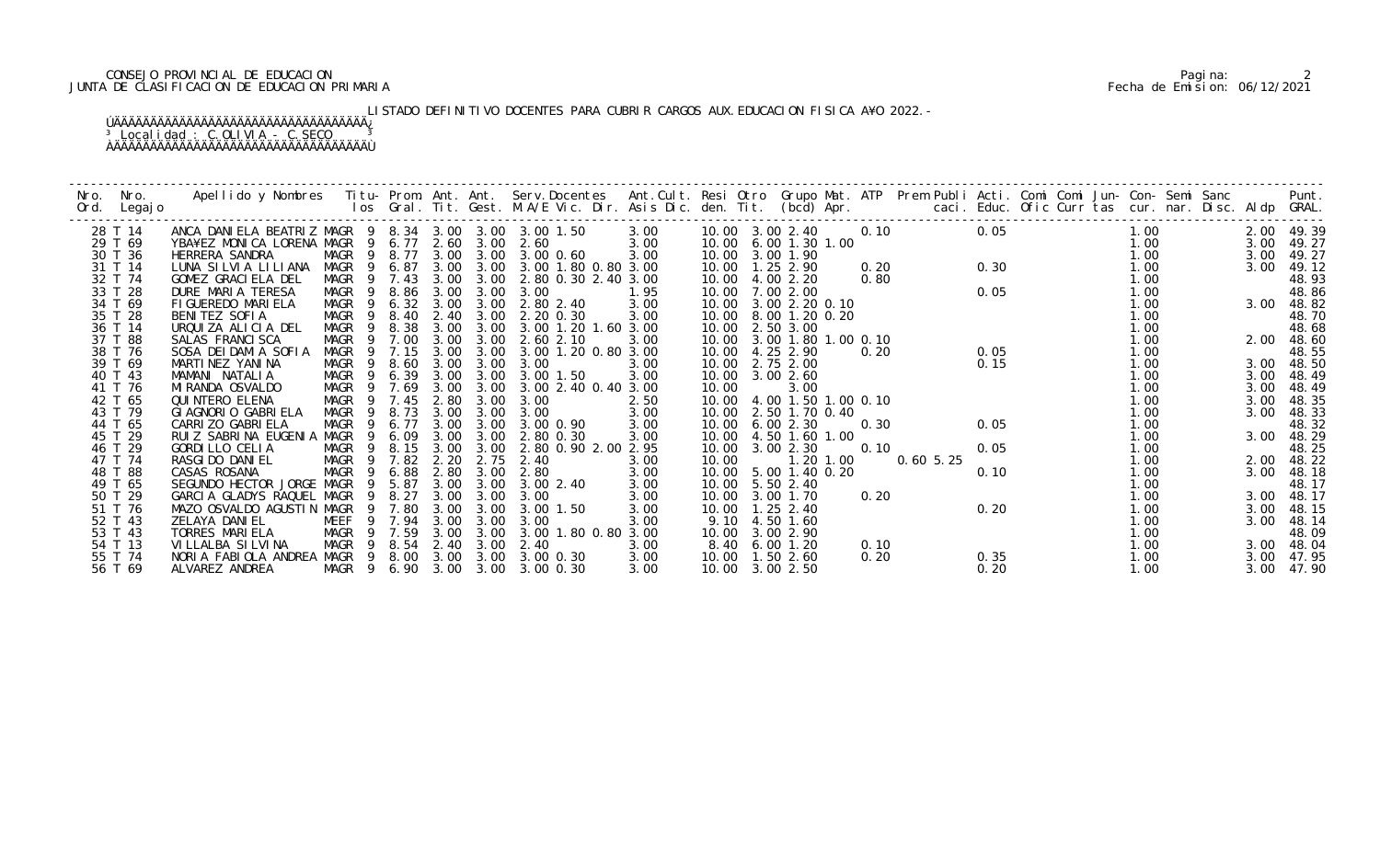# CONSEJO PROVINCIAL DE EDUCACION Pagina: 3 JUNTA DE CLASIFICACION DE EDUCACION PRIMARIA Fecha de Emision: 06/12/2021

LISTADO DEFINITIVO DOCENTES PARA CUBRIR CARGOS AUX.EDUCACION FISICA A¥O 2022.-

| Nro. | Nro.<br>Ord. Legajo | Apellido y Nombres - Titu- Prom. Ant. Ant. Serv.Docentes - Ant.Cult. Resi Otro- Grupo Mat. ATP - Prem Publi Acti. Comi Comi Jun- Con- Semi Sanc - - - Punt.<br>Ios Gral. Tit. Gest. M.A/E Vic. Dir. Asis Dic. den. Tit. (bcd) Apr |             |                  |      |           |                                 |      |                               |                     |               |      |  |                                      |      |      |       |      |                  |
|------|---------------------|-----------------------------------------------------------------------------------------------------------------------------------------------------------------------------------------------------------------------------------|-------------|------------------|------|-----------|---------------------------------|------|-------------------------------|---------------------|---------------|------|--|--------------------------------------|------|------|-------|------|------------------|
|      | 57 T 14             | BARRI ENTOS KARI NA                                                                                                                                                                                                               |             |                  |      |           | MAGR 9 7.21 3.00 3.00 3.00      | 3.00 | 10.00 3.00 2.20 0.20          |                     |               |      |  | 0.25                                 |      |      | 1.00  |      | 3.00 47.86       |
|      | 58 T 13             | CARRIZO ANALIA DEL                                                                                                                                                                                                                |             |                  |      |           | MAGR 9 8.18 3.00 3.00 3.00 0.90 | 2.35 | 10.00  1.50  1.80  1.00  0.10 |                     |               |      |  |                                      |      |      | 0. 70 |      | 3.00 47.83       |
|      |                     | 59 T 76/36 NI ETO EVA HAYDEE                                                                                                                                                                                                      |             | MEEF 9 7.25 3.00 |      |           | 3.00 3.00 1.20 1.60 3.00        |      | 10.00  1.25  2.80  1.00       |                     |               |      |  |                                      |      |      |       |      | 47.80            |
|      | 60 T 69             | VERA CAROLINA                                                                                                                                                                                                                     |             | MAGR 9 8.58      |      | 2.60 3.00 | 2.80                            | 3.00 | 10.00 2.50 1.40 0.90          |                     |               |      |  |                                      |      |      |       |      | 3.00 47.78       |
|      | 61 T43              | CORDOBA MARIA JOSE                                                                                                                                                                                                                |             | MAGR 9 9.39      | 3.00 |           | $3.00$ $2.60$                   | 2.85 |                               | 9.10 5.50 1.30 1.00 |               |      |  |                                      |      |      | 1.00  |      | 47.74            |
|      | 62 T 76             | ROA JOVITA ALEJANDRA MAGR 9 7.16 3.00                                                                                                                                                                                             |             |                  |      | 3.00      | 3.00                            | 3.00 | 10.00 6.50 2.00               |                     |               |      |  |                                      |      |      | 1.00  |      | 47.66            |
|      | 63 T 82             | SEPULVEDA PAOLA                                                                                                                                                                                                                   | MAGR        | 9 8.86 2.80      |      | 3.00      | 1.60 1.80                       | 3.00 | 10.00 2.50 1.40 0.70          |                     |               |      |  |                                      |      |      | 1.00  |      | 2.00 47.66       |
|      | 64 T 57             | GARCIA IVANA MARICEL MAGR 9 7.78 3.00                                                                                                                                                                                             |             |                  |      | 3.00      | 3.00                            | 3.00 | 10.00 3.00 1.60               |                     |               |      |  |                                      | 0.20 |      | 1.00  |      | 3.00 47.58       |
|      | 65 T 36             | CARRI ZO ALEJANDRA                                                                                                                                                                                                                | MAGR        | 9 6.72 3.00      |      | 3.00      | 3.00 0.90 2.00 3.00             |      | 10.00 3.00 2.70               |                     |               |      |  |                                      |      | 0.20 | 1.00  |      | 47.52            |
|      | 66 T 57             | MANCUELLO GABRIEL                                                                                                                                                                                                                 | MAGR 9      | 8.37             | 3.00 | 3.00      | 3.00 0.60 2.40 3.00             |      | 10.00                         |                     | $3.00$ $0.50$ |      |  | 0.65                                 |      |      | 1.00  |      | 47.52            |
|      | 67 T 76             | ARCE MERCEDES RITA                                                                                                                                                                                                                |             | MAGR 9 7.30      | 3.00 | 3.00      | 3.00 1.50 0.80 3.00             |      | 10.00                         | 2.80                |               |      |  | 0.10                                 |      |      | 1.00  |      | 3.00 47.50       |
|      | 68 T 29             | PAEZ CARINA DEL                                                                                                                                                                                                                   |             | MAGR 9 7.33      | 3.00 | 3.00      | 3.00                            | 3.00 |                               | 9.80 3.75 1.60      |               |      |  |                                      |      |      | 1.00  |      | 3.00 47.48       |
|      | 69 TAD 2            | CUEVAS VERONI CA                                                                                                                                                                                                                  | MAGR        | 9 8.10 3.00      |      | 3.00      | 3.00                            | 3.00 | 10.00 4.25 2.90               |                     |               |      |  | 0.15                                 |      |      | 1.00  |      | 47.40            |
|      | 70 TAD 2            | ALCAYAGA JULIO ARIEL MAGR 9 8.28                                                                                                                                                                                                  |             |                  | 3.00 | 3.00      | 3.00                            | 3.00 | 10.00  1.25  1.50             |                     |               |      |  | $0.35$<br>$0.10$<br>$1.00$<br>$1.00$ |      |      |       |      | 3.00 47.38       |
|      | 71 T 82             | MI RANDA SI LVANA                                                                                                                                                                                                                 | MAGR        | 9 8.33           | 3.00 | 3.00      | 3.00                            | 3.00 | 10.00 5.00 1.60 0.30          |                     |               |      |  |                                      |      |      |       |      | 47.33            |
|      | 72 T 13             | ZAMORA LAURA SILVANA MAGR 9 7.52 3.00                                                                                                                                                                                             |             |                  |      | 3.00      | 3.00 2.10                       | 3.00 | 10.00 3.00 2.60               |                     |               | 0.10 |  |                                      |      |      | 1.00  |      | 47.32            |
|      | 73 6286             | AYUELEF ESTELA MARIS MAGR                                                                                                                                                                                                         |             | 9 8.05           | 3.00 | 3.00      | 2.20                            | 3.00 | 10.00 6.75 1.10               |                     |               |      |  | 0.15                                 |      |      | 1.00  |      | 47.25            |
|      | 74 T 29             | CASTRO ROXANA ANDREA MAGR                                                                                                                                                                                                         |             | 9 7.24           | 3.00 | 3.00      | 2.60 0.30                       | 3.00 | 10.00 3.50 1.40               |                     |               | 0.20 |  |                                      |      |      | 1.00  |      | 3.00 47.24       |
|      | 75 7094             | ALVARES SI LVANA                                                                                                                                                                                                                  |             | MAGR 9 8.31      | 3.00 | 3.00      | 1.60                            | 3.00 | 10.00 8.50 0.80               |                     |               |      |  |                                      |      |      |       |      | 47.21            |
|      | 76 T 69             | GODOY MARIA PAULINA                                                                                                                                                                                                               |             | MAGR 9 7.30      | 3.00 |           | 3.00 3.00 0.60 2.00 3.00        |      | 10.00 2.25 3.00               |                     |               |      |  |                                      |      |      | 1.00  |      | 47. 15<br>47. 13 |
|      | 77 T 14             | SALVATI ERRA ALFREDO                                                                                                                                                                                                              | MAGR        | 9 8.08           | 3.00 | 3.00      | 3.00 0.90 2.00 3.00             |      | 10.00  1.25  2.90             |                     |               |      |  |                                      |      |      | 1.00  |      |                  |
|      | 78 T 82             | BALVERDI PATRICIA                                                                                                                                                                                                                 |             | MAGR 9 7.87      | 3.00 | 2.75      | 3.00                            | 1.85 | 10.00 6.25 2.30               |                     |               |      |  | 0. 05<br>0. 15                       |      |      | 1.00  |      | 47.07            |
|      | 79 T 69             | JACOB LUCAS GEREMIAS MAGR 9 7.41                                                                                                                                                                                                  |             |                  | 3.00 | 3.00      | 3.00 0.30                       | 2.35 | 10.00 2.25 1.60 1.00          |                     |               |      |  |                                      |      |      | 1.00  |      | 3.00 47.06       |
|      | 80 T 82             | OLIVIERI CLAUDIA                                                                                                                                                                                                                  | MAGR 9 7.01 |                  |      | 2.40 3.00 | 2.40                            | 3.00 | 10.00 5.00 1.20               |                     |               |      |  |                                      |      |      | 1.00  |      | 3.00 47.01       |
|      | 81 T 69             | MAMANI YOLANDA                                                                                                                                                                                                                    | MAGR        | 9 8.14 3.00      |      | 3.00      | 2.00 2.40                       | 3.00 | 10.00 3.00 1.80 0.20 0.10     |                     |               |      |  | 0.35                                 |      |      | 1.00  |      | 46.99            |
|      | 82 T 43             | I LLANES ADRIANA                                                                                                                                                                                                                  |             | MAGR 9 7.97      | 3.00 | 3.00      | 2.80                            | 3.00 | 10.00 2.50 1.40               |                     |               | 0.30 |  |                                      |      |      | 1.00  | 3.00 | 46.97            |
|      | 83 T 74             | GHIO PAOLA VANINA                                                                                                                                                                                                                 |             | MAGR 9 7.32 3.00 |      |           | 3.00 3.00 2.40                  | 3.00 | 10.00  1.50  3.10  0.10  0.10 |                     |               |      |  | $0.15$ 0.30                          |      |      | 1.00  |      | 46.97            |
|      | 84 T 28             | AGUI LERA SI LVI NA                                                                                                                                                                                                               |             | MAGR 9 8.19      |      | 3.00 3.00 | 2.80                            | 0.05 | 10.00 5.50 1.40               |                     |               |      |  |                                      |      |      | 1.00  |      | 3.00 46.94       |
|      | 85 T 29             | PEREZ NATALIA MARIA                                                                                                                                                                                                               |             | MAGR 9 9.05 3.00 |      |           | 2.75 2.80                       | 3.00 |                               | 7.70 4.00 1.40      |               | 0.10 |  | 0.10                                 |      |      | 1.00  |      | 3.00 46.90       |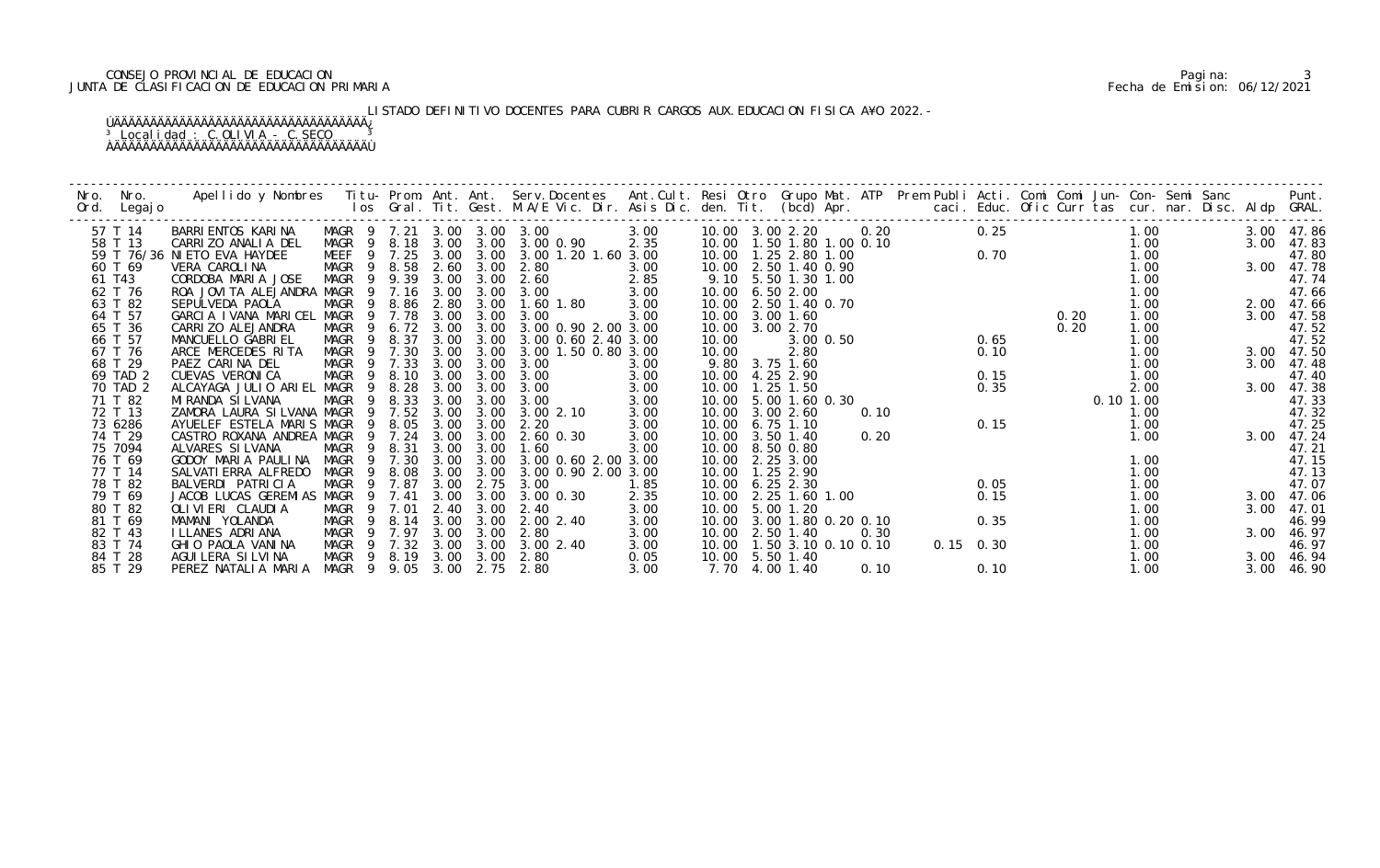# CONSEJO PROVINCIAL DE EDUCACION Pagina: 4 JUNTA DE CLASIFICACION DE EDUCACION PRIMARIA Fecha de Emision: 06/12/2021

LISTADO DEFINITIVO DOCENTES PARA CUBRIR CARGOS AUX.EDUCACION FISICA A¥O 2022.-

| Nro. | Nro.<br>Ord. Legajo | Apellido y Nombres  Titu- Prom. Ant. Ant. Serv.Docentes  Ant.Cult. Resi Otro Grupo Mat. ATP  Prem Publi Acti. Comi Comi Jun- Con- Semi Sanc        Punt.<br>Ios Gral. Tit. Gest. M.A/E Vic. Dir. Asis Dic. den. Tit. (bcd) Apr. |        |                |                  |      |                            |      |                     |                 |       |                         |           |      |      |      |                   |      |      |  |            |                     |
|------|---------------------|---------------------------------------------------------------------------------------------------------------------------------------------------------------------------------------------------------------------------------|--------|----------------|------------------|------|----------------------------|------|---------------------|-----------------|-------|-------------------------|-----------|------|------|------|-------------------|------|------|--|------------|---------------------|
|      | 86 592              | ROBLEDO MARIO                                                                                                                                                                                                                   |        |                |                  |      | MEEF 9 7.61 3.00 3.00 3.00 |      |                     | 3.00            |       | 10.00  0.50  2.00       |           |      |      |      | $0.45$ 0.15       | 2.10 |      |  | 3.00 46.81 |                     |
|      | 87 T 74             | OSES MIRTHA ISABEL                                                                                                                                                                                                              |        |                | MAGR 9 7.55      | 2.80 | 3.00                       |      | 2.40 0.60           | 3.00            |       | 10.00 6.00 1.40         |           |      |      |      |                   |      | 1.00 |  |            | 46.75               |
|      | 88 TAD2             | GALINDO MABEL DEL C                                                                                                                                                                                                             |        |                | MAGR 9 7.84      | 3.00 | 3.00                       | 3.00 |                     | 3.00            |       | 10.00  1.25  2.60       |           |      |      |      | 0.05              |      | 1.00 |  |            | 3.00 46.74          |
|      | 89 T 74             | ARAYA SANDRA SUSANA                                                                                                                                                                                                             | MAGR   |                | 9 7.52 3.00      |      | 3.00                       | 3.00 |                     | 3.00            |       | 10.00  1.25  2.60       |           | 0.20 |      |      |                   |      | 1.00 |  |            | 3.00 46.57          |
|      | 90 T 57             | BARRI ONUEVO ADRI ANA                                                                                                                                                                                                           | MAGR   |                | 9 7.49           | 3.00 | 3.00                       |      | 3.00 0.60           | 3.00 0.10 10.00 |       | 4.50 1.70               |           |      |      |      | 0.15              |      | 1.00 |  |            | 46.54               |
|      | 91 TAD 16           | GONZALEZ LUIS                                                                                                                                                                                                                   | MAGR 9 |                | 6.88             | 3.00 | 3.00                       | 3.00 |                     | 3.00            |       | 10.00 4.25 2.50         |           |      | 0.80 |      | 0.10              |      | 1.00 |  |            | 46.53               |
|      | 92 T 43             | SOTELO SUSANA                                                                                                                                                                                                                   | MAGR   |                | 9 6.21           | 3.00 | 3.00                       |      | 3.00 1.20 0.80 3.00 |                 |       | 10.00 2.50 3.00 0.80    |           |      |      |      |                   |      | 1.00 |  |            | 46.51               |
|      | 93 T 69             | CAMPILLAY VALERIA A                                                                                                                                                                                                             | MAGR   | - 9            | 8.51             | 3.00 | 3.00                       | 3.00 |                     | 3.00            | 10.00 |                         | 2.00 1.00 |      |      |      |                   |      | 1.00 |  |            | 3.00 46.51          |
|      | 94 7469             | FOI TZI CK SANDRA B.                                                                                                                                                                                                            | MAGR   | - 9            | 8.51             | 3.00 | 3.00                       | 3.00 |                     | 3.00            | 10.00 |                         | 2.90 1.00 |      |      |      |                   |      |      |  | 3.00       | 46.41               |
|      | 95 T 43             | BORDON SANDRA NOEMI                                                                                                                                                                                                             | MAGR   | 9              | 6.98             | 3.00 | 3.00                       |      | 2.80 0.30           | 2.85            |       | 10.00 2.75 1.50         |           | 0.10 |      |      |                   |      | 1.00 |  | 3.00       | 46. 28              |
|      | 96 T 69             | LEVI PI CHUN MARCELA                                                                                                                                                                                                            | MAGR   |                | 9 8.15           | 2.40 | 2.75                       | 2.40 |                     | 3.00            |       | 10.00 2.75 1.20 0.60    |           |      |      |      |                   |      | 1.00 |  | 3.00       | 46. 25              |
|      | 97 T 69             | I BARRA MARIA ZULMA                                                                                                                                                                                                             |        |                | MAGR 9 7.03      | 3.00 | 3.00                       | 3.00 |                     | 3.00            |       | 10.00 5.50 1.60         |           |      |      |      | 0.10              |      | 1.00 |  |            | 46.23               |
|      | 98 T 88             | MARECO RAMONA                                                                                                                                                                                                                   | MAGR   | - 9            | 6.94             | 3.00 | 3.00                       | 2.80 |                     | 3.00            | 9.80  | $3.00$ $1.40$           |           | 0.10 |      |      | 0.10              |      | 1.00 |  |            | 3.00 46.14          |
|      | 99 T 23             | CALIL JOSEFA                                                                                                                                                                                                                    | MAGR   |                | 6.89             | 3.00 | 3.00                       |      | 3.00 0.90 2.00 3.00 |                 |       | 10.00  1.25  3.00       |           |      |      |      | 0.05              |      | 1.00 |  |            | 46.09               |
|      | 100 T 29            | SUASO CARLOS DOMINGO MAGR                                                                                                                                                                                                       |        | - 9            | 6.68             | 3.00 | 3.00                       |      | 3.00 1.20 1.60 3.00 |                 |       | 10.00  1.25  2.90       |           | 0.10 |      |      | 0.30              |      | 1.00 |  |            | 46.03               |
|      | 101 T 29            | CAUCAMAN ANDREA                                                                                                                                                                                                                 | MEEF   | 9              | 8.16             | 3.00 | 3.00                       | 3.00 |                     | 3.00            | 10.00 | 2.30                    |           |      |      |      | $0.20 \quad 0.35$ |      | 1.00 |  |            | 3.00 46.01          |
|      | 102 T 65            | ZARI NICOLAS GABRIEL MEEF                                                                                                                                                                                                       |        | 9              | 6.53             | 3.00 | 3.00                       | 3.00 |                     | 3.00 0.25       | 10.00 | 4.25 2.20               |           |      |      | 0.30 | 0.45              |      | 1.00 |  |            | 45.98               |
|      | 103 T 79            | OLIMA MARCELO                                                                                                                                                                                                                   | MAGR   | 9              | 6.69             | 3.00 | 3.00                       | 3.00 |                     | 3.00            | 10.00 | $1.25$ $3.00$           |           |      |      |      |                   |      | 1.00 |  |            | 3.00 45.94          |
|      | 104 12809           | VARGAS RITA LUISINA                                                                                                                                                                                                             | MAGR   | $\overline{9}$ | 7.33             | 3.00 | 3.00                       | 3.00 |                     | 3.00            |       | 10.00 2.75 1.70         |           | 0.10 |      |      | 0.05              |      | 1.00 |  |            | 2.00 45.93          |
|      | 105 T 36            | GRIFFA PATRICIA                                                                                                                                                                                                                 | MAGR   |                | 9 6.42 3.00      |      | 3.00                       |      | 3.00 1.80           | 3.00            | 10.00 | 2.60                    |           |      |      |      | 0.10              |      | 1.00 |  |            | 3.00 45.92<br>45.89 |
|      | 106 T 65            | PEREZ MIRTA BEATRIZ                                                                                                                                                                                                             | MAGR   | $\overline{9}$ | 7.69             | 3.00 | 3.00                       | 3.00 |                     | 3.00 3.00       | 10.00 |                         | 2.80 0.10 |      |      |      | 0.30              |      | 1.00 |  |            |                     |
|      | 107 T 29            | SALAS AURORA                                                                                                                                                                                                                    | MAGR   |                | 9 7.37           | 3.00 | 3.00                       | 3.00 |                     | 3.00            | 10.00 | 1.00 1.50 1.00          |           |      |      |      |                   |      | 1.00 |  |            | 3.00 45.87          |
|      | 108 T 13            | TERRAGNO ANA LORENA                                                                                                                                                                                                             | MAGR   | $\overline{9}$ | 6.95             | 3.00 | 3.00                       |      | 3.00 0.60           | 3.00            |       | 10.00 3.05 3.00         |           |      |      |      | 0.15              |      | 1.00 |  |            | 45.75               |
|      | 109 T 76            | ROSA MARCELA VI VI ANA MAGR                                                                                                                                                                                                     |        | - 9            | 8.64             | 3.00 | 3.00                       | 3.00 |                     | 3.00            | 10.00 | 2.10                    |           |      |      |      |                   |      | 1.00 |  |            | 3.00 45.74          |
|      | 110 T 79            | MOYA CARINA SILVINA                                                                                                                                                                                                             | MAGR   |                | 6.87             | 3.00 | 3.00                       |      | 3.00 1.20 1.60 3.00 |                 | 10.00 | 1.25 2.80               |           |      |      |      |                   |      | 1.00 |  |            | 45.72               |
|      | 111 T 14            | QUI ROGA MYRI AM DEL                                                                                                                                                                                                            | MAGR   | - 9            | 6.90             | 3.00 | 3.00                       | 3.00 |                     | 3.00            |       | 10.00  1.00  2.60       |           | 0.10 |      |      | 0.10              |      | 1.00 |  |            | 3.00 45.70          |
|      | 112 T 29            | MERA CINTIA LORENA                                                                                                                                                                                                              |        |                | MAGR 9 7.39      | 3.00 | 3.00                       |      | 2.80 0.60           | 3.00            |       | 10.00 4.00 1.60         |           | 0.20 |      |      | 0.10              |      | 1.00 |  |            | 45.69               |
|      | 113 T 29            | GOMEZ EDUARDO NESTOR MEEF 9 7.34                                                                                                                                                                                                |        |                |                  | 3.00 | 3.00                       | 3.00 |                     | 3.00            |       | 10.00 1.00 2.30         |           |      |      |      | 0.05              |      | 1.00 |  |            | 3.00 45.69          |
|      | 114 T 14            | FERLATTI BERNARDO                                                                                                                                                                                                               |        |                | MAGR 9 7.89 3.00 |      | 3.00                       | 3.00 |                     | 0.80 3.00       |       | 10.00  1.25  2.90  0.50 |           |      |      |      | 0.30              |      | 1.00 |  |            | 45.64               |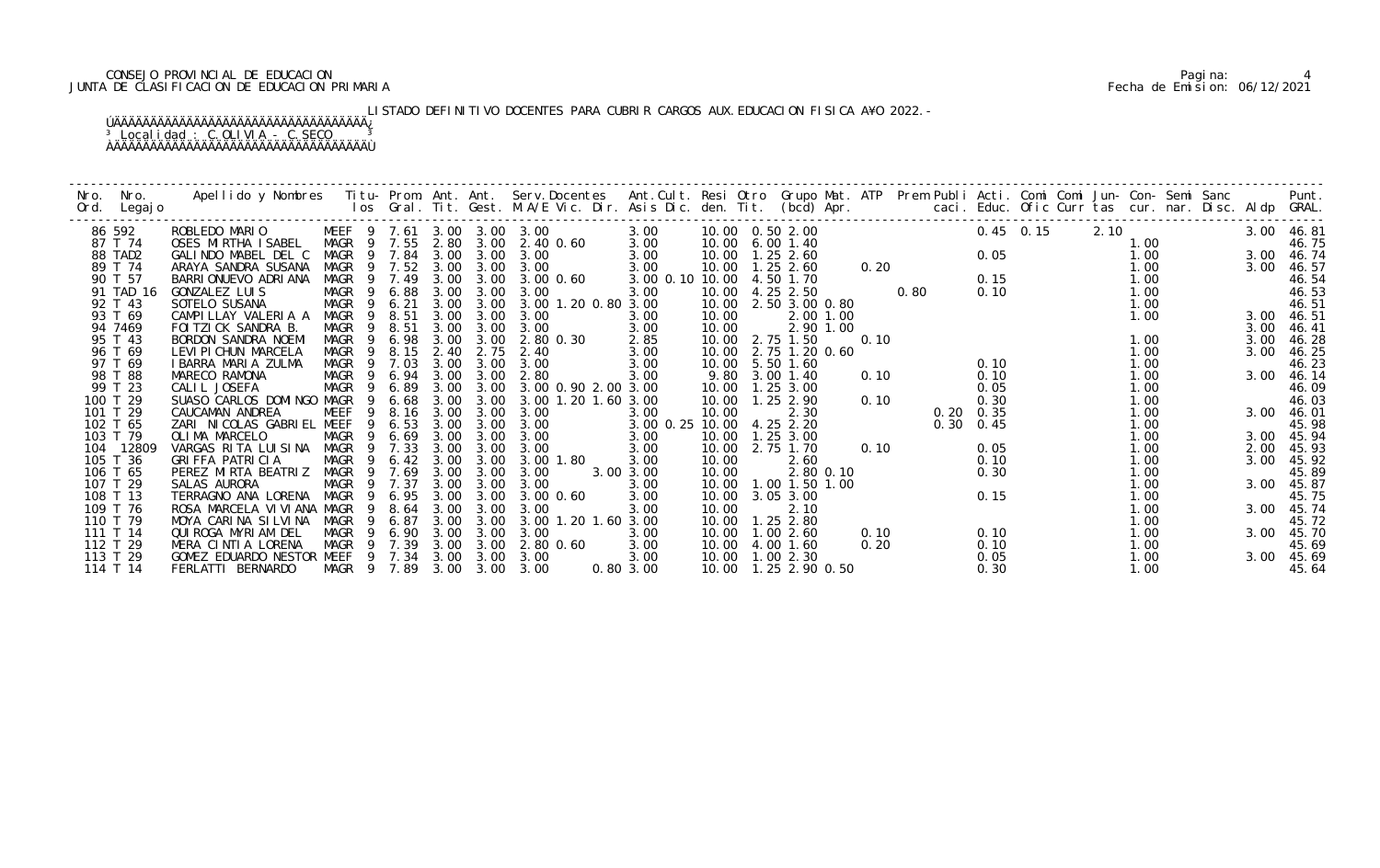# CONSEJO PROVINCIAL DE EDUCACION Pagina: 5 JUNTA DE CLASIFICACION DE EDUCACION PRIMARIA Fecha de Emision: 06/12/2021

LISTADO DEFINITIVO DOCENTES PARA CUBRIR CARGOS AUX.EDUCACION FISICA A¥O 2022.-

| Nro. | Nro.<br>Ord. Legajo | Apellido y Nombres  Titu- Prom. Ant. Ant. Serv.Docentes  Ant.Cult. Resi Otro Grupo Mat. ATP  Prem Publi Acti. Comi Comi Jun- Con- Semi Sanc        Punt.<br>Ios Gral. Tit. Gest. M.A/E Vic. Dir. Asis Dic. den. Tit. (bcd) Apr. |                  |                |             |      |                       |                            |                           |                         |                |                                   |                                                                                                                 |      |  |                  |      |            |
|------|---------------------|---------------------------------------------------------------------------------------------------------------------------------------------------------------------------------------------------------------------------------|------------------|----------------|-------------|------|-----------------------|----------------------------|---------------------------|-------------------------|----------------|-----------------------------------|-----------------------------------------------------------------------------------------------------------------|------|--|------------------|------|------------|
|      | 115 T 14            | DEL VALLE CAROLINA                                                                                                                                                                                                              |                  |                |             |      |                       | MEEF 9 7.26 3.00 3.00 3.00 | 3.00 0.10 10.00 4.00 1.80 |                         |                |                                   | $0.35$<br>$0$<br>$0.20$<br>$0.70$ 0.70 0.10<br>$0.20$<br>$1.80$ 0.30<br>$1.80$ 0.30<br>$1.80$ 0.40 0.10<br>0.05 |      |  | 1.00             |      | 45.51      |
|      | 116 T 29            | SI LVA ANDREA                                                                                                                                                                                                                   | MAGR 9 7.95 2.00 |                |             |      |                       | 2.50 1.80 0.30             | 1.25                      | 10.00 7.50 2.20         |                |                                   |                                                                                                                 |      |  | $1.00$<br>$1.00$ |      | 45.50      |
|      | 117 T 29            | FERNANDEZ VERON                                                                                                                                                                                                                 | MAGR 9 8.20 3.00 |                |             |      |                       | $3.00 \quad 3.00$          | 3.00                      | 10.00 3.50 1.60         |                |                                   |                                                                                                                 |      |  |                  |      | 45.50      |
|      | 118 T 88            | LUNA CARLOS MARCELO                                                                                                                                                                                                             | MAGR 9 6.25 3.00 |                |             |      |                       | 3.00 3.00 0.60             | 2.95                      |                         |                | 10.00   1.00   1.70   0.70   0.10 |                                                                                                                 |      |  | 1.00             |      | 3.00 45.50 |
|      | 119 T 69            | FELMER TOLEDO JOVITA MAGR 9 6.82 3.00                                                                                                                                                                                           |                  |                |             |      | 3.00                  | $3.00 \, 0.60$             | 2.20                      | 10.00 3.00 1.70         |                |                                   |                                                                                                                 |      |  | 1.00             |      | 2.00 45.32 |
|      | 120 T 29            | DEL VALLE MARIANA                                                                                                                                                                                                               | MEEF 9 8.14      |                |             | 3.00 | 3.00                  | 3.00                       | 3.00                      | 10.00                   |                |                                   |                                                                                                                 |      |  | 1.00             |      | 3.00 45.24 |
|      | 121 T 79            | DIAZ CAROLINA RAQUEL MAGR 9 6.87                                                                                                                                                                                                |                  |                |             | 3.00 | 3.00                  | 3.00                       | 3.00                      |                         |                | 10.00  1.00  1.80  0.40  0.10     |                                                                                                                 |      |  | 1.00             | 3.00 | 45.22      |
|      | 122 T 57            | ROMERO MARIANA NOEMI MAGR 9 7.62 3.00                                                                                                                                                                                           |                  |                |             |      | 3.00                  | 3.00                       | 3.00                      | 10.00                   | 2.60           |                                   |                                                                                                                 |      |  | 1.00             | 3.00 | 45.22      |
|      | 123 T 76            | SALAS MERCEDES DEL                                                                                                                                                                                                              | MAGR             | - 9            | 6.90        | 3.00 | 3.00                  | 3.00                       | 3.00                      | 10.00  1.50  1.60       |                |                                   |                                                                                                                 | 0.10 |  | 1.00             | 3.00 | 45.10      |
|      | 124 T 76            | BARRI ONUEVO MARI EL                                                                                                                                                                                                            | MAGR 9 7.15      |                |             | 3.00 | 3.00                  | 3.00                       | 3.00                      | 10.00                   | 4.00 1.60 0.30 |                                   |                                                                                                                 |      |  | 1.00             |      | 45.05      |
|      | 125 5168            | MAI DANA RODRI GUEZ                                                                                                                                                                                                             | MAGR 9 9.10      |                |             | 3.00 | 3.00                  | 2.40                       | 3.00                      | 10.00 4.25 1.20         |                |                                   |                                                                                                                 | 0.05 |  |                  |      | 45.00      |
|      | 126 T 36            | ORQUERA MALVINA                                                                                                                                                                                                                 | MAGR 9 7.65      |                |             | 2.40 | 3.00                  | 2.20 0.30                  | 3.00                      | 10.00  1.25  1.20  1.00 |                |                                   |                                                                                                                 |      |  | 1.00             |      | 3.00 45.00 |
|      | 127 T 13            | BRI ZUELA JORGE                                                                                                                                                                                                                 | MAGR 9 7.67      |                |             | 3.00 | 3.00                  | 3.00                       | 3.00                      | 10.00                   | 3.00 2.10 0.10 |                                   |                                                                                                                 | 0.10 |  | 1.00             |      | 44.97      |
|      | 128 T 43            | MIOTTI SILVIA MABEL                                                                                                                                                                                                             | MAGR 9           |                | 8.56        | 3.00 | 3.00                  | 2.80                       | 3.00                      | 10.00                   | 1.40           | 0.10                              |                                                                                                                 | 0.10 |  | 1.00             |      | 3.00 44.96 |
|      | 129 T 65            | REARTE DORIS ANDREA                                                                                                                                                                                                             | MAGR             |                | 9 8.00      | 3.00 | 3.00                  | 3.00                       | 3.00                      | 10.00                   | 1.80           |                                   |                                                                                                                 | 0.05 |  | 1.00             |      | 3.00 44.85 |
|      | 130 6106            | BARRETO NI LDA MABEL                                                                                                                                                                                                            | MAGR             | - 9            | 8.21        | 3.00 | 3.00                  | 3.00                       | 2.45                      | 10.00                   | $1.25$ 1.80    |                                   |                                                                                                                 | 0.05 |  |                  | 3.00 | 44.76      |
|      | 131 T 14            | REALES GRACIELA DEL                                                                                                                                                                                                             | MAGR             | $\overline{9}$ | 6.81        | 3.00 | 3.00                  | 3.00                       | 3.00                      | 10.00                   | 2.90           |                                   |                                                                                                                 |      |  | 1.00             | 3.00 | 44.71      |
|      | 132 T 36            | VI LLAGRA ADRI ANA                                                                                                                                                                                                              | MAGR 9 7.25      |                |             | 3.00 | 3.00                  | 3.00 1.80 0.80 3.00        |                           | 10.00                   | 2.70           | 0.10                              |                                                                                                                 | 0.05 |  | 1.00             |      | 44.70      |
|      | 133 T 88            | HEREDIA SANDRA                                                                                                                                                                                                                  | MAGR 9 7.19      |                |             | 3.00 | 3.00                  | 3.00                       | 3.00                      | 10.00                   | 1.50 1.00      |                                   |                                                                                                                 |      |  | 1.00             |      | 3.00 44.69 |
|      | 134 T 74            | CEBALLOS LIDIA DEL                                                                                                                                                                                                              | MAGR 9 6.97      |                |             | 3.00 | 3.00                  | 3.00                       | 3.00                      | 10.00                   | 2.70           |                                   |                                                                                                                 |      |  | 1.00             | 3.00 | 44.67      |
|      | 135 T 43            | ALVARADO LAURA                                                                                                                                                                                                                  | MEEF             |                | 9 7.67      | 3.00 | 3.00                  | 3.00                       | 3.00                      | 10.00                   | 2.00           |                                   |                                                                                                                 |      |  | 1.00             | 3.00 | 44.67      |
|      | 136 T 69            | RECHE DANI ELA                                                                                                                                                                                                                  | MEEF             | - 9            | 8.60        | 2.80 | 3.00                  | 2.80                       | 3.00                      | 10.00                   | 1.40           |                                   |                                                                                                                 | 0.05 |  | 1.00             |      | 3.00 44.65 |
|      | 137 T 36            | FERNANDEZ CLAUDIA                                                                                                                                                                                                               | MAGR 9 7.86      |                |             | 3.00 | 3.00                  | 3.00                       | 3.00                      | 10.00                   | 1.70           |                                   |                                                                                                                 |      |  | 1.00             |      | 3.00 44.56 |
|      | 138 TAD 16          | ALCAYAGA JORGE                                                                                                                                                                                                                  | MAGR             |                | 9 8.60      | 3.00 | 3.00                  | 3.00                       | 3.00                      | 10.00                   | $1.25$ 2.60    |                                   |                                                                                                                 | 0.10 |  | 1.00             |      | 44.55      |
|      | 139 T 14            | RIVERO RAFAEL ANDRES MAGR                                                                                                                                                                                                       |                  |                | 9 7.27      | 3.00 | 3.00                  | 3.00                       | 2.25                      | 10.00                   | 3.00           |                                   |                                                                                                                 |      |  | 1.00             |      | 3.00 44.52 |
|      | 140 T 36            | MATIAS SAUCEDO DIEGO MEEF                                                                                                                                                                                                       |                  |                | 9 6.92 3.00 |      | 3.00                  | 3.00                       | 3.00                      | 10.00                   | 2.50           |                                   |                                                                                                                 | 0.10 |  | 1.00             |      | 3.00 44.52 |
|      | 141 8326            | PEREZ GABRIELA                                                                                                                                                                                                                  | MAGR 9 9.07      |                |             | 3.00 | 3.00                  | 2.20                       | 3.00                      | 9.10                    | 4.00 1.10      |                                   |                                                                                                                 |      |  | 1.00             |      | 44.47      |
|      | 142 T 43            | SOSA CECILIA DE                                                                                                                                                                                                                 |                  |                |             |      | MAGR 9 6.87 3.00 3.00 | 3.00 0.30                  | 3.00                      | 10.00                   | 2.20           | 0.10                              |                                                                                                                 |      |  | 1.00             |      | 3.00 44.47 |
|      | 143 T 69            | GORDILLO MONICA                                                                                                                                                                                                                 |                  |                |             |      |                       | MAGR 9 7.85 3.00 3.00 3.00 | 3.00                      | 10.00                   | 1.60           |                                   |                                                                                                                 |      |  | 1.00             |      | 3.00 44.45 |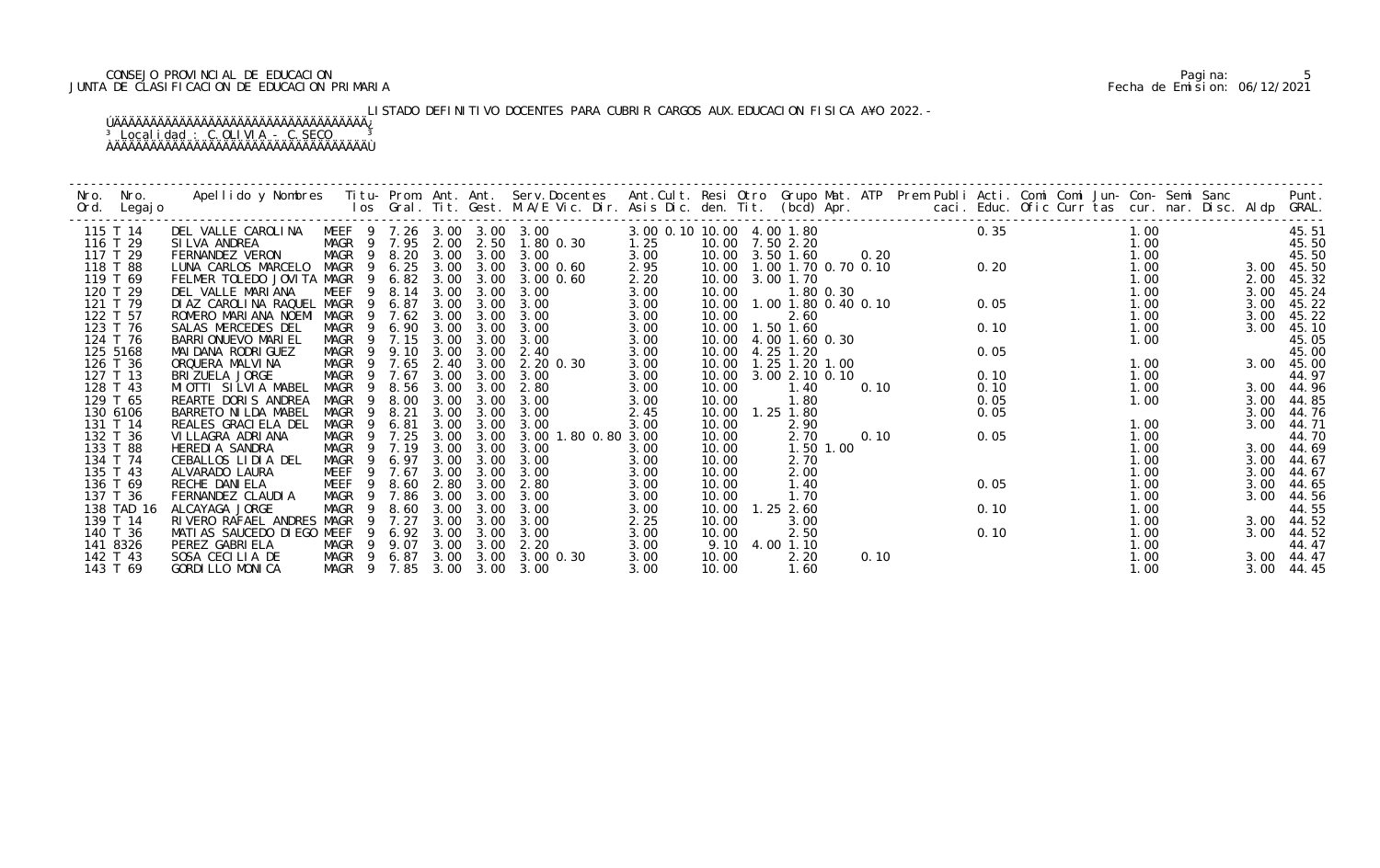# CONSEJO PROVINCIAL DE EDUCACION Pagina: 6 JUNTA DE CLASIFICACION DE EDUCACION PRIMARIA Fecha de Emision: 06/12/2021

LISTADO DEFINITIVO DOCENTES PARA CUBRIR CARGOS AUX. EDUCACION FISICA A¥O 2022.-

| Nro. | Nro.<br>Ord. Legajo  | Apellido y Nombres  Titu- Prom. Ant. Ant. Serv.Docentes  Ant.Cult. Resi Otro  Grupo Mat. ATP  Prem Publi Acti. Comi Comi Jun- Con- Semi Sanc                Punt.<br>Ios Gral. Tit. Gest. M.A/E Vic. Dir. Asis Dic. den. Tit. (bc |                                 |        |      |              |              |              |       |                                      |                |      |                       |             |                                                                                      |              |            |                |
|------|----------------------|-----------------------------------------------------------------------------------------------------------------------------------------------------------------------------------------------------------------------------------|---------------------------------|--------|------|--------------|--------------|--------------|-------|--------------------------------------|----------------|------|-----------------------|-------------|--------------------------------------------------------------------------------------|--------------|------------|----------------|
|      | 144 T 74             | LOPEZ ANA CRISTINA                                                                                                                                                                                                                | MAGR 9 7.45 3.00 3.00 3.00      |        |      |              |              | 3.00         | 10.00 | 1.50                                 |                |      | 0.40                  | 0.10        |                                                                                      | 1.00         | 3.00 44.45 |                |
|      | 145 T 36             | VILLAGRA ANA DEL                                                                                                                                                                                                                  | MAGR 9 8.28 3.00 3.00 3.00      |        |      |              |              | 3.00         |       | 10.00  1.50  2.50                    |                |      |                       |             |                                                                                      |              |            | 44.38          |
|      | 146 T 43             | GANGA JUAN RAMON                                                                                                                                                                                                                  | MEEF 9 6.33 3.00                |        |      | 3.00         | 3.00         | 3.00         | 10.00 | 2.30                                 |                |      |                       |             | 0.10<br>0.75<br>0.10<br>0.10<br>0.10<br>1.00<br>1.00<br>1.00<br>1.00<br>1.00<br>1.00 |              |            | 3.00 44.38     |
|      | 147 T 76             | AVI LA FRANCI SCO                                                                                                                                                                                                                 | MAGR                            | 9 6.34 | 3.00 | 3.00         | 3.00         | 3.00         | 10.00 | 2.70                                 |                | 0.20 |                       |             |                                                                                      |              | 3.00       | 44.34          |
|      | 148 T 76             | CELONE ARIEL ERNESTO MEEF                                                                                                                                                                                                         |                                 | 9 8.22 | 3.00 | 3.00         | 3.00         | 2.40         | 10.00 | 1.60                                 |                |      |                       |             |                                                                                      |              | 3.00       | 44.32          |
|      | 149 T 28             | OVIEDO AMALIA MABEL                                                                                                                                                                                                               | MAGR 9 8.54                     |        | 2.80 | 3.00         | 2.80         | 1.70         |       | 10.00 4.00 1.40                      |                |      |                       |             |                                                                                      | 1.00         |            | 44.24          |
|      | 150 T 29             | ALVAREZ CLAUDIA                                                                                                                                                                                                                   | MAGR 9 7.41                     |        | 3.00 | 3.00         | 3.00         | 3.00         | 10.00 | 1.70                                 |                |      |                       |             |                                                                                      | 1.00         |            | 3.00 44.11     |
|      | 151 7399             | CARO NANCY ELISABETH MAGR 9 7.44                                                                                                                                                                                                  |                                 |        | 3.00 | 3.00         | 1.10         | 3.00         |       | 9.80 7.25 0.50                       |                |      |                       |             |                                                                                      |              |            | 44.09          |
|      | 152 11045            | BUSTAMANTE CARINA                                                                                                                                                                                                                 | MAGR<br>9                       | 8.68   | 3.00 | 2.00         | 1.10         | 3.00         |       | 3.50 10.25 0.50                      |                |      |                       |             |                                                                                      |              |            | 3.00 44.03     |
|      | 153 T 7              | LUCERO JUAN EDUARDO                                                                                                                                                                                                               | MEEF<br>$\overline{9}$          | 5.83   | 3.00 | 3.00         | 2.80         | 3.00         | 10.00 | 3.00                                 |                |      |                       | 0.40        |                                                                                      | 1.00         | 3.00       | 44.03          |
|      | 154 T 36             | ARGA ARAZ RODOLFO                                                                                                                                                                                                                 | MEEF 9 8.44                     |        | 3.00 | 3.00         | 2.40         | 2.80         | 9.80  | 1.20                                 |                |      |                       | 0.35        |                                                                                      | 1.00         |            | 3.00 43.99     |
|      | 155 T 82             | ABALLAY RAMON DELFIN MAGR 9 6.93                                                                                                                                                                                                  |                                 |        | 3.00 | 3.00         | 3.00 0.30    | 2.45         | 10.00 | 2.70                                 |                |      |                       | 0.55        |                                                                                      | 1.00         | 2.00       | 43.93          |
|      | 156 T 29<br>157 T 69 | LAZARTE MARIA TERESA MAGR 9 7.06<br>BARRIONUEVO ERICA                                                                                                                                                                             |                                 |        | 3.00 | 3.00<br>3.00 | 3.00<br>3.00 | 2.45         |       | 10.00 3.00 2.30                      | 0.10           |      |                       | 0.25        |                                                                                      | 1.00<br>1.00 |            | 43.91          |
|      | 158 0211             | BARREI RO ALFREDO                                                                                                                                                                                                                 | MEEF 9 8.06 3.00<br>MAGR 9 7.83 |        | 3.00 | 3.00         | 2.20         | 3.00<br>3.00 |       | 10.00  1.25  2.20<br>10.00 4.25 1.10 |                |      |                       | 0.20        |                                                                                      |              |            | 43.76<br>43.58 |
|      | 159 6762             | RUBI LAR GABRI ELA                                                                                                                                                                                                                | MAGR<br>$\overline{9}$          | 8.91   | 3.00 | 3.00         | 0.80         | 3.00         |       | 10.00 5.25 0.40 0.20                 |                |      |                       |             |                                                                                      |              |            | 43.56          |
|      | 160 T 43             | MOLINA SILVIA ROXANA MAGR                                                                                                                                                                                                         | - 9                             | 8.41   | 2.40 | 2.75         | 2.40         | 3.00 0.10    | 7.70  | $2.25$ 1.20                          |                |      |                       | 0.30        |                                                                                      | 1.00         | 3.00 43.51 |                |
|      | 161 T 29             | ANDRADE ANDREA MABEL MAGR                                                                                                                                                                                                         |                                 | 9 5.84 | 3.00 | 3.00         | 3.00 0.60    | 3.00         | 10.00 | 2.50 2.20                            |                |      |                       | $0.15$ 0.20 |                                                                                      | 1.00         |            | 43.49          |
|      | 162 T 43             | SOSA LUCIANA                                                                                                                                                                                                                      | MAGR 9 8.55                     |        | 1.80 | 2.50         | 2.20         | 1.80         |       | 10.00 2.50 1.10                      |                |      |                       |             |                                                                                      | 1.00         |            | 3.00 43.45     |
|      | 163 0384             | MEDINA FABIAN                                                                                                                                                                                                                     | MAGR 9 6.35                     |        | 3.00 | 3.00         | 3.00         | 3.00         | 10.00 | 2.10                                 |                |      |                       |             |                                                                                      | 1.00         |            | 3.00 43.45     |
|      | 164 10814            | MALDONADO DAI ANA                                                                                                                                                                                                                 | MAGR 9                          | 9.14   | 1.40 | 1.75         | 1.20         | 1.35         | 10.00 | $6.00 \, 0.60$                       |                |      |                       |             |                                                                                      |              | 3.00       | 43.44          |
|      |                      | 165 T 88/82 GUAYTIMA MARIA LAURA MEEF 9 7.23                                                                                                                                                                                      |                                 |        | 2.80 | 3.00         | 2.40         | 1.80         |       | 10.00 2.00 1.20                      |                |      |                       |             |                                                                                      | 1.00         | 3.00       | 43.43          |
|      | 166 T 79             | GOMEZ BLANCA ESTELA MAGR                                                                                                                                                                                                          |                                 | 9 7.28 | 3.00 | 3.00         | 3.00         | 3.00         |       | 9.80 1.25 1.60 0.50                  |                |      |                       |             |                                                                                      |              |            | 43.33          |
|      | 167 T 69             | CORIA MARIA ANGELICA MEEF                                                                                                                                                                                                         |                                 | 9 6.78 | 3.00 | 3.00         | 3.00         | 3.00         | 10.00 | 1.50                                 |                |      |                       |             | 0. 50 0. 30<br>0. 10 1. 00<br>1. 00<br>1. 00<br>1. 00<br>1. 00<br>1. 00              |              | 3.00       | 43.28          |
|      | 168 T 65             | I NAYADO PAUL I VAN                                                                                                                                                                                                               | $\overline{9}$<br>MAGR          | 8.54   | 2.00 | 2.50         | 1.80         | 0.55         |       | 10.00 3.50 1.30                      |                |      |                       |             |                                                                                      |              | 3.00       | 43.19          |
|      | 169 T 69             | RI STORTO MONDI NO                                                                                                                                                                                                                | MEEF                            | 9 7.76 | 3.00 | 3.00         | 3.00         | 3.00         | 10.00 | 2.30                                 |                |      |                       |             |                                                                                      |              |            | 43.16          |
|      | 170 T 79             | SUAREZ CRISTINA DEL                                                                                                                                                                                                               | MEEF 9 7.53                     |        | 3.00 | 3.00         | 2.80         | 3.00         | 8.40  | 2.20                                 |                |      |                       |             |                                                                                      | 1.00         |            | 3.00 43.13     |
|      | 171 T 74             | PALACIO NELIDA                                                                                                                                                                                                                    | MAGR 9 7.09                     |        | 3.00 | 3.00         | 3.00         | 3.00         | 10.00 |                                      | 2.60 1.00 0.40 |      | $0.10$ $0.10$<br>0.10 |             |                                                                                      | 1.00         |            | 43.09          |
|      | 172 T 14             | MONTENEGRO ELVIRA                                                                                                                                                                                                                 | MAGR 9 8.81 1.80 2.25           |        |      |              | 1.80         | 3.00         |       | 10.00 2.50 0.90                      |                |      |                       |             |                                                                                      | 1.00         |            | 2.00 43.06     |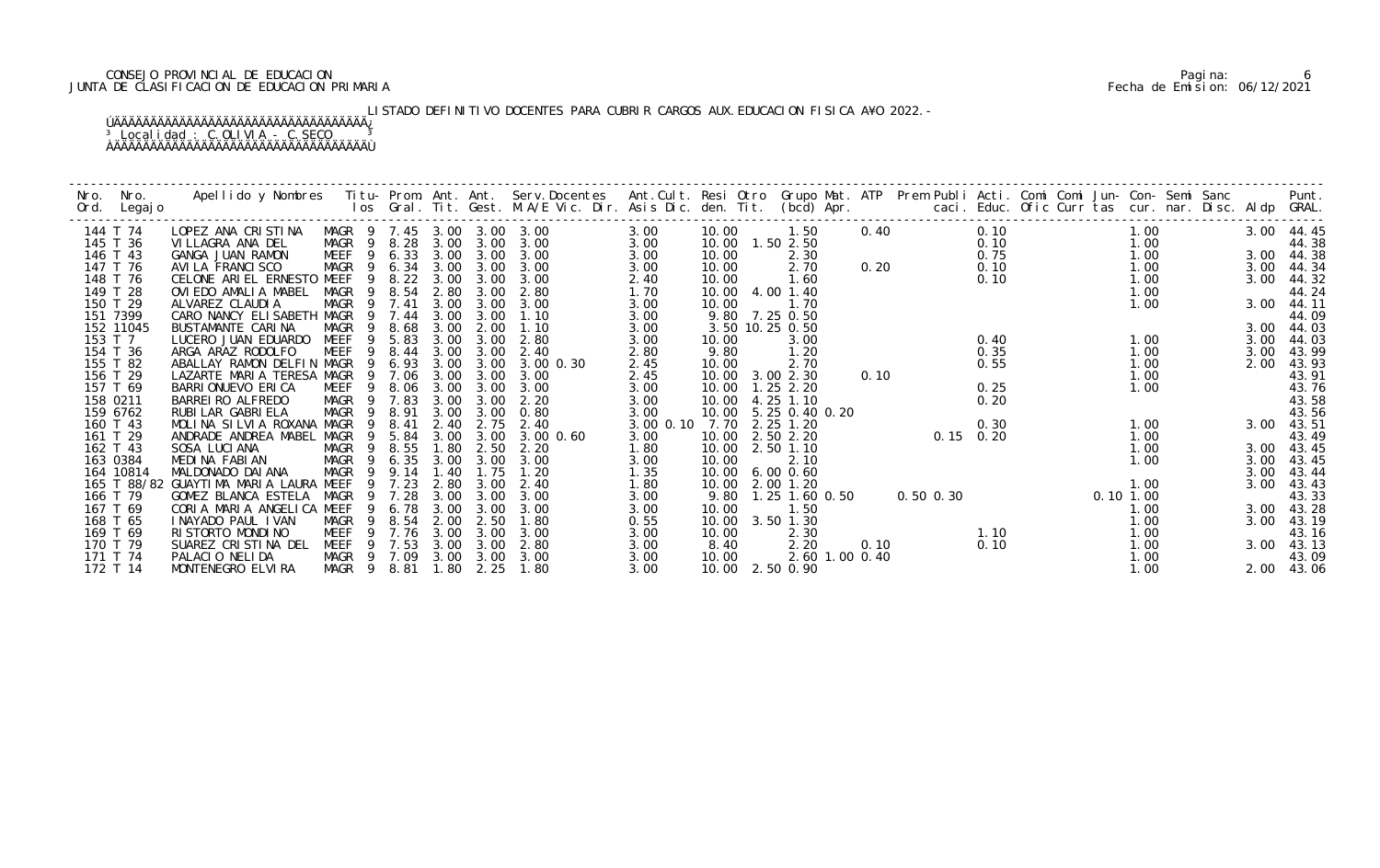# CONSEJO PROVINCIAL DE EDUCACION Pagina: 7 JUNTA DE CLASIFICACION DE EDUCACION PRIMARIA Fecha de Emision: 06/12/2021

LISTADO DEFINITIVO DOCENTES PARA CUBRIR CARGOS AUX.EDUCACION FISICA A¥O 2022.-

| Nro. | Nro.<br>Ord. Legajo | Apellido y Nombres  Titu- Prom. Ant. Ant. Serv.Docentes  Ant.Cult. Resi Otro Grupo Mat. ATP  Prem Publi Acti. Comi Comi Jun- Con- Semi Sanc        Punt.<br>Ios Gral. Tit. Gest. M.A/E Vic. Dir. Asis Dic. den. Tit. (bcd) Apr. |                  |                |        |      |      |                                 |      |       |                          |           |      |  |      |                                |  |      |      |            |
|------|---------------------|---------------------------------------------------------------------------------------------------------------------------------------------------------------------------------------------------------------------------------|------------------|----------------|--------|------|------|---------------------------------|------|-------|--------------------------|-----------|------|--|------|--------------------------------|--|------|------|------------|
|      | 173 T 57            | ZELAYA ANGELA                                                                                                                                                                                                                   |                  |                |        |      |      | MAGR 9 7.31 3.00 3.00 2.40 0.30 | 2.00 |       | 9.10 1.50 1.30           |           | 0.10 |  |      |                                |  | 1.00 |      | 3.00 43.01 |
|      | 174 T 13            | CARDOSO LUIS CALIXTO MEEF                                                                                                                                                                                                       |                  |                | 9 7.49 | 3.00 | 3.00 | 3.00                            | 2.85 | 10.00 | 1.50                     |           |      |  |      |                                |  | 1.00 | 2.00 | 42.84      |
|      | 175 T 23            | ARNEDO ANGELA                                                                                                                                                                                                                   | MAGR             | - 9            | 8.06   | 3.00 | 3.00 | 3.00                            | 2.60 |       | 10.00  1.25  1.90        |           |      |  |      |                                |  | 1.00 |      | 42.81      |
|      | 176 677             | PENALBA CLAUDIA                                                                                                                                                                                                                 | MEEF 9 7.36      |                |        | 3.00 | 3.00 | 3.00                            | 3.00 | 10.00 | 1.80 1.00                |           |      |  |      | $1.00$<br>0.10<br>0.10<br>0.10 |  | 1.00 |      | 42.81      |
|      | 177 T 13            | QUI ROGA GUI DO                                                                                                                                                                                                                 | MAGR             | - 9            | 7.09   | 3.00 | 3.00 | 3.00                            | 3.00 | 10.00 | 1.002.40                 |           |      |  |      |                                |  | 1.00 |      | 42.69      |
|      | 178 T 28            | SORIA MARCELA                                                                                                                                                                                                                   | MAGR             |                | 8.99   | 3.00 | 3.00 | 3.00                            | 2.05 | 10.00 | 2.60                     |           |      |  |      |                                |  | 1.00 |      | 42.64      |
|      | 179 T 57            | JEREZ MARIA DE LOS                                                                                                                                                                                                              | MAGR             | - 9            | 8.33   | 3.00 | 3.00 | 2.80                            | 1.00 | 9.10  | 1.40 1.00                |           |      |  |      |                                |  | 1.00 |      | 3.00 42.63 |
|      | 180 T 69            | ESCOBAR MAYELA                                                                                                                                                                                                                  | MAGR 9           |                | 7.06   | 2.40 | 2.75 | 2.40                            | 3.00 |       | 9.10 0.50 1.20 1.00 0.10 |           |      |  | 0.10 |                                |  | 1.00 | 3.00 | 42.61      |
|      | 181 7137            | GARCIA ANGEL HENRY                                                                                                                                                                                                              | MAGR             | -9             | 7.55   | 3.00 | 3.00 | 2.90                            | 1.40 |       | 10.00  1.25  1.40        |           |      |  |      |                                |  |      | 3.00 | 42.50      |
|      | 182 T 57            | CAPOVI LLA SANDRA                                                                                                                                                                                                               | MAGR             | - 9            | 8.50   | 3.00 | 3.00 | 3.00                            | 2.15 | 10.00 | 1.00 1.40 0.40           |           |      |  | 0.05 |                                |  | 1.00 |      | 42.50      |
|      | 183 T 29            | SUAREZ JESUS YSMAEL                                                                                                                                                                                                             | MAGR             | - 9            | 6.79   | 3.00 | 3.00 | 3.00                            | 1.10 | 10.00 | 2.40                     |           | 0.20 |  |      |                                |  | 1.00 | 3.00 | 42.49      |
|      | 184 7522            | CANTELA ALDERETE                                                                                                                                                                                                                | MAGR             |                | 9 7.20 | 3.00 | 3.00 | 3.00                            | 3.00 |       | 10.00 2.75 1.50          |           |      |  |      |                                |  |      |      | 42.45      |
|      | 185 9754            | MORENO NOEMI JULIETA MAGR                                                                                                                                                                                                       |                  | $\overline{9}$ | 7.78   | 2.00 | 2.50 | 1.80                            | 3.00 | 10.00 | 3.75 1.00 0.50           |           |      |  |      |                                |  | 1.00 |      | 42.33      |
|      | 186 T 74            | ESPINOZA PATRICIA                                                                                                                                                                                                               | MAGR 9 7.53      |                |        | 3.00 | 3.00 | 3.00                            | 3.00 | 10.00 | 2.20                     |           | 0.40 |  | 0.15 |                                |  | 1.00 |      | 42.28      |
|      | 187 T 14            | MERCADO LORENA                                                                                                                                                                                                                  | MAGR             |                | 9 7.42 | 2.60 | 3.00 | 2.60                            | 1.35 | 10.00 | 4.00 1.30                |           |      |  |      |                                |  | 1.00 |      | 42.27      |
|      | 188 T 43            | PINTOS JANINA PAOLA                                                                                                                                                                                                             | MAGR 9 7.96      |                |        | 2.40 | 2.75 | 1.90                            | 1.10 | 10.00 | 2.25 0.90                |           |      |  |      |                                |  | 1.00 |      | 3.00 42.26 |
|      | 189 T 13            | OTAROLA MANUEL ABEL                                                                                                                                                                                                             | <b>MAGR</b>      | 9              | 6.34   | 3.00 | 3.00 | 2.80                            | 1.70 | 10.00 |                          | 1.40 1.00 |      |  |      |                                |  | 1.00 | 3.00 | 42.24      |
|      | 190 T 57            | QUEVEDO CARINA                                                                                                                                                                                                                  | <b>MAGR</b>      | - 9            | 8.51   | 3.00 | 3.00 | 3.00                            | 3.00 | 10.00 | 1.50                     |           | 0.20 |  |      |                                |  | 1.00 |      | 42.21      |
|      | 191 T 57            | NIETO NORMA LEONOR                                                                                                                                                                                                              | MAGR             | - 9            | 6.83   | 3.00 | 3.00 | 3.00                            | 1.95 | 8.40  | 2.90                     |           |      |  | 0.10 |                                |  | 1.00 |      | 3.00 42.18 |
|      | 192 T 82            | CARRIZO NATALIA                                                                                                                                                                                                                 | MAGR             | - 9            | 8.11   | 2.40 | 3.00 | 2.40                            | 3.00 | 10.00 | 1.20                     |           |      |  |      |                                |  | 1.00 |      | 2.00 42.11 |
|      | 193 5419            | GUEVARA MARCELA DEL                                                                                                                                                                                                             | MAGR             | - 9            | 8.83   | 3.00 | 3.00 | 3.00                            | 2.25 | 10.00 | 3.00                     |           |      |  |      |                                |  |      |      | 42.08      |
|      | 194 T 36            | MANRIQUE MAXIMILIANO MAGR                                                                                                                                                                                                       |                  |                | 7.16   | 3.00 | 3.00 | 3.00                            | 2.20 | 10.00 | 1.70                     |           |      |  |      |                                |  | 1.00 |      | 2.00 42.06 |
|      | 195 T 14            | MEDINA LURDES                                                                                                                                                                                                                   | MAGR             |                | 9 7.83 | 3.00 | 3.00 | 3.00                            | 3.00 | 10.00 | 2.20                     |           |      |  |      |                                |  | 1.00 |      | 42.03      |
|      | 196 T 79            | CENTENO CARINA                                                                                                                                                                                                                  | MAGR             | - 9            | 6.93   | 3.00 | 3.00 | 2.60                            | 3.00 | 9.10  | 1.30                     |           |      |  | 0.10 |                                |  | 1.00 |      | 3.00 42.03 |
|      | 197 9216            | SI ERVO DAI ANA MARI EL                                                                                                                                                                                                         | MEEF             | -9             | 8.49   | 2.40 | 2.75 | 2.20                            | 2.95 | 10.00 | 1.10                     |           |      |  | 0.10 |                                |  |      | 3.00 | 41.99      |
|      | 198 7557            | DIAZ RAFAEL MARCELO                                                                                                                                                                                                             | MEEF             |                | 7.82   | 3.00 | 3.00 | 2.60                            | 3.00 | 9.10  | 1.30                     |           |      |  | 0.15 |                                |  |      | 3.00 | 41.97      |
|      | 199 T 28            | GALITZKI SILVINA                                                                                                                                                                                                                | MAGR             |                | 9 7.65 | 3.00 | 3.00 | 3.00                            | 3.00 | 10.00 | 2.10                     |           | 0.20 |  |      |                                |  | 1.00 |      | 41.95      |
|      | 200 T 13            | MERCADO CRISTINA A                                                                                                                                                                                                              | MAGR 9 8.86      |                |        | 3.00 | 3.00 | 3.00                            | 2.45 | 10.00 | 1.60                     |           |      |  |      |                                |  | 1.00 |      | 41.91      |
|      | 201 T 65            | GIMENEZ LAURA                                                                                                                                                                                                                   | MEEF 9 7.56 2.80 |                |        |      | 3.00 | 2.40                            | 1.40 | 10.00 | 1.20                     |           |      |  | 0.55 |                                |  | 1.00 |      | 3.00 41.91 |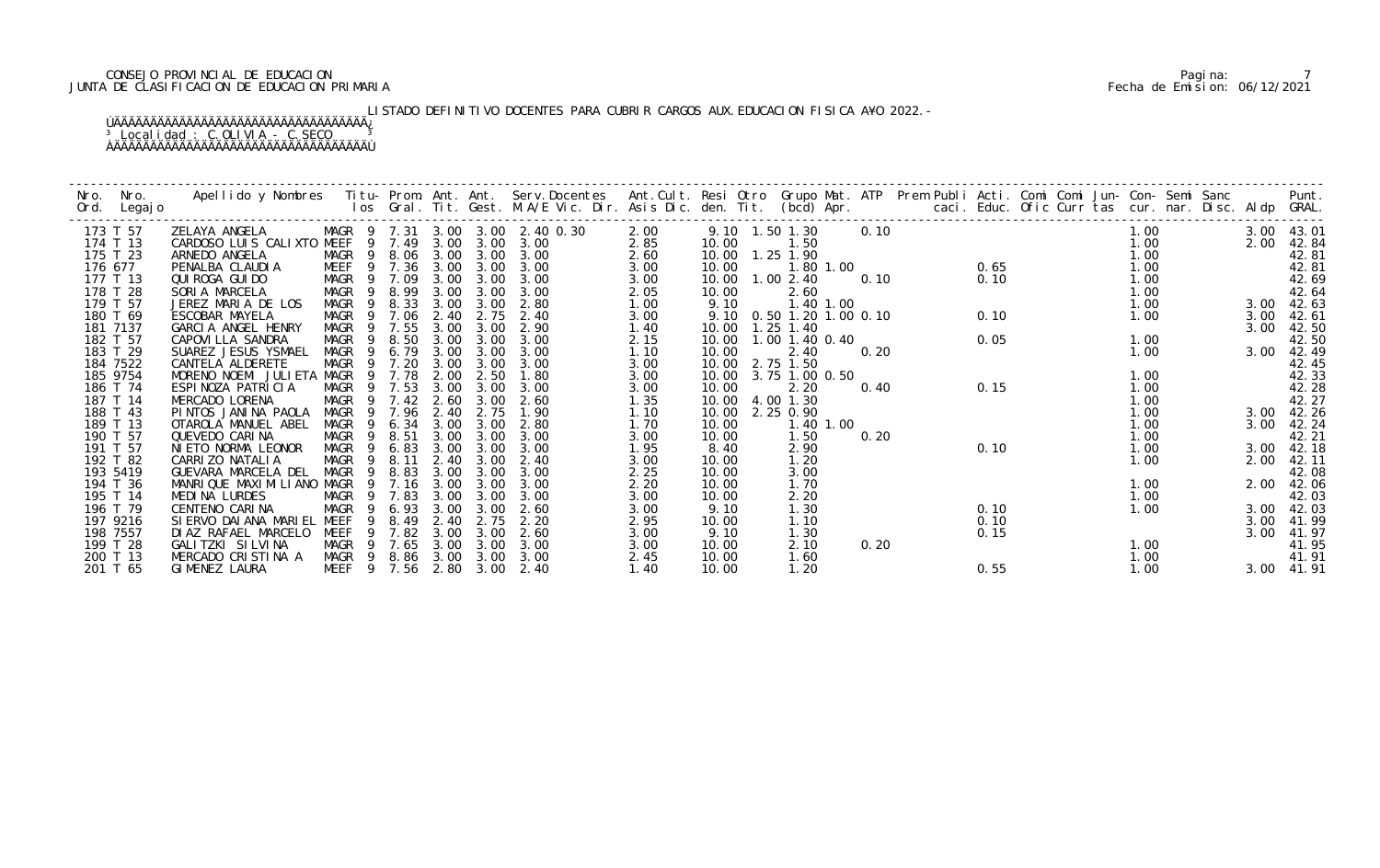# CONSEJO PROVINCIAL DE EDUCACION Pagina: 8 JUNTA DE CLASIFICACION DE EDUCACION PRIMARIA Fecha de Emision: 06/12/2021

LISTADO DEFINITIVO DOCENTES PARA CUBRIR CARGOS AUX. EDUCACION FISICA A¥O 2022.-

| Nro.<br>Ord. | Nro.<br>Legaj o | Apellido y Nombres  Titu- Prom. Ant. Ant. Serv.Docentes  Ant.Cult. Resi Otro  Grupo Mat. ATP  Prem Publi Acti. Comi Comi Jun- Con- Semi Sanc              Punt.<br>Ios Gral. Tit. Gest. M.A/E Vic. Dir. Asis Dic. den. Tit. (bcd) |                   |                |                   |      |      |                            |      |       |                     |                |      |      |      |      |                     |                |
|--------------|-----------------|-----------------------------------------------------------------------------------------------------------------------------------------------------------------------------------------------------------------------------------|-------------------|----------------|-------------------|------|------|----------------------------|------|-------|---------------------|----------------|------|------|------|------|---------------------|----------------|
|              | 202 T 28        | VI LLANUEVA RAMON                                                                                                                                                                                                                 |                   |                |                   |      |      | MAGR 9 7.20 3.00 3.00 3.00 | 3.00 | 10.00 |                     | 2.50 0.10 0.10 |      |      |      | 1.00 |                     | 41.90          |
|              | 203 T 69        | <b>FLORES NI LDA</b>                                                                                                                                                                                                              |                   |                | MAGR 9 6.62 3.00  |      |      | $3.00 \quad 3.00$          | 3.00 | 10.00 |                     | 2.40 0.80      |      |      | 0.05 | 1.00 |                     | 41.87          |
|              | 204 TAD 2       | ARENA GUSTAVO                                                                                                                                                                                                                     | MAGR              |                | 9 5.75 3.00       |      | 3.00 | 3.00                       | 3.00 | 10.00 | 3.00                |                |      | 0.10 |      | 2.00 |                     | 41.85          |
|              | 205 T 36        | ZURITA SONIA RAQUEL                                                                                                                                                                                                               |                   |                | MAGR 9 7.18       | 3.00 | 3.00 | 3.00                       | 3.00 | 10.00 | 2.60                |                |      |      |      | 1.00 |                     | 41.78<br>41.78 |
|              | 206 T 79        | MAI DANA ARCE ROSAMEL MAGR                                                                                                                                                                                                        |                   |                | 9 7.58            | 3.00 | 3.00 | 3.00                       | 3.00 | 10.00 | 2.20                |                |      |      |      | 1.00 |                     |                |
|              | 207 T 43        | OPORTO HORACIO                                                                                                                                                                                                                    |                   |                | MEEF 9 7.54       | 2.40 | 3.00 | 2.40                       | 2.00 | 10.00 | 1.20                |                |      | 0.20 |      | 1.00 | 3.00 41.74          |                |
|              | 208 7948        | CARBONARO KARINA                                                                                                                                                                                                                  |                   |                | MAGR 9 7.16       | 3.00 | 3.00 | 2.80                       | 1.95 | 9.80  | 3.00 1.40 0.30 0.20 |                |      | 0.10 |      |      |                     | 41.71          |
|              | 209 T 14        | OLI VI ERI NATALI A                                                                                                                                                                                                               | MAGR <sub>9</sub> |                | 7.55              | 2.20 | 2.75 | 2.40                       | 3.00 | 10.00 | 1.20                |                | 0.50 | 0.10 |      | 1.00 | 2.00 41.70<br>41.69 |                |
|              | 210 7503        | STI VANELLO FLAVI A                                                                                                                                                                                                               | MAGR              | - 9            | 8.19              | 3.00 | 3.00 | 1.00                       | 2.80 | 10.00 | 4.00 0.70           |                |      |      |      |      |                     |                |
|              | 211 T 14        | BA¥ADOS MARCELA                                                                                                                                                                                                                   | MAGR              | - 9            | 7.69              | 3.00 | 3.00 | 3.00                       | 2.75 | 10.00 |                     | 1.70 0.50      |      | 0.05 |      | 1.00 |                     | 41.69          |
|              | 212 8550        | GUMI EL MONICO SANDRO MAGR                                                                                                                                                                                                        |                   | - 9            | 7.32              | 3.00 | 3.00 | 2.70                       | 1.85 | 10.00 | $1.25$ 1.30         |                |      | 0.25 |      |      |                     | 2.00 41.67     |
|              | 213 T 69        | MORENO MARIA LAURA                                                                                                                                                                                                                | MAGR              | - 9            | 8.35              | 2.40 | 3.00 | 2.40                       | 2.90 | 8.40  | 1.20                |                |      |      |      | 1.00 | 3.00                | 41.65          |
|              | 214 T 82        | SIMEONE SANDRA MARIA MAGR                                                                                                                                                                                                         |                   |                | 7.52              | 3.00 | 2.50 | 1.80                       | 1.40 | 10.00 | 1.50 0.90           |                |      |      |      | 1.00 | 3.00                | 41.62          |
|              | 215 7636        | LEIVA ROSANA INES                                                                                                                                                                                                                 | MAGR 9            |                | 6.70              | 3.00 | 3.00 | 2.95                       | 2.45 | 10.00 | 3.00 1.40           |                |      | 0.10 |      |      |                     | 41.60          |
|              | 216 T 28        | ROLDAN SUSANA                                                                                                                                                                                                                     | MAGR 9            |                | 8.60              | 3.00 | 2.00 | 2.20                       | 1.70 | 10.00 | 1.10                |                |      |      |      | 1.00 |                     | 3.00 41.60     |
|              | 217 T 13        | NI EVES NATALI A                                                                                                                                                                                                                  | MAGR              | $\overline{9}$ | 7.59              | 3.00 | 3.00 | 2.80                       | 0.80 | 10.00 | 1.40                |                |      |      |      | 1.00 | 3.00                | 41.59          |
|              | 218 T 65        | SUI RESZCZ LURDES                                                                                                                                                                                                                 | MEEF              | -9             | 6.48              | 3.00 | 3.00 | 3.00                       | 3.00 | 10.00 | 2.60                |                |      | 0.50 |      | 1.00 |                     | 41.58          |
|              | 219 T 88        | COMAN MIRTA ROSANA                                                                                                                                                                                                                | MAGR              | $\overline{9}$ | 6.36              | 3.00 | 3.00 | 3.00                       | 3.00 | 10.00 | 1.50 1.60           |                | 0.10 |      |      | 1.00 |                     | 41.56          |
|              | 220 T 82        | GIMENEZ MIGUEL ANGEL                                                                                                                                                                                                              | MEEF              | - 9            | 7.56              | 3.00 | 3.00 | 3.00                       | 3.00 | 10.00 | 1.50                |                |      | 0.50 |      | 1.00 |                     | 41.56          |
|              | 221 5649        | TARIFA HEBE ROSANA                                                                                                                                                                                                                | MEEF              | - 9            | 7.24              | 3.00 | 3.00 | 2.20                       | 3.00 | 10.00 | 1.10                |                |      |      |      |      |                     | 3.00 41.54     |
|              | 222 T 88        | MONTIEL CINTIA                                                                                                                                                                                                                    | MAGR              |                | 7.23              | 2.00 | 2.50 | 2.00                       | 0.70 | 10.00 | 3.00 1.10           |                |      |      |      | 1.00 | 3.00                | 41.53          |
|              | 223 T 69        | DI CI CCO FERNANDO                                                                                                                                                                                                                | MEEF              |                | 9 7.53            | 2.60 | 3.00 | 2.60                       | 1.15 | 10.00 | 1.30                |                |      | 0.35 |      | 1.00 | 3.00                | 41.53          |
|              | 224 T 36        | ALVAREZ SELEDONIO                                                                                                                                                                                                                 | MAGR              | - 9            | $6.22 \quad 3.00$ |      | 3.00 | 3.00                       | 3.00 | 10.00 |                     | 2.30 1.00      |      |      |      | 1.00 |                     | 41.52          |
|              | 225 T 88        | GAUNA KARINA LAURA                                                                                                                                                                                                                | <b>MAGR</b>       | - 9            | 7.70              | 3.00 | 3.00 | 3.00                       | 1.10 | 10.00 | 1.70                |                |      |      |      | 1.00 | 2.00                | 41.50          |
|              | 226 T 74        | SERANGGIOLI SANDRA                                                                                                                                                                                                                | MEEF              | -9             | 6.88              | 3.00 | 3.00 | 2.40                       | 3.00 | 10.00 | 1.20                |                |      |      |      | 1.00 | 2.00                | 41.48          |
|              | 227 T 29        | CORDOBA MARIA                                                                                                                                                                                                                     | MAGR              |                | 9 7.92            | 3.00 | 3.00 | 3.00                       | 3.00 | 10.00 | 1.50                |                |      | 0.05 |      | 1.00 |                     | 41.47          |
|              | 228 T 82        | FUENTES MARIA                                                                                                                                                                                                                     | MEEF              |                | 9 7.12            | 3.00 | 3.00 | 3.00                       | 3.00 | 10.00 | 2.20                |                |      | 0.15 |      | 1.00 |                     | 41.47          |
|              | 229 T 13        | WILCHES DANIELA INES MAGR 9                                                                                                                                                                                                       |                   |                | 6.69              | 3.00 | 3.00 | 3.00                       | 2.05 | 10.00 | 1.60                |                | 0.10 |      |      | 1.00 | 2.00 41.44          |                |
|              | 230 T 28        | NIETO MARIA ROSANA                                                                                                                                                                                                                |                   |                |                   |      |      | MAGR 9 6.35 3.00 3.00 3.00 | 3.00 | 10.00 | 3.00                |                |      | 0.05 |      | 1.00 |                     | 41.40          |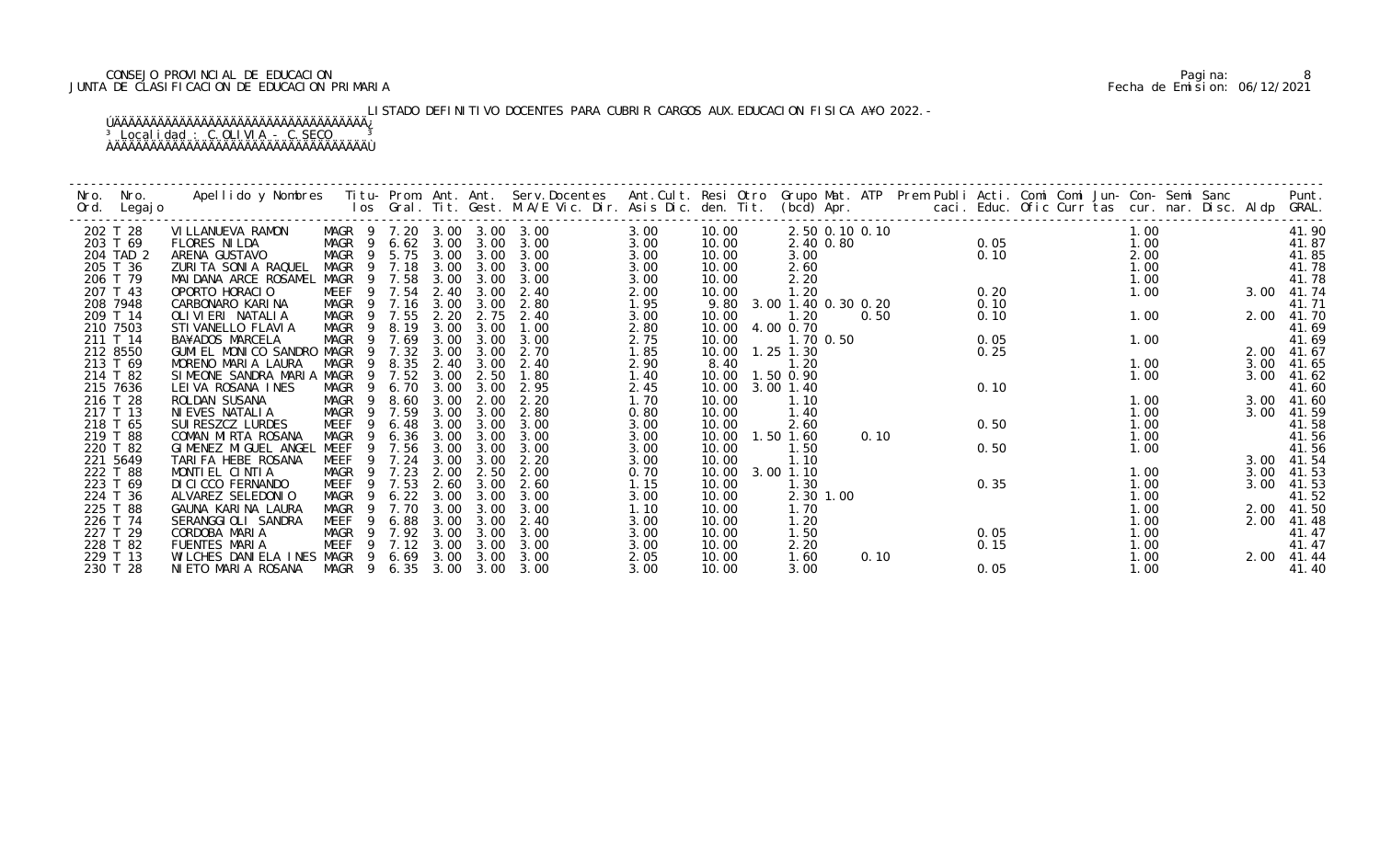# CONSEJO PROVINCIAL DE EDUCACION Pagina: 9 JUNTA DE CLASIFICACION DE EDUCACION PRIMARIA Fecha de Emision: 06/12/2021

LISTADO DEFINITIVO DOCENTES PARA CUBRIR CARGOS AUX. EDUCACION FISICA A¥O 2022.-

| Nro.<br>Ord. | Nro.<br>Legaj o | Apellido y Nombres  Titu- Prom. Ant. Ant. Serv.Docentes  Ant.Cult. Resi Otro Grupo Mat. ATP Prem Publi Acti. Comi Comi Jun- Con- Semi Sanc         Punt.<br>Ios Gral. Tit. Gest. M.A/E Vic. Dir. Asis Dic. den. Tit. (bcd) Apr. |             |                            |      |      |      |      |                   |                |                |      |               |      |  |      |            |                |
|--------------|-----------------|---------------------------------------------------------------------------------------------------------------------------------------------------------------------------------------------------------------------------------|-------------|----------------------------|------|------|------|------|-------------------|----------------|----------------|------|---------------|------|--|------|------------|----------------|
|              | 231 T 74        | MORALES SILVIA                                                                                                                                                                                                                  |             | MAGR 9 7.61 3.00 3.00 3.00 |      |      |      | 3.00 | 10.00             | 1.70           |                |      | $0.10$ $0.05$ |      |  | 1.00 |            | 41.31          |
|              | 232 T 74        | VILLAGRA ALBA GISELA MAGR                                                                                                                                                                                                       |             | 9 8.43 2.40                |      | 3.00 | 2.40 | 2.35 | 10.00  1.50  1.20 |                |                |      |               |      |  | 1.00 |            | 41.28          |
|              | 233 265         | RAMI REZ I SABEL                                                                                                                                                                                                                | MAGR        | 9 8.27                     | 3.00 | 3.00 | 3.00 | 1.95 | 10.00             | 1.90           |                |      |               |      |  | 1.00 |            | 41.27          |
|              | 234 T 14        | YUCHECHEN NANCI                                                                                                                                                                                                                 | MAGR        | 9 7.87                     | 3.00 | 3.00 | 3.00 | 1.70 | 10.00             | 2.70           |                |      |               |      |  | 1.00 |            | 41.27          |
|              | 235 T 82        | VI LLAFA¥EZ SANDRA                                                                                                                                                                                                              | MAGR        | 9 7.80                     | 3.00 | 3.00 | 3.00 | 2.85 | 10.00             | 1.60           |                |      |               |      |  | 1.00 |            | 41.25          |
|              | 236 T 36        | DAVALOS ANABELLA DEL                                                                                                                                                                                                            | MAGR        | 9 7.04                     | 3.00 | 3.00 | 3.00 | 3.00 | 10.00             |                | 1.50 0.60 0.10 |      |               |      |  | 1.00 |            | 41.24          |
|              | 237 T 69        | BARRI ENTOS ALVARADO                                                                                                                                                                                                            | MAGR        | 9 7.62                     | 3.00 | 3.00 | 3.00 | 3.00 | 10.00             | 1.60           |                |      |               |      |  | 1.00 |            | 41.22          |
|              | 238 T 14        | ZI TTERMANN CLAUDI A                                                                                                                                                                                                            | MEEF        | 6.52<br>-9                 | 3.00 | 3.00 | 3.00 | 1.10 | 10.00             | 1.60           |                |      |               |      |  | 1.00 |            | 3.00 41.22     |
|              | 239 T 43        | SANDOVAL ANGELA                                                                                                                                                                                                                 | MAGR        | 7.71<br>$\overline{9}$     | 3.00 | 3.00 | 3.00 | 2.65 | 9.10              | $1.25$ 1.50    |                |      |               |      |  | 1.00 |            | 41.21          |
|              | 240 T 65        | ARNEDO OLGA FANNY                                                                                                                                                                                                               | MAGR        | 6.72<br>- 9                | 3.00 | 3.00 | 3.00 | 3.00 | 10.00             | 2.40           |                |      |               | 0.05 |  | 1.00 |            | 41.17          |
|              | 241 T 36        | MAMANI MARTA BEATRIZ MAGR                                                                                                                                                                                                       |             | 9 7.56                     | 3.00 | 3.00 | 3.00 | 3.00 | 10.00             | 1.60           |                |      |               |      |  | 1.00 |            | 41.16          |
|              | 242 T 28        | REYES MARINA BEATRIZ MAGR                                                                                                                                                                                                       |             | 9 7.49                     | 3.00 | 3.00 | 3.00 | 3.00 | 10.00             | 1.60           |                |      |               |      |  | 1.00 |            | 41.09          |
|              | 243 T 57        | NIETO LIDIA ROSA                                                                                                                                                                                                                |             | MAGR 9 7.25                | 3.00 | 3.00 | 2.50 | 0.30 | 9.80              | $1.00$ $1.20$  |                |      |               |      |  | 1.00 | 3.00 41.05 |                |
|              | 244 T 29        | CORDOBA FERMIN                                                                                                                                                                                                                  | MAGR 9      | 6.27                       | 3.00 | 3.00 | 3.00 | 3.00 | 10.00             | 2.70           |                |      |               | 0.05 |  | 1.00 |            | 41.02          |
|              | 245 T 36        | TULA LAURA DANI ELA                                                                                                                                                                                                             | MAGR        | 9 7.70                     | 2.20 | 2.50 | 2.20 | 1.30 | 10.00             | 3.00 1.10 1.00 |                |      |               |      |  | 1.00 |            | 41.00          |
|              | 246 T 76        | SANDEZ MARIA MARCELA MAGR                                                                                                                                                                                                       |             | 6.41<br>-9                 | 3.00 | 3.00 | 3.00 | 3.00 | 10.00             | 2.50           |                |      |               | 0.05 |  | 1.00 |            | 40.96          |
|              | 247 T 76        | ALVAREZ ANDRES                                                                                                                                                                                                                  | MEEF        | 6.82<br>9                  | 3.00 | 3.00 | 3.00 | 2.75 | 10.00             | 2.00           |                |      |               | 0.35 |  | 1.00 |            | 40.92          |
|              | 248 T 76/82     | PAEZ MARTIN JOSE                                                                                                                                                                                                                | MEEF        | 7.61<br>-9                 | 3.00 | 2.50 | 3.00 | 3.00 | 7.00              | 1.70           |                |      |               | 0.10 |  | 1.00 | 3.00       | 40.91          |
|              | 249 T 36        | GONZALEZ MIRTA                                                                                                                                                                                                                  | MAGR        | 7.15<br>$\overline{9}$     | 3.00 | 3.00 | 3.00 | 3.00 | 10.00             | 1.60           |                | 0.10 |               |      |  | 1.00 |            | 40.85          |
|              | 250 T 29        | DELGADO RODOLFO                                                                                                                                                                                                                 | MAGR        | 9 7.29                     | 3.00 | 3.00 | 3.00 | 2.80 | 10.00             | 1.60           |                |      |               | 0.15 |  | 1.00 |            | 40.84<br>40.83 |
|              | 251 T 43        | LEDESMA ELISA MAGALI                                                                                                                                                                                                            | MAGR        | 7.73<br>- 9                | 3.00 | 3.00 | 2.80 | 3.00 | 9.80              | 1.40           |                | 0.10 |               |      |  | 1.00 |            |                |
|              | 252 7354        | ARRI AGADA SI LVI A                                                                                                                                                                                                             | MAGR        | 8.08                       | 3.00 | 3.00 | 3.00 | 2.15 | 10.00             | 1.60           |                |      |               |      |  | 1.00 |            | 40.83          |
|              | 253 T 57        | ROBLEDO MI GUEL ANGEL                                                                                                                                                                                                           | MAGR        | 6.40<br>- 9                | 3.00 | 3.00 | 3.00 | 3.00 | 10.00             | 2.30           |                |      |               |      |  | 1.00 |            | 40.70          |
|              | 254 T 79        | ODONE ADRIAN JESUS                                                                                                                                                                                                              | MAGR        | 7.69<br>9                  | 3.00 | 3.00 | 2.60 | 3.00 | 9.10              | $1.00$ $1.30$  |                |      |               |      |  | 1.00 |            | 40.69          |
|              | 255 T 82        | DI AZ NOEMI VALERIA                                                                                                                                                                                                             | <b>MAGR</b> | 7.99                       | 3.00 | 3.00 | 3.00 | 2.00 | 10.00             | 1.70           |                |      |               |      |  | 1.00 |            | 40.69          |
|              | 256 T 82        | BREVI MAURO OMAR                                                                                                                                                                                                                | MEEF        | 6.19<br>- 9                | 1.80 | 2.25 | 1.80 | 3.00 | 10.00             | 1.75 0.90      |                |      |               |      |  | 1.00 | 3.00       | 40.69          |
|              | 257 T 69        | URREA MARIANA RITA                                                                                                                                                                                                              |             | MAGR 9 8.02                | 2.00 | 2.50 | 1.90 | 2.25 | 10.00             | 0.90           |                | 0.10 |               |      |  | 1.00 | 3.00       | 40.67          |
|              | 258 T 13        | PAZ CARLOS ESTEBAN                                                                                                                                                                                                              | MAGR        | 9 6.90                     | 3.00 | 3.00 | 3.00 | 2.25 | 10.00             | 1.00 1.50      |                |      |               |      |  | 1.00 |            | 40.65          |
|              | 259 0187        | VI LLAGRA CRISTINA                                                                                                                                                                                                              |             | MEEF 9 7.55                | 3.00 | 3.00 | 3.00 | 3.00 | 10.00             | 1.60           |                |      |               | 0.50 |  |      |            | 40.65          |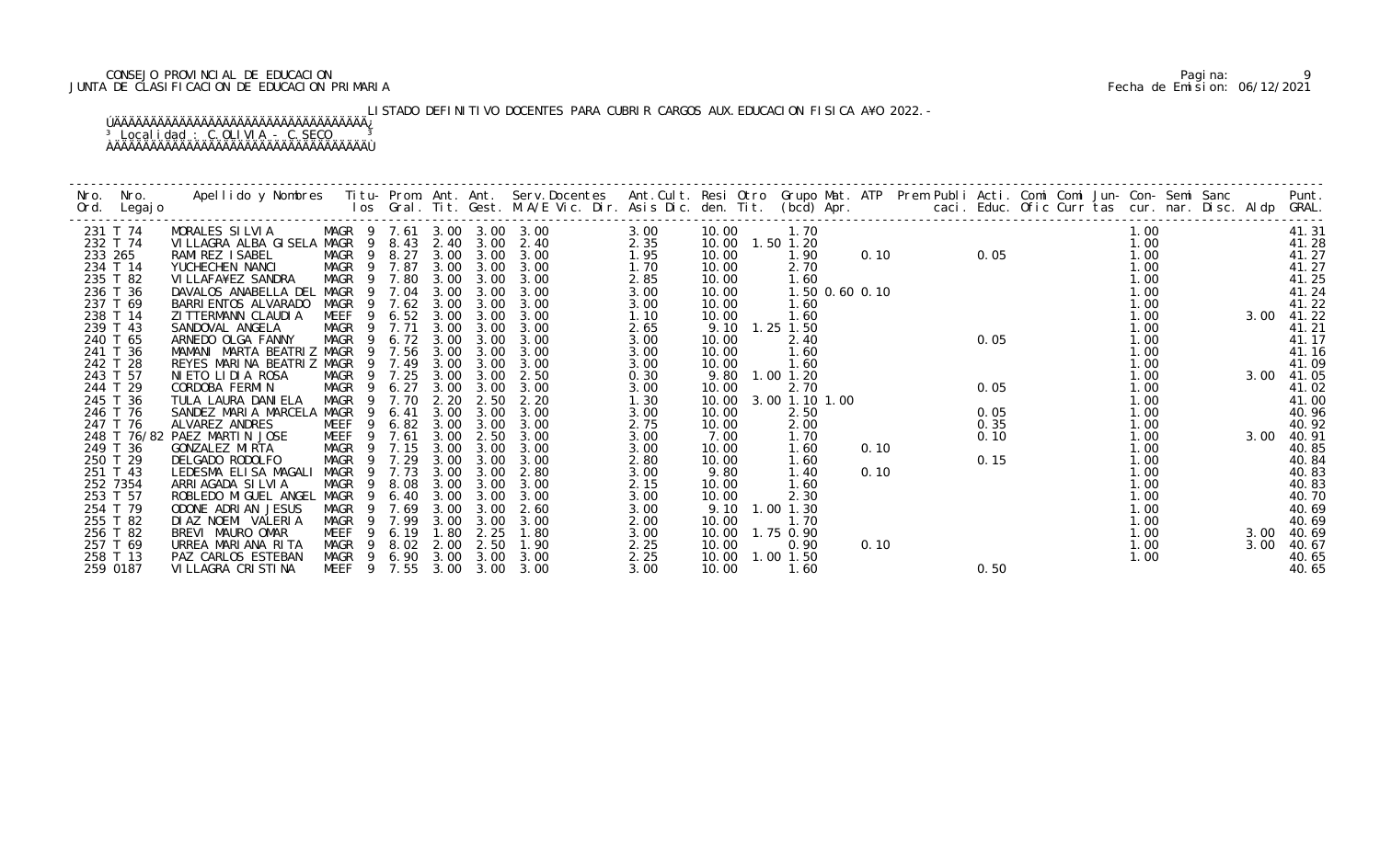# CONSEJO PROVINCIAL DE EDUCACION Pagina: 10 JUNTA DE CLASIFICACION DE EDUCACION PRIMARIA Fecha de Emision: 06/12/2021

LISTADO DEFINITIVO DOCENTES PARA CUBRIR CARGOS AUX.EDUCACION FISICA A¥O 2022.-

| Nro. | Nro.                 | Apellido y Nombres - Titu- Prom. Ant. Ant. Serv.Docentes - Ant.Cult. Resi Otro Grupo Mat. ATP Prem Publi Acti. Comi Comi Jun- Con- Semi Sanc - - - Punt.<br>Ios Gral. Tit. Gest. M.A/E Vic. Dir. Asis Dic. den. Tit. (bcd) Apr. - |                            |                               |              |              |              |              |                     |                       |      |  |      |                                                                                                 |              |      |              |                |
|------|----------------------|-----------------------------------------------------------------------------------------------------------------------------------------------------------------------------------------------------------------------------------|----------------------------|-------------------------------|--------------|--------------|--------------|--------------|---------------------|-----------------------|------|--|------|-------------------------------------------------------------------------------------------------|--------------|------|--------------|----------------|
| Ord. | Legaj o              |                                                                                                                                                                                                                                   |                            |                               |              |              |              |              |                     |                       |      |  |      |                                                                                                 |              |      |              |                |
|      | 260 T 23             | MEIRA VERONICA                                                                                                                                                                                                                    | MAGR 9 7.93 3.00 3.00 3.00 |                               |              |              |              | 0.80         | 10.00   1.25   1.50 |                       |      |  |      |                                                                                                 | 1.00         |      |              | 40.48          |
|      | 261 9036             | CARPIO JESICA                                                                                                                                                                                                                     | MAGR 9 7.72 2.40           |                               |              |              | 2.75 1.70    | 3.00         |                     | 5.60 4.50 0.80        |      |  |      |                                                                                                 |              |      | 3.00 40.47   |                |
|      | 262 T 14             | HERRERA VERONICA                                                                                                                                                                                                                  |                            | MAGR 9 7.70                   | 3.00         | 3.00         | 3.00         | 2.25         | 10.00               | 1.50                  |      |  |      |                                                                                                 | 1.00         |      |              | 40.45          |
|      | 263 5380             | BASI GLIO LI LI ANA                                                                                                                                                                                                               | MEEF                       | 8.98<br>9                     | 3.00         | 3.00         | 2.20         | 3.00         | 10.00               | 1.10                  |      |  |      |                                                                                                 |              |      |              | 40.43          |
|      | 264 8574             | RAVERA SANTI AGO                                                                                                                                                                                                                  | MAGR                       | 8.83<br>- 9                   | 3.00         | 3.00         |              |              | 10.00 6.50          |                       |      |  |      |                                                                                                 |              |      |              | 40.33          |
|      | 265 T 69             | MI CHELENA ESMERALDA                                                                                                                                                                                                              | MAGR 9                     | 7.23                          | 2.80         | 3.00         | 2.80         | 0.05         | 10.00               | 1.40                  |      |  |      |                                                                                                 | 1.00         |      | 3.00         | 40.28          |
|      | 266 T 57             | VASQUEZ VI VI ANA                                                                                                                                                                                                                 | MAGR                       | 8.06<br>- 9                   | 3.00         | 3.00         | 3.00         | 0.80         | 10.00               | 1.80 0.60             |      |  |      |                                                                                                 | 1.00         |      |              | 40.26          |
|      | 267 T 57             | PALACIOS MARCOS                                                                                                                                                                                                                   | MAGR 9 7.80<br>MAGR        | - 9                           | 2.60         | 3.00         | 2.80         | 2.50         | 10.00               | 1.40                  |      |  |      |                                                                                                 | 1.00<br>1.00 |      |              | 40.25          |
|      | 268 T 69<br>269 T 43 | BERENGUEL FLORENCIA<br>SALOMON JULIETA DE                                                                                                                                                                                         | MAGR                       | 8.04<br>7.07<br>9             | 1.80<br>1.80 | 2.25<br>2.25 | 1.90<br>1.90 | 2.20<br>2.45 | 10.00<br>10.00      | 0.90<br>$0.90$ $0.80$ |      |  |      |                                                                                                 | 1.00         |      | 3.00<br>3.00 | 40.19<br>40.17 |
|      | 270 T 14             | GORDI LLO DORI LA                                                                                                                                                                                                                 | MAGR                       | 6.85<br>$\overline{9}$        | 3.00         | 2.50         | 3.00         | 3.00         | 7.00                | 1.00 1.80             |      |  |      |                                                                                                 | 1.00         |      | 2.00         | 40.15          |
|      | 271 7438             | PAULETE CLAUDIA                                                                                                                                                                                                                   | MAGR                       | 9 7.99                        | 2.60         | 3.00         | 2.30         | 3.00 0.80    | 10.00               | 1.10                  |      |  |      | 0. 15<br>0. 10<br>0. 10<br>0. 15<br>0. 15<br>0. 10<br>0. 15<br>0. 10<br>0. 15<br>0. 10<br>0. 15 |              | 0.10 |              | 40.14          |
|      | 272 T 88             | HERRERA NORMA                                                                                                                                                                                                                     | MAGR                       | 6.79<br>$\overline{9}$        | 3.00         | 3.00         | 2.80         | 3.00         | 10.00               | 1.40                  |      |  |      |                                                                                                 | 1.00         |      |              | 40.14          |
|      | 273 T 20             | QUI PI LDOR VERONI CA                                                                                                                                                                                                             | MAGR                       | 8.12<br>$\overline{9}$        | 3.00         | 3.00         | 2.80         | 0.40         | 9.80                | 3.00                  |      |  |      |                                                                                                 | 1.00         |      |              | 40.12          |
|      | 274 T 57             | CANZIANI FERREYRA                                                                                                                                                                                                                 |                            | MAGR 9 7.62                   | 2.60         | 3.00         | 2.60         | 2.95         | 10.00               | 1.30                  |      |  |      |                                                                                                 | 1.00         |      |              | 40.07          |
|      | 275 4968             | SANCHEZ MARIA                                                                                                                                                                                                                     | MAGR                       | 9 8.74                        | 3.00         | 3.00         | 0.20         | 3.00         | 10.00 3.00 0.10     |                       |      |  |      |                                                                                                 |              |      |              | 40.04          |
|      | 276 T 57             | NI EVA MABEL                                                                                                                                                                                                                      | MAGR                       | 9 7.13                        | 3.00         | 3.00         | 3.00         | 2.40         | 10.00               | 1.50                  |      |  |      |                                                                                                 | 1.00         |      |              | 40.03          |
|      | 277 T 82             | OSSES SANDRA DELFINA MAGR                                                                                                                                                                                                         |                            | 9<br>7.49                     | 3.00         | 3.00         | 2.40         | 3.00         | 9.80                | 1.30                  |      |  |      |                                                                                                 | 1.00         |      |              | 39.99          |
|      | 278 T 57             | D'AMICO EVELYN                                                                                                                                                                                                                    | MEEF                       | 6.29<br>-9                    | 3.00         | 3.00         | 3.00         | 3.00         | 10.00               | 1.70                  |      |  |      |                                                                                                 | 1.00         |      |              | 39.99          |
|      | 279 T 79             | DELGADO NATALIA                                                                                                                                                                                                                   | MAGR                       | 9 6.92                        | 1.40         | 1.75         | 1.40         | 2.30         | 10.00               | 2.50 0.70             |      |  |      |                                                                                                 | 1.00         |      | 3.00         | 39.97          |
|      | 280 10072            | I GLESIAS CARINA                                                                                                                                                                                                                  | MAGR                       | 9.42<br>$\overline{9}$<br>- 9 | 3.00         | 2.25<br>3.00 | 1.80         | 3.00         | 6.30                | 1.25 0.90             |      |  |      |                                                                                                 |              |      | 3.00         | 39.92          |
|      | 281 T 69<br>282 9611 | CARI LIDIA GRACIELA<br>NI ETO DEBORA JULI ETA MEEF                                                                                                                                                                                | MAGR                       | 6.84<br>9 7.71                | 3.00<br>2.00 | 2.50         | 3.00<br>2.00 | 2.05<br>2.40 | 7.70<br>10.00       | 2.30<br>1.00          |      |  | 0.25 |                                                                                                 | 1.00         |      | 2.00<br>3.00 | 39.89<br>39.86 |
|      | 283 T 65             | QUI ROGA ANTONIO                                                                                                                                                                                                                  | MAGR                       | 9 7.64                        | 2.60         | 3.00         | 2.20         | 3.00         | 10.00               | 1.40                  |      |  |      |                                                                                                 | 1.00         |      |              | 39.84          |
|      | 284 T 29             | CI RI GNOLI VANESA                                                                                                                                                                                                                | MAGR                       | 9 6.20                        | 3.00         | 3.00         | 3.00         | 3.00         | 10.00               | 1.50                  |      |  | 0.10 |                                                                                                 | 1.00         |      |              | 39.80          |
|      | 285 9568             | NU¥EZ GLADYS RAMONA                                                                                                                                                                                                               | MAGR                       | $\overline{9}$<br>7.19        | 3.00         | 2.25         | 2.00         | 2.15         |                     | 7.70 2.50 1.00        |      |  |      |                                                                                                 |              |      | 3.00         | 39.79          |
|      | 286 T 29             | CANTERO HECTOR LEON                                                                                                                                                                                                               | MAGR                       | 5.59<br>- 9                   | 3.00         | 3.00         | 3.00         | 3.00         | 10.00               | 2.00                  | 0.10 |  | 0.10 |                                                                                                 | 1.00         |      |              | 39.79          |
|      | 287 T 36             | VILTES RAUL AMANCIO                                                                                                                                                                                                               |                            | MAGR 9 5.30                   | 3.00         | 3.00         | 3.00         | 3.00         | 10.00               | 2.30                  |      |  | 0.10 |                                                                                                 | 1.00         |      |              | 39.70          |
|      | 288 9384             | PERALTA SI LVI A                                                                                                                                                                                                                  | MAGR 9 6.41                |                               | 3.00         | 2.75         | 2.10         | 3.00         |                     | 7.70 1.50 1.00        | 0.20 |  |      |                                                                                                 |              |      | 3.00 39.66   |                |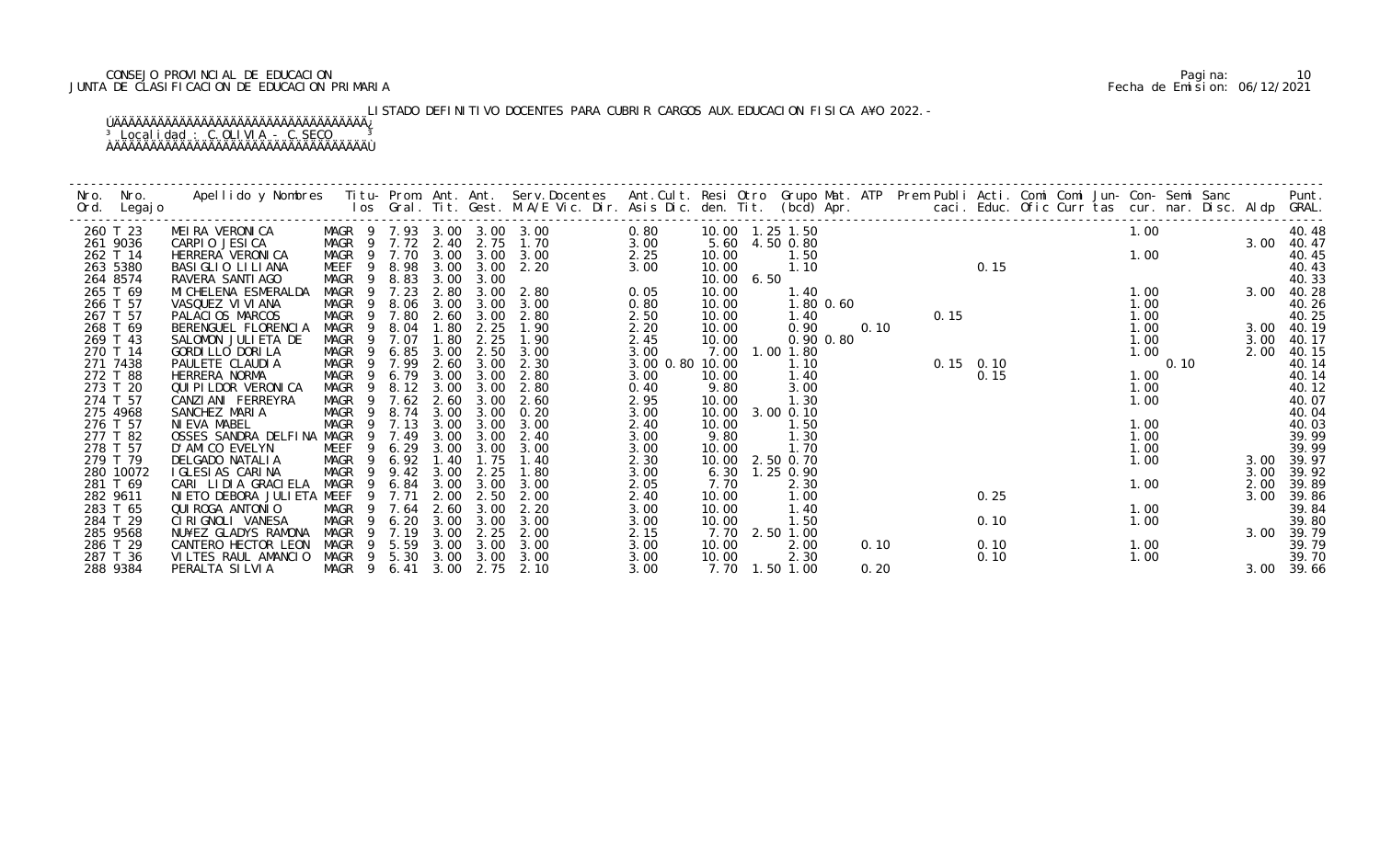# CONSEJO PROVINCIAL DE EDUCACION Pagina: 11 JUNTA DE CLASIFICACION DE EDUCACION PRIMARIA Fecha de Emision: 06/12/2021

LISTADO DEFINITIVO DOCENTES PARA CUBRIR CARGOS AUX.EDUCACION FISICA A¥O 2022.-

| Nro.<br>Ord. | Nro.<br>Legaj o | Apellido y Nombres  Titu- Prom. Ant. Ant. Serv.Docentes  Ant.Cult. Resi Otro Grupo Mat. ATP Prem Publi Acti. Comi Comi Jun- Con- Semi Sanc           Punt.<br>Ios Gral. Tit. Gest. M.A/E Vic. Dir. Asis Dic. den. Tit. (bcd) Apr. |                   |                |                  |      |      |                            |                 |                |           |             |      |      |      |  |      |  |      |            |
|--------------|-----------------|-----------------------------------------------------------------------------------------------------------------------------------------------------------------------------------------------------------------------------------|-------------------|----------------|------------------|------|------|----------------------------|-----------------|----------------|-----------|-------------|------|------|------|--|------|--|------|------------|
|              | 289 T 69        | MENDOZA GRACI ELA                                                                                                                                                                                                                 |                   |                |                  |      |      | MAGR 9 7.15 3.00 2.75 2.20 | 3.00            | 7.70 2.75 1.10 |           |             |      |      |      |  | 1.00 |  |      | 39.65      |
|              | 290 T 82        | ILLANES MARIA                                                                                                                                                                                                                     |                   |                | MAGR 9 7.57      | 3.00 |      | $3.00$ $2.80$              | 2.00            | 9.80           |           | 1.40        |      |      |      |  | 1.00 |  |      | 39.57      |
|              | 291 8531        | ZURITA EDUARDA                                                                                                                                                                                                                    | MEEF              |                | 9 8.20 2.80      |      | 3.00 | 1.90                       | 2.35            | 8.40           |           | 0.90        |      |      |      |  |      |  |      | 3.00 39.55 |
|              | 292 T 82        | CONTRERAS VI LLEGAS                                                                                                                                                                                                               | MAGR 9 7.51       |                |                  | 3.00 | 3.00 | 2.00                       | 3.00            | 10.00          |           | 1.00        |      |      |      |  | 1.00 |  |      | 39.51      |
|              | 293 T 82        | SUAREZ LAURA DEL                                                                                                                                                                                                                  | MAGR 9            |                | 6.85             | 3.00 | 3.00 | 2.20                       | 0.45            | 10.00          |           | 1.00        |      |      |      |  | 1.00 |  |      | 3.00 39.50 |
|              | 294 T 14        | FERNANDEZ LI LI ANA                                                                                                                                                                                                               | MAGR 9            |                | 8.17             | 3.00 | 3.00 | 3.00                       | 0.40            | 10.00          |           | 1.90        |      |      |      |  | 1.00 |  |      | 39.47      |
|              | 295 T 69        | VAZQUEZ GRACI ELA                                                                                                                                                                                                                 | MAGR 9            |                | 8.63 1.80        |      | 2.50 | 2.00                       | 0.45            | 10.00          |           | 1.00        |      |      |      |  | 1.00 |  |      | 3.00 39.38 |
|              | 296 T 36        | ESQUIVEL LIDIA                                                                                                                                                                                                                    | MAGR 9            |                | 8.18             | 3.00 | 3.00 | 3.00                       | 0.40            | 10.00          |           | 1.80        |      |      |      |  | 1.00 |  |      | 39.38      |
|              | 297 T 29        | MU OZ VIVIANA                                                                                                                                                                                                                     | MAGR              |                | 9 7.45           | 2.20 | 2.75 | 2.20                       | 0.55            | 10.00          |           | 1.10        |      |      |      |  | 1.00 |  | 3.00 | 39.25      |
|              | 298 T 28/14     | QUI NTI LI ANO CLAUDI A                                                                                                                                                                                                           | MEEF              | -9             | 7.64             | 3.00 | 3.00 | 1.60                       | 3.00            | 10.00          |           | 0.80        |      |      | 0.20 |  | 1.00 |  |      | 39.24      |
|              | 299 7360        | HIDALGO FAMA SAUL G.                                                                                                                                                                                                              | MAGR              |                | 9 7.72 2.60      |      | 3.00 | 2.40                       | 0.30            | 10.00          |           | 1.20        |      |      |      |  |      |  |      | 3.00 39.22 |
|              | 300 T 28        | QUI PI LDOR GABRI EL                                                                                                                                                                                                              | MAGR              |                | 9 7.32           | 1.80 | 2.25 | 1.90                       | 1.50            | 10.00          |           | 1.50 0.90   |      |      |      |  |      |  | 3.00 | 39.17      |
|              | 301 9421        | BRIZUELA ELISABET                                                                                                                                                                                                                 | MAGR              |                | 9 7.60           | 2.60 | 2.50 | 2.20                       | 1.80            | 7.70 1.50 1.10 |           |             |      |      | 0.10 |  |      |  | 3.00 | 39.10      |
|              | 302 8383        | ALDERETE JOSE LUIS                                                                                                                                                                                                                | MEEF              | - 9            | $6.36$ $2.80$    |      | 3.00 | 1.00                       | 3.00            | 9.10           |           | 4.00 0.50   |      |      | 0.30 |  |      |  |      | 39.06      |
|              |                 | 303 T 29/69 BALBOA FERNANDO                                                                                                                                                                                                       | MEEF <sub>9</sub> |                | 8.16 2.00        |      | 2.25 | 1.40                       | 1.55            | 10.00          |           | 0.70        |      |      |      |  | 1.00 |  |      | 3.00 39.06 |
|              | 304 7434        | UGARTE CLAUDIA                                                                                                                                                                                                                    |                   |                | MAGR 9 7.96 3.00 |      | 2.75 | 0.40                       | 0.70            | 10.00          |           | 4.00 0.20   |      | 1.00 |      |  |      |  |      | 39.01      |
|              | 305 8579        | LABANDOCZKA ELSA                                                                                                                                                                                                                  | MAGR              | $\overline{9}$ | 7.22             | 3.00 | 3.00 | 1.60                       | 1.25            | 10.00          |           | 0.80        | 0.10 |      |      |  |      |  | 3.00 | 38.97      |
|              | 306 9616        | AGUERO NI COLASA                                                                                                                                                                                                                  | MAGR 9            |                | 7.94             | 2.40 | 2.25 | 2.10                       | 3.00            | 7.70           |           | $0.50$ 1.00 |      |      |      |  |      |  | 3.00 | 38.89      |
|              | 307 9649        | YNSAURRALDE LAURA                                                                                                                                                                                                                 |                   |                | MAGR 9 8.32 3.00 |      | 2.25 | 2.00                       | 3.00            | 7.00           |           | 1.00        | 0.10 |      | 0.15 |  |      |  | 3.00 | 38.82      |
|              | 308 T 14        | TOLEDO GABRIELA                                                                                                                                                                                                                   |                   |                | MAGR 9 7.47      | 2.20 | 2.75 | 2.20                       | 0.10            | 10.00          |           | 1.10        |      |      |      |  | 1.00 |  | 3.00 | 38.82      |
|              | 309 T 36        | MORENO CECILIA DEL                                                                                                                                                                                                                | MAGR              |                | 9 7.52           | 1.80 | 2.25 | 2.00                       | 0.80 0.40 10.00 |                |           | 1.00        |      |      |      |  | 1.00 |  | 3.00 | 38.77      |
|              | 310 10180       | BORQUEZ DANIEL OMAR                                                                                                                                                                                                               | MEEF              | -9             | 8.67             | 1.60 | 2.25 | 1.60                       | 1.75            | 10.00          |           | 0.80        |      |      | 0.10 |  |      |  | 3.00 | 38.77      |
|              | 311 T 88        | PAREDES ADRIANA                                                                                                                                                                                                                   | MEEF              |                | 9 7.83           | 1.60 | 2.00 | 1.70                       | 1.75            | 10.00          |           | 0.80        |      |      |      |  | 1.00 |  | 3.00 | 38.68      |
|              | 312 T 36        | SEGURA FANNY BEATRIZ MAGR                                                                                                                                                                                                         |                   |                | 9 7.76           | 2.20 | 2.75 | 2.20                       | 2.60            | 10.00          |           | 1.10        |      |      |      |  | 1.00 |  |      | 38.61      |
|              | 313 8985        | COMELLI MELISA                                                                                                                                                                                                                    | MEEF              | -9             | 6.94             | 2.40 | 3.00 | 2.00                       | 3.00            | 10.00          | 1.00 1.00 |             |      |      | 0.10 |  |      |  |      | 38.44      |
|              | 314 11810       | GOMEZ GABRIELA                                                                                                                                                                                                                    | MAGR 9            |                | 8.99             | 1.20 | 1.00 | 0.40                       | 3.00            | 2.10           |           | 9.50 0.20   |      |      |      |  |      |  | 3.00 | 38.39      |
|              | 315 T 28        | SOTOMAYOR MARIA                                                                                                                                                                                                                   | MAGR 9 9.77       |                |                  | 3.00 | 2.50 | 2.00                       | 0.10            | 10.00          |           | 1.00        |      |      |      |  | 1.00 |  |      | 38.37      |
|              | 316 T 82        | VITTA MAGDALENA DE                                                                                                                                                                                                                |                   |                | MAGR 9 7.91      | 2.80 | 3.00 | 2.60                       | 0.70            | 10.00          |           | 1.30        |      |      |      |  | 1.00 |  |      | 38.31      |
|              | 317 10685       | LOPEZ LAURA LORENA                                                                                                                                                                                                                |                   |                | MAGR 9 9.02 1.40 |      | 1.75 | 1.40                       | 2.35            | 5.60 4.00 0.70 |           |             |      |      |      |  |      |  |      | 3.00 38.22 |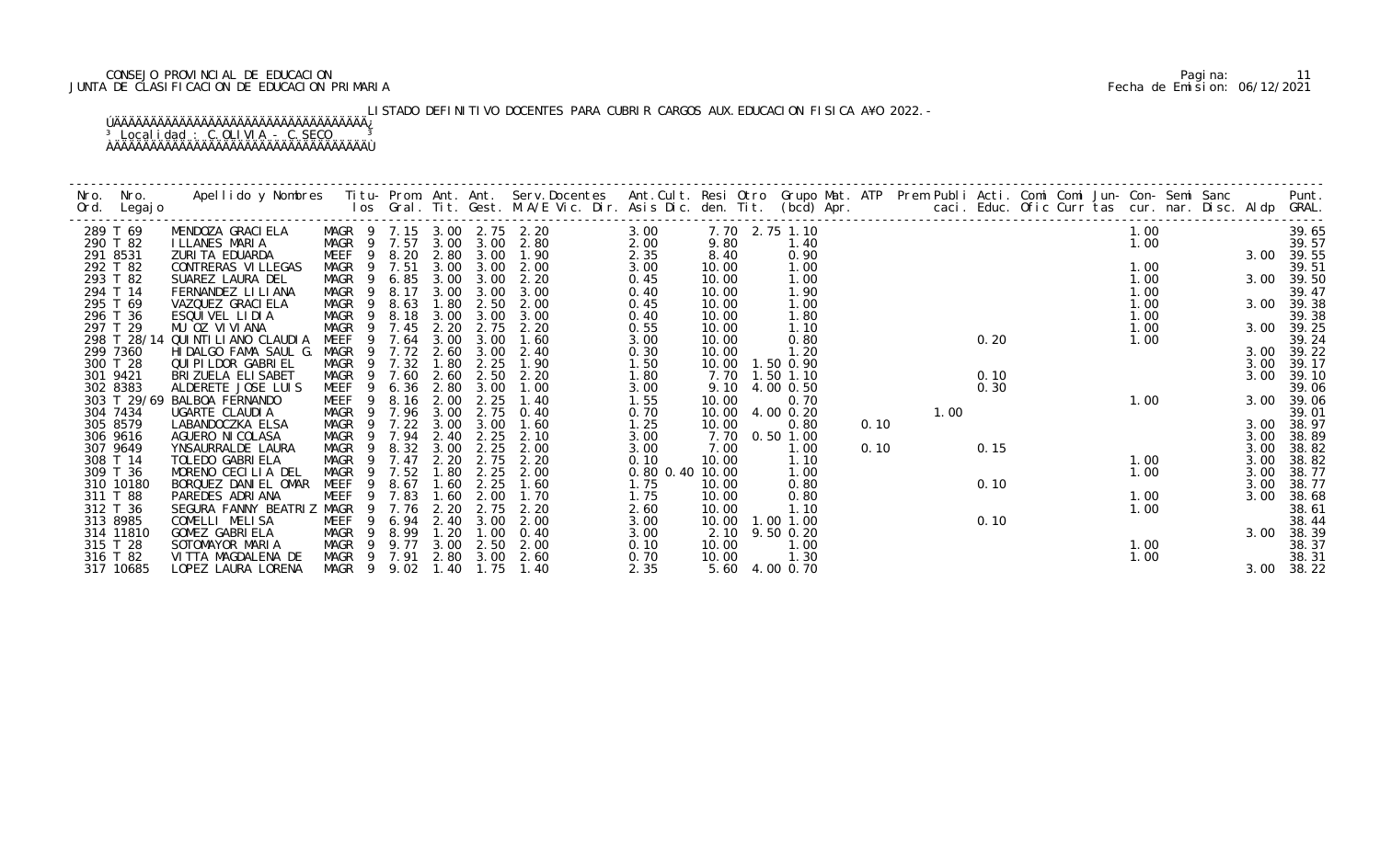# CONSEJO PROVINCIAL DE EDUCACION Pagina: 12 JUNTA DE CLASIFICACION DE EDUCACION PRIMARIA Fecha de Emision: 06/12/2021

LISTADO DEFINITIVO DOCENTES PARA CUBRIR CARGOS AUX.EDUCACION FISICA A¥O 2022.-

| Nro. | Nro.<br>Ord. Legajo | Apellido y Nombres Iitu-Prom. Ant. Ant. Serv.Docentes Ant.Cult. Resi Otro Grupo Mat. ATP Prem Publi Acti. Comi Comi Jun-Con-Semi Sanc Punt.<br>Ios Gral. Tit. Gest. M.A/E Vic. Dir. Asis Dic. den. Tit. (bcd) Apr. |                  |             |      |           |           |           |                   |                |      |      |  |      |      |            |
|------|---------------------|--------------------------------------------------------------------------------------------------------------------------------------------------------------------------------------------------------------------|------------------|-------------|------|-----------|-----------|-----------|-------------------|----------------|------|------|--|------|------|------------|
|      | 318 8672            | ALAMO CLAUDIA ANDREA MAGR 9 8.32 2.40 3.00 1.00                                                                                                                                                                    |                  |             |      |           |           | 3.00      | 10.00             | 0.50 0.70      |      | 0.30 |  |      |      | 38.22      |
|      | 319 9206            | VERA I RENE NATALIA                                                                                                                                                                                                | MAGR 9 8.67 2.20 |             |      |           | 2.75 0.90 | 3.00      | 10.00  1.25  0.40 |                |      |      |  |      |      | 38.17      |
|      | 320 T 43            | MARIO VERONICA                                                                                                                                                                                                     | MAGR 9 6.96 1.80 |             |      | 2.00      | 1.60      | 1.85      | 10.00             | 0.80           |      | 0.10 |  | 1.00 | 3.00 | 38.11      |
|      | 321 9426            | MENDOZA FABIANA                                                                                                                                                                                                    | MAGR 9 7.60      |             | 2.80 | 2.75      | 2.20      | 0.30      |                   | 7.70 4.50 1.10 |      | 0.10 |  |      |      | 38.05      |
|      | 322 9017            | SANCHEZ ANA GRACIELA MAGR                                                                                                                                                                                          |                  | 9 5.93      | 3.00 | 2.75      | 3.00      | 3.00      | 8.40              | 2.80           |      | 0.10 |  |      |      | 37.98      |
|      | 323 T 69            | ORTEGA SANDRA                                                                                                                                                                                                      | MAGR             | 6.41<br>- 9 | 3.00 | 3.00      | 3.00      | 0.45      | 9.10              | 3.00           |      |      |  | 1.00 |      | 37.96      |
|      | 324 T 43            | LUNA VALERIA BEATRIZ MAGR 9 7.05                                                                                                                                                                                   |                  |             | 1.80 | 2.75      | 1.60      | 0.95      | 10.00             | 0.80           |      |      |  | 1.00 |      | 3.00 37.95 |
|      | 325 T 88            | GOMEZ ZURITA MIRYAM                                                                                                                                                                                                | MAGR             | 9 8.05      | 3.00 | 2.75      | 3.00      | 0.85      | 7.70              | 2.50           |      | 0.10 |  | 1.00 |      | 37.95      |
|      | 326 10522           | GAJARDO ADRIANA                                                                                                                                                                                                    | MAGR             | 8.67<br>- 9 | 1.40 | 1.00      | 0.60      | 3.00 0.10 | 8.40 2.50 0.20    |                |      |      |  |      |      | 3.00 37.87 |
|      | 327 4885            | PEREZ ADRIANA                                                                                                                                                                                                      | MEEF             | 6.57<br>9   | 3.00 | 3.00      | 0.20      | 3.00      | 10.00             | 3.00 0.10      |      |      |  |      |      | 37.87      |
|      | 328 9612            | GOMEZ NELIDA MARIA                                                                                                                                                                                                 | MAGR             | 6.75<br>- 9 | 3.00 | 2.50      | 2.00      | 3.00      | 7.00              | $0.50$ 1.00    | 0.10 |      |  |      | 3.00 | 37.85      |
|      | 329 10000           | BAYON MARIA ELISA                                                                                                                                                                                                  | MAGR             | 9 7.44      | 1.80 | 2.25      | 1.50      | 3.00      | 10.00             | 2.00 0.70      | 0.10 | 0.05 |  |      |      | 37.84      |
|      | 330 8319            | ARIAS JOSE MARTIN                                                                                                                                                                                                  | MAGR 9 7.73      |             | 3.00 | 3.00      | 1.00      | 1.45      | 9.10              | 3.00 0.50      |      |      |  |      |      | 37.78      |
|      | 331 T 14            | MALDONADO MARIO                                                                                                                                                                                                    | MAGR             | 9 7.46      | 3.00 | 2.75      | 2.80      | 2.65      | 7.70              | 1.40           |      |      |  | 1.00 |      | 37.76      |
|      | 332 7502            | RIOS BLANCA SOLEDAD                                                                                                                                                                                                | MAGR             | 8.49<br>9   | 3.00 | 3.00      | 1.70      | 0.50      | 10.00             | 1.25 0.80      |      |      |  |      |      | 37.74      |
|      | 333 7504            | I SASMENDI ROSANA                                                                                                                                                                                                  | MAGR             | 9 8.20      | 3.00 | 3.00      | 1.00      | 1.90      | 10.00             | $0.50$ 1.00    |      |      |  |      |      | 37.60      |
|      | 334 7556            | ALBARRAN JORGE                                                                                                                                                                                                     | MEEF             | 9 7.45      | 2.80 | 3.00      | 1.20      | 3.00      | 10.00             | 0.60           |      | 0.55 |  |      |      | 37.60      |
|      | 335 T 29            | SOSA FATIMA                                                                                                                                                                                                        | MEEF             | 9<br>7.14   | 3.00 | 3.00      | 1.40      | 2.35      | 10.00             | 0.70           |      |      |  | 1.00 |      | 37.59      |
|      | 336 T 28            | CRUZ JUAN ALEJANDRO                                                                                                                                                                                                | MEEF             | 8.03        | 2.40 | 3.00      | 1.80      | 1.35      | 10.00             | 0.90           |      | 0.05 |  | 1.00 |      | 37.53      |
|      | 337 7523            | FORNES ALVARO                                                                                                                                                                                                      | MAGR             | 9 6.68      | 3.00 | 3.00      | 2.80      | 1.30      | 10.00             | 1.60           |      |      |  |      |      | 37.38      |
|      | 338 6770            | BENITEZ SILVANA                                                                                                                                                                                                    | <b>MEEF</b>      | 9 7.87      | 3.00 | 3.00      | 0.90      | 3.00      | 10.00             | 0.40           |      | 0.05 |  |      |      | 37.22      |
|      | 339 10409           | VIDAL LUCIANA                                                                                                                                                                                                      | MAGR             | 9 7.31      | 1.20 | 1.50      | 1.30      | 0.55      | 10.00             | 3.75 0.60      |      |      |  |      | 2.00 | 37.21      |
|      | 340 T 74            | GAYET FERNANDA                                                                                                                                                                                                     | MAGR             | 9.24        | 1.00 | 1.50      | 1.00      | 0.85      | 10.00             | 0.50           | 0.10 |      |  | 1.00 | 3.00 | 37.19      |
|      | 341 10272           | OBANDO JAVI ER                                                                                                                                                                                                     | MAGR             | 9 7.74      | 1.60 | 2.00      | 1.60      | 1.40      | 10.00             | 0.80           |      |      |  |      | 3.00 | 37.14      |
|      | 342 T 13            | HERRERA FRANCO                                                                                                                                                                                                     | MEEF             | 6.87<br>9   | 2.40 | 2.75      | 2.40      | 1.30      | 10.00             | 1.20           |      | 0.20 |  | 1.00 |      | 37.12      |
|      | 343 10113           | TEJADA VIRGINIA                                                                                                                                                                                                    | MAGR             | 6.85<br>-9  | 2.00 | 2.25      | 1.80      | 3.00      | 6.30              | 2.00 0.90      |      |      |  |      | 3.00 | 37.10      |
|      | 344 7873            | RASGI DO WALTER                                                                                                                                                                                                    | MEEF             | 6.64<br>-9  | 3.00 | 3.00      | 2.80      | 1.35      | 9.80              | 1.40           |      |      |  |      |      | 36.99      |
|      | 345 8902            | CORONEL SANDRA                                                                                                                                                                                                     | MAGR 9 6.37      |             |      | 3.00 3.00 | 2.40      | 0.05      |                   | 8.40 1.50 1.20 |      |      |  |      | 2.00 | 36.92      |
|      | 346 9304            | SORIA MYRTHA JUDIT                                                                                                                                                                                                 | MAGR 9 7.49      |             |      | 3.00 3.00 | 2.20      | 2.30      |                   | 7.70 1.00 1.10 | 0.10 |      |  |      |      | 36.89      |
|      |                     |                                                                                                                                                                                                                    |                  |             |      |           |           |           |                   |                |      |      |  |      |      |            |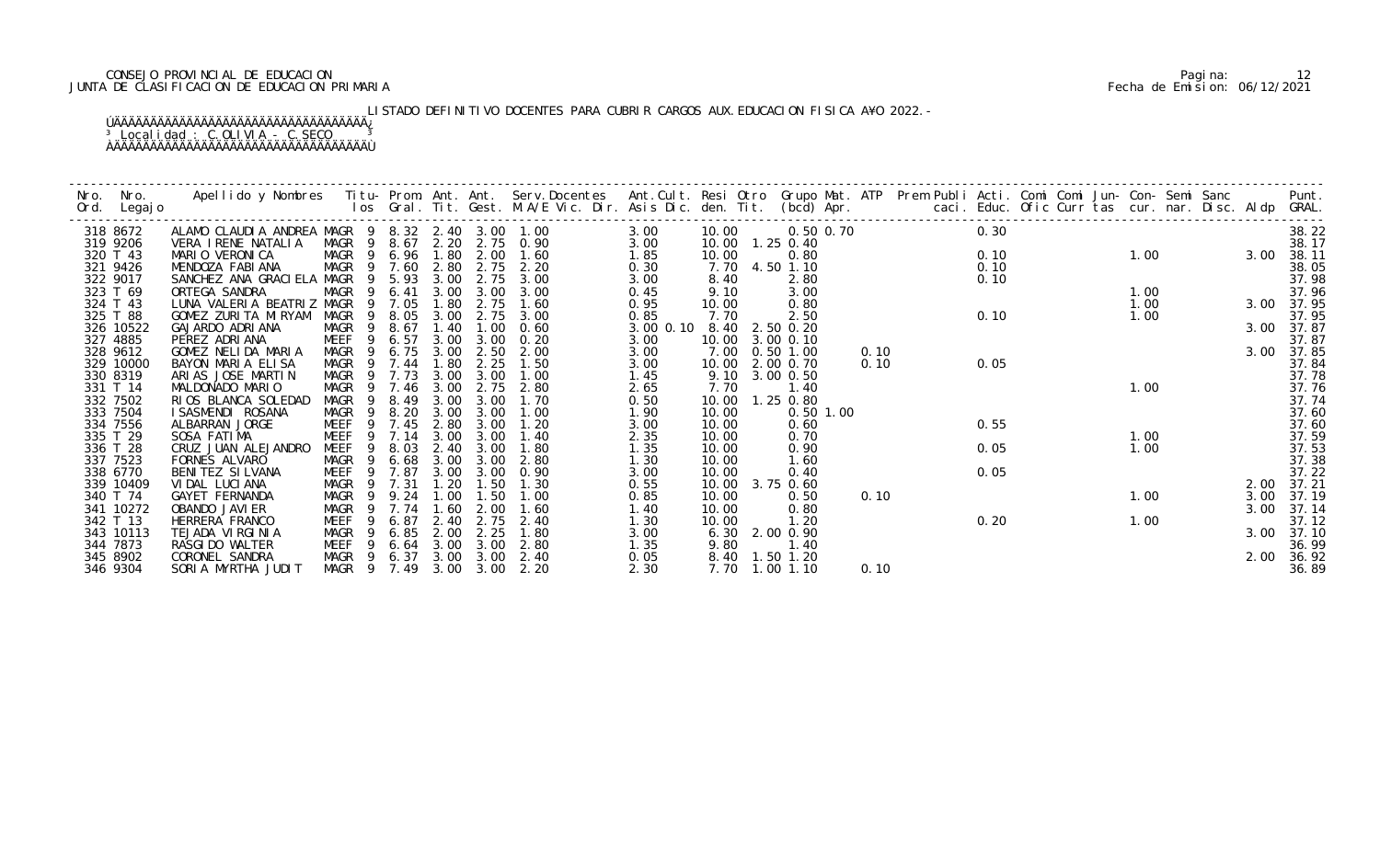# CONSEJO PROVINCIAL DE EDUCACION Pagina: 13 JUNTA DE CLASIFICACION DE EDUCACION PRIMARIA Fecha de Emision: 06/12/2021

LISTADO DEFINITIVO DOCENTES PARA CUBRIR CARGOS AUX.EDUCACION FISICA A¥O 2022.-

| Nro.    | Nro.                  | Apellido y Nombres Titu- Prom. Ant. Ant. Serv.Docentes Ant.Cult. Resi Otro Grupo Mat. ATP Prem Publi Acti. Comi Comi Jun- Con- Semi Sanc Punt.<br>Ios Gral. Tit. Gest. M.A/E Vic. Dir. Asis Dic. den. Tit. (bcd) Apr. |                     |                |                  |              |              |                            |           |                |             |               |      |                                            |      |  |      |  |      |                |
|---------|-----------------------|-----------------------------------------------------------------------------------------------------------------------------------------------------------------------------------------------------------------------|---------------------|----------------|------------------|--------------|--------------|----------------------------|-----------|----------------|-------------|---------------|------|--------------------------------------------|------|--|------|--|------|----------------|
|         | Ord. Legajo           |                                                                                                                                                                                                                       |                     |                |                  |              |              |                            |           |                |             |               |      |                                            |      |  |      |  |      |                |
|         | 347 4571              | VERA FABIAN HECTOR                                                                                                                                                                                                    |                     |                |                  |              |              | MEEF 9 7.97 3.00 3.00 0.20 | 3.00      | 10.00          |             | 0.10          |      |                                            | 0.60 |  |      |  |      | 36.87          |
|         | 348 7125              | SANCHEZ MARIELA                                                                                                                                                                                                       |                     |                | MEEF 9 7.94 3.00 |              | 3.00         | $2.85$<br>$3.00$           |           |                |             |               |      | 10.00 1.00<br>9.80 0.50<br>10.00 0.90 0.10 | 0.05 |  |      |  |      | 36.84          |
|         | 349 7203              | ALZOGARAY ROSA                                                                                                                                                                                                        | <b>MEEF</b>         |                |                  |              |              | 9 7.39 3.00 3.00 1.00      |           |                |             |               |      |                                            | 0.05 |  |      |  |      | 36.74          |
|         | 350 T 28              | TEJERINA FATIMA                                                                                                                                                                                                       | MAGR                |                | 9 7.24           | 1.80         | 2.25         | 1.90                       | 0.45      |                |             |               |      |                                            |      |  | 1.00 |  | 2.00 | 36.64          |
|         | 351 7921              | CORDOBA I VANNA                                                                                                                                                                                                       | MEEF                | $\overline{9}$ | 8.69 3.00        |              | 3.00         | 1.40                       | 3.00      | 7.70           |             | 0.70          |      |                                            | 0.10 |  |      |  |      | 36.59          |
|         | 352 7891              | MORALES RAQUEL                                                                                                                                                                                                        | MAGR                | - 9            | 7.48             | 2.80         | 3.00         |                            | 2.20      | 9.10           | 3.00        |               |      |                                            |      |  |      |  |      | 36.58          |
|         | 353 0076              | OVIEDO LILIANA ESTER MAGR                                                                                                                                                                                             |                     |                | 9 7.83           | 3.00         | 3.00         | 1.00                       | 2.15      | 10.00          |             | 0.50          |      |                                            | 0.05 |  |      |  |      | 36.53          |
|         | 354 9951              | CASAS PEDRO SAUL                                                                                                                                                                                                      | MAGR                |                | 9 7.43           | 2.40         | 2.25         | 1.90                       | 3.00      | 6.30           |             | 1.00          | 0.10 |                                            | 0.10 |  |      |  |      | 3.00 36.48     |
|         | 355 3893              | GALITZKI PATRICIA                                                                                                                                                                                                     | MAGR                | 9              | 9.33             | 3.00         | 3.00         |                            | 2.00      | 10.00          |             |               |      |                                            | 0.05 |  |      |  |      | 36.38          |
|         | 356 10703             | MAZA GERARDO MATIAS                                                                                                                                                                                                   | <b>MEEF</b>         | 9              | 7.61             | 1.40         | 1.75         | 1.20                       | 1.80      | 10.00          |             | 0.60          |      |                                            |      |  |      |  | 3.00 | 36.36          |
|         | 357 T 13              | FERNANDEZ PAOLA                                                                                                                                                                                                       | MAGR                |                | 9 7.74           | 2.00         | 2.50         | 2.00                       | 1.00      | 10.00          |             | 1.00          |      |                                            | 0.10 |  | 1.00 |  |      | 36.34          |
|         | 358 10135             | VILTE CLAUDIA                                                                                                                                                                                                         | MAGR                |                | 9 6.88           | 1.60         | 2.00         | 1.60                       | 1.40      | 10.00          |             | 0.80          |      |                                            |      |  |      |  | 3.00 | 36.28          |
|         | 359 8995              | FI ORENTI NI VERONI CA                                                                                                                                                                                                | MEEF                |                | 9 7.88           | 3.00         | 2.75         | 1.30                       | 1.55      | 10.00          |             | 0.60          |      |                                            | 0.20 |  |      |  |      | 36.28          |
|         | 360 11712             | ZUBREZKI CAROLINA                                                                                                                                                                                                     | MAGR 9              |                | 8.25             | 2.80         | 1.25         | 2.40                       | 2.00      | 2.80           | $6.50$ 1.20 | 0.60          |      |                                            |      |  |      |  |      | 36.20          |
|         | 361 9804              | MARTINEZ SILVINA                                                                                                                                                                                                      | MAGR                | -9             | 9 9.05<br>7.61   | 2.00<br>3.00 | 2.25         | 1.20                       |           | 9.10           |             |               |      |                                            |      |  |      |  | 3.00 | 36.20          |
|         | 362 8711<br>363 11817 | I GLESI AS GABRI ELA<br>GARCIA SILVINA NOEL                                                                                                                                                                           | MEEF<br><b>MEEF</b> |                | 9 7.30           | 0.80         | 2.25<br>1.00 | 0.80                       | 2.85      | 10.00<br>10.00 | 8.00        | 0.40          |      |                                            | 0.20 |  |      |  |      | 36.11<br>36.10 |
|         | 364 8549              | GUZMAN GLADYS                                                                                                                                                                                                         | <b>MAGR</b>         | 9              | 7.04             | 3.00         | 2.75         | 1.80                       | 0.30      | 8.40           | 3.00 0.80   |               |      |                                            |      |  |      |  |      | 36.09          |
|         | 365 10878             | CONTRERAS ELDA LUCIA MAGR                                                                                                                                                                                             |                     | 9              | 8.01             | 1.40         | 1.75         | 1.40                       | 0.80      | 10.00          |             | 0.70          |      |                                            |      |  |      |  | 3.00 | 36.06          |
|         | 366 10211             | CRUZ MELISA VANESA                                                                                                                                                                                                    | MEEF                | 9              | 6.52             | 1.60         | 2.00         | 1.60                       | 1.25      | 10.00          |             | 0.80          |      |                                            | 0.15 |  |      |  | 3.00 | 35.92          |
|         | 367 7633              | SOLOHAGA LUNA ARIEL                                                                                                                                                                                                   | MEEF                | 9              | 6.70             | 3.00         | 3.00         | 0.80                       | 2.00      | 8.40           | 2.50 0.40   |               |      |                                            | 0.05 |  |      |  |      | 35.85          |
|         | 368 8558              | YA¥EZ ANDREA ELINA                                                                                                                                                                                                    | MAGR 9              |                | 7.74             | 3.00         | 2.75         | 0.20                       | 3.00      | 10.00          |             | 0.10          |      |                                            |      |  |      |  |      | 35.79          |
|         | 369 9987              | JULIO SILVA                                                                                                                                                                                                           | MAGR                |                | 9 7.15           | 2.40         | 2.50         | 1.80                       | 2.05      | 6.30           |             | $0.90$ $0.60$ |      |                                            |      |  |      |  | 3.00 | 35.70          |
|         | 370 9630              | SARABIA DEBORA                                                                                                                                                                                                        | MAGR                |                | 9 8.07           | 3.00         | 2.50         | 2.00                       | 3.00      | 7.00           |             | 1.00          | 0.10 |                                            |      |  |      |  |      | 35.67          |
| 371 613 |                       | GONZALEZ FRANCO                                                                                                                                                                                                       | MEEF                | 9              | 7.50             | 3.00         | 3.00         |                            | 3.00      | 10.00          |             |               |      |                                            | 0.10 |  |      |  |      | 35.60          |
|         | 372 10134             | LOPEZ CARLOS DARIO                                                                                                                                                                                                    | MAGR                | -9             | 8.44             | 3.00         | 2.00         | 1. 80                      | 0.80 0.45 | 5.60           |             | 1.50 1.00     |      |                                            |      |  |      |  | 2.00 | 35.59          |
|         | 373 9351              | CI FUENTES TAMARA                                                                                                                                                                                                     | MEEF                |                | 9 7.24 2.20      |              | 2.75         | 1.60                       | 1.00      | 10.00          |             | 0.80          |      |                                            |      |  | 1.00 |  |      | 35.59          |
|         | 374 9333              | GOMEZ LORENA                                                                                                                                                                                                          |                     |                | MAGR 9 7.65      | 3.00         | 2.50         | 1.80                       | 3.00      | 7.70           |             | 0.90          |      |                                            |      |  |      |  |      | 35.55          |
|         | 375 9883              | CIAN KARINA NOEMI                                                                                                                                                                                                     |                     |                | MAGR 9 8.35      | 1.80         | 2.25         | 1.90                       | 1.30      | 10.00          |             | 0.90          |      |                                            |      |  |      |  |      | 35.50          |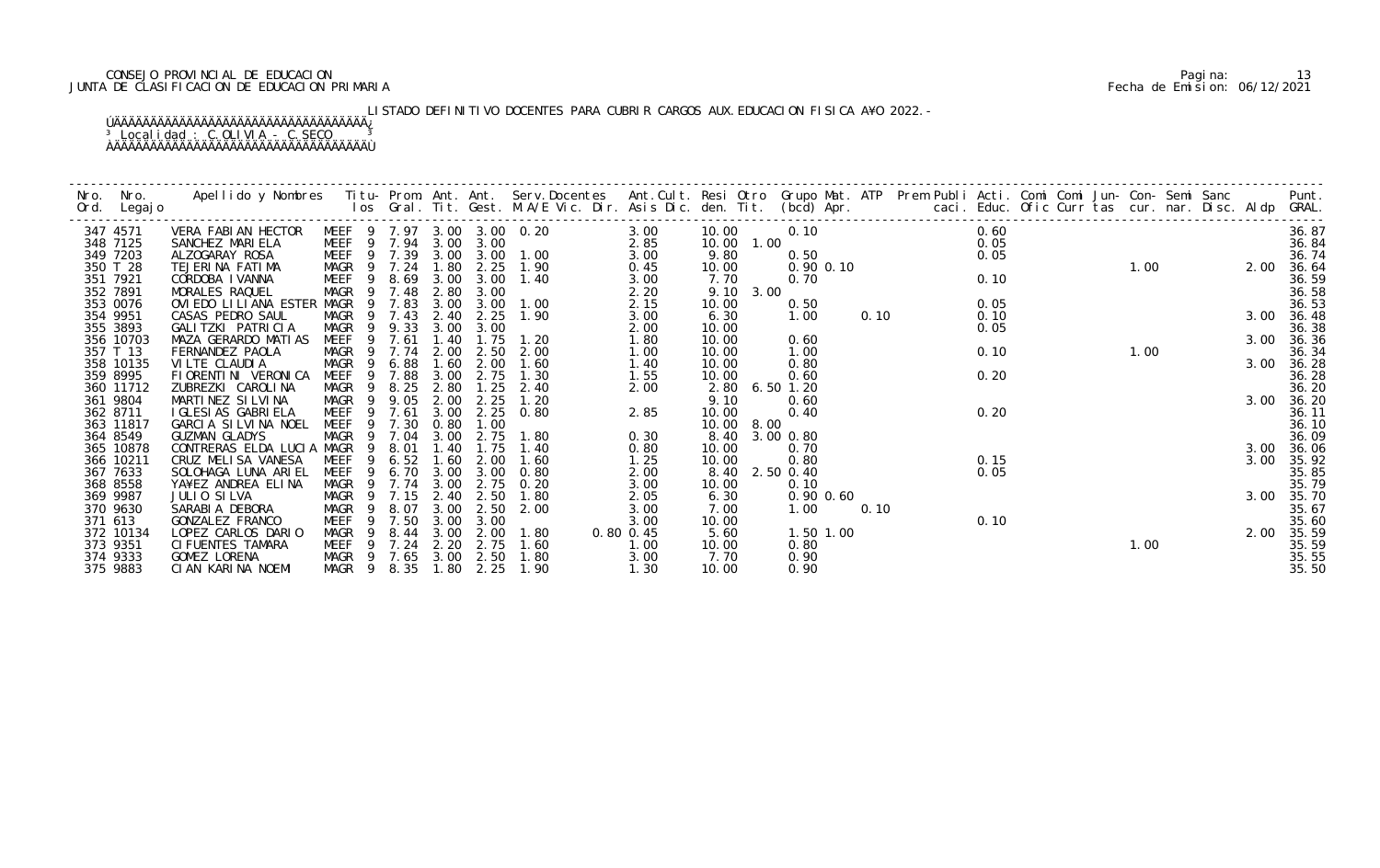# CONSEJO PROVINCIAL DE EDUCACION Pagina: 14 JUNTA DE CLASIFICACION DE EDUCACION PRIMARIA Fecha de Emision: 06/12/2021

LISTADO DEFINITIVO DOCENTES PARA CUBRIR CARGOS AUX.EDUCACION FISICA A¥O 2022.-

| 376 T 14  | VILLAGRA MARIA DE                     |                  |        |        |             |      | MAGR 9 7.38 2.00 2.25 2.20 | 0.55            | 10.00                                                                                                           |      | 1.10                |  |  |                                                      |  | 1.00 |            |      | 35.48          |
|-----------|---------------------------------------|------------------|--------|--------|-------------|------|----------------------------|-----------------|-----------------------------------------------------------------------------------------------------------------|------|---------------------|--|--|------------------------------------------------------|--|------|------------|------|----------------|
| 377 10099 | HERRERA MARIA BELEN                   | MAGR 9 8.05 2.60 |        |        |             |      | 2.25 1.70<br>1.75          |                 |                                                                                                                 |      |                     |  |  |                                                      |  |      |            |      | 3.00 35.45     |
| 378 6287  | MORENO ROSANNA                        | MAGR 9 5.00 3.00 |        |        |             |      | 3.00 1.60<br>1.75          |                 | 10.00 1.10<br>6.30 0.80<br>10.00 1.25 0.80<br>10.00 1.50 2.70 0.40 0.10 0.10 1.00 1.00 15.00<br>10.00 3.00 0.30 |      |                     |  |  |                                                      |  |      |            |      | 35.40          |
| 379 T 88  | RAMIREZ MARIELA DEL                   | MAGR 9 9.37      |        |        |             |      | 3.00 3.00 1.80 2.40        | 3.00            |                                                                                                                 |      |                     |  |  | 0.10<br>0.05<br>0.10<br>0.15<br>0.15<br>0.35<br>3.00 |  |      | 15.00 3.00 |      | 35.37          |
| 380 12025 | MARQUEZ JOANA                         | MAGR             | 9 7.61 |        | 0.60        | 0.75 | 0.60                       | 0.50            | 10.00 3.00 0.30                                                                                                 |      |                     |  |  | 0.1                                                  |  |      |            |      | 3.00 35.36     |
| 381 4637  | DI AZ ROXANA ANDREA                   | MAGR 9           |        | 6.27   | 3.00        | 3.00 | 0.60                       | 3.00            | 10.00                                                                                                           |      | 0.30                |  |  |                                                      |  |      |            |      | 35.22          |
| 382 9978  | ARIAS CRISTIAN LUIS                   | MEEF 9 6.90      |        |        | 2.60        | 2.25 | 1.80                       | 1.35            |                                                                                                                 |      | 6.30 1.00 0.90      |  |  |                                                      |  |      |            |      | 3.00 35.20     |
| 383 10640 | MARTINEZ SILVIA                       | MAGR 9           |        | 8.41   | 1.40        | 1.75 | 1.50                       | 0.20            | 9.10                                                                                                            |      | 0.70                |  |  |                                                      |  |      |            |      | 3.00 35.06     |
| 384 11021 | SALAZAR ROMINA                        | MEEF             |        | 9 7.30 | 1.20        | 1.25 | 0.60                       | 0.90            | 10.00                                                                                                           |      | 1.50 0.30           |  |  |                                                      |  |      |            |      | 35.05          |
| 385 9576  | CERIMEDO CAROLINA                     | MEEF 9           |        | 8.45   | 2.00        | 2.50 | 0.10                       | 2.00            | 10.00                                                                                                           | 1.00 |                     |  |  |                                                      |  |      |            |      | 35.05          |
| 386 9969  | SOTOMAYOR GLENDA                      | MAGR             |        |        | 9 8.12 2.80 | 2.25 | 1.80                       | 0.80            | 6.30                                                                                                            |      | 0.90                |  |  |                                                      |  |      |            |      | 3.00 34.97     |
| 387 9942  | APARICIO ALEJANDRA                    | MEEF 9 6.52 1.80 |        |        |             | 2.25 | 1.50                       | 0.20            | 10.00                                                                                                           |      | 0.70                |  |  |                                                      |  |      |            |      | 3.00 34.97     |
| 388 9622  | BALOD ROMINA AILEN                    | MEEF             | - 9    |        | 8.16 2.00   | 2.50 | 1.50                       | 1.05            | 10.00                                                                                                           |      | 0.70                |  |  |                                                      |  |      |            |      | 34.91          |
| 389 9633  | <b>BUSTAMANTE JESUS</b>               | MAGR 9 7.74      |        |        | 2.40        | 2.50 | 2.30                       | 0.45            | 6.30                                                                                                            |      | 1.20                |  |  |                                                      |  |      |            |      | 3.00 34.89     |
| 390 10137 | OJEDA EVANGELINA DEL                  | MAGR 9 7.86      |        |        | 1.60        | 2.00 | 1.80                       | 1.50            | 10.00                                                                                                           |      | 0.90                |  |  |                                                      |  |      |            |      | 34.76          |
| 391 10923 | CI FUENTES NATALIA                    | MAGR             | - 9    |        | 7.46 1.20   | 1.75 | 1.40                       | 1.50            | 10.00                                                                                                           |      | 1.50 0.70 0.10 0.10 |  |  |                                                      |  |      |            |      | 34.71          |
| 392 9614  | CANTELA ALDERETE                      | MAGR 9           |        |        | 8.13 3.00   | 2.00 | 0.60                       | 3.00            | 5.60                                                                                                            |      | 3.00 0.30           |  |  |                                                      |  |      |            |      | 34.63          |
| 393 4785  | VARGAS FLORES                         | MAGR 9 6.28      |        |        | 3.00        |      | 2.75 0.40                  | 3.00            | 10.00                                                                                                           |      | 0.20                |  |  |                                                      |  |      |            |      | 34.63          |
| 394 6942  | OSES NORMA LUCRECIA                   | MEEF 9 6.52 3.00 |        |        |             | 3.00 |                            | 3.00            | 10.00                                                                                                           |      |                     |  |  |                                                      |  |      |            |      | 34.62<br>34.60 |
| 395 9552  | SALDIVIA SANTIBA¥EZ MAGR 9 7.40       |                  |        |        | 2.00        |      | 2.75 0.10                  | 3.00 0.10 10.00 |                                                                                                                 |      |                     |  |  |                                                      |  |      |            |      |                |
| 396 8108  | COLQUE CANALE DAMIAN MEEF             |                  | 9      | 7.56   | 2.80        | 3.00 |                            | 1.75            | 10.00                                                                                                           |      |                     |  |  |                                                      |  |      |            |      | 34.46          |
| 397 9677  | ABALLAY MARIA JOSEFA MAGR             |                  | - 9    |        | 8.03 2.00   | 2.50 | 1.90                       | 0.10            | 7.00                                                                                                            |      | 0.90                |  |  |                                                      |  |      |            |      | 3.00 34.43     |
| 398 10205 | RAMIREZ IRINA                         | MAGR 9 8.36      |        |        | 1.60        | 2.00 | 1.60                       | 2.40            | 5.60                                                                                                            |      | 0.80                |  |  |                                                      |  |      |            | 3.00 | 34.36          |
| 399 5024  | MEDINA CLAUDIO                        | MAGR 9 7.78      |        |        | 3.00        | 2.75 |                            | 1.70            | 10.00                                                                                                           |      |                     |  |  |                                                      |  |      |            |      | 34.23          |
| 400 10681 | MARI DANIEL                           | MEEF             | - 9    |        | 8.52 2.20   | 1.75 | 1. 20                      | 0.90            | 7.00                                                                                                            |      | 3.00 0.60           |  |  |                                                      |  |      |            |      | 34.17          |
| 401 11329 | CARO PABLO DAVID                      | MEEF 9 7.66      |        |        | 1.20        |      | $1.25 \quad 0.90$          | 0.70            | 10.00                                                                                                           |      | 0.40                |  |  |                                                      |  |      |            |      | 3.00 34.11     |
| 402 11009 | RAMOS RAUL ALFREDO                    | MEEF 9 6.54      |        |        | 1.20        | 1.50 | 1. 20                      | 1.00            | 10.00                                                                                                           |      | 0.60                |  |  |                                                      |  |      |            |      | 3.00 34.04     |
| 403 9615  | FLORES MONICA ROMINA MAGR 9 7.02 2.40 |                  |        |        |             | 2.50 | 2.00                       | 3.00            | 7.00                                                                                                            |      | 1.00                |  |  |                                                      |  |      |            |      | 33.92          |
| 404 10061 | CHIODI MARIANELA                      | MEEF 9 7.59 1.80 |        |        |             | 2.25 | 1.40                       | 1.80            | 6.30                                                                                                            |      | 0.70                |  |  |                                                      |  |      |            |      | 3.00 33.84     |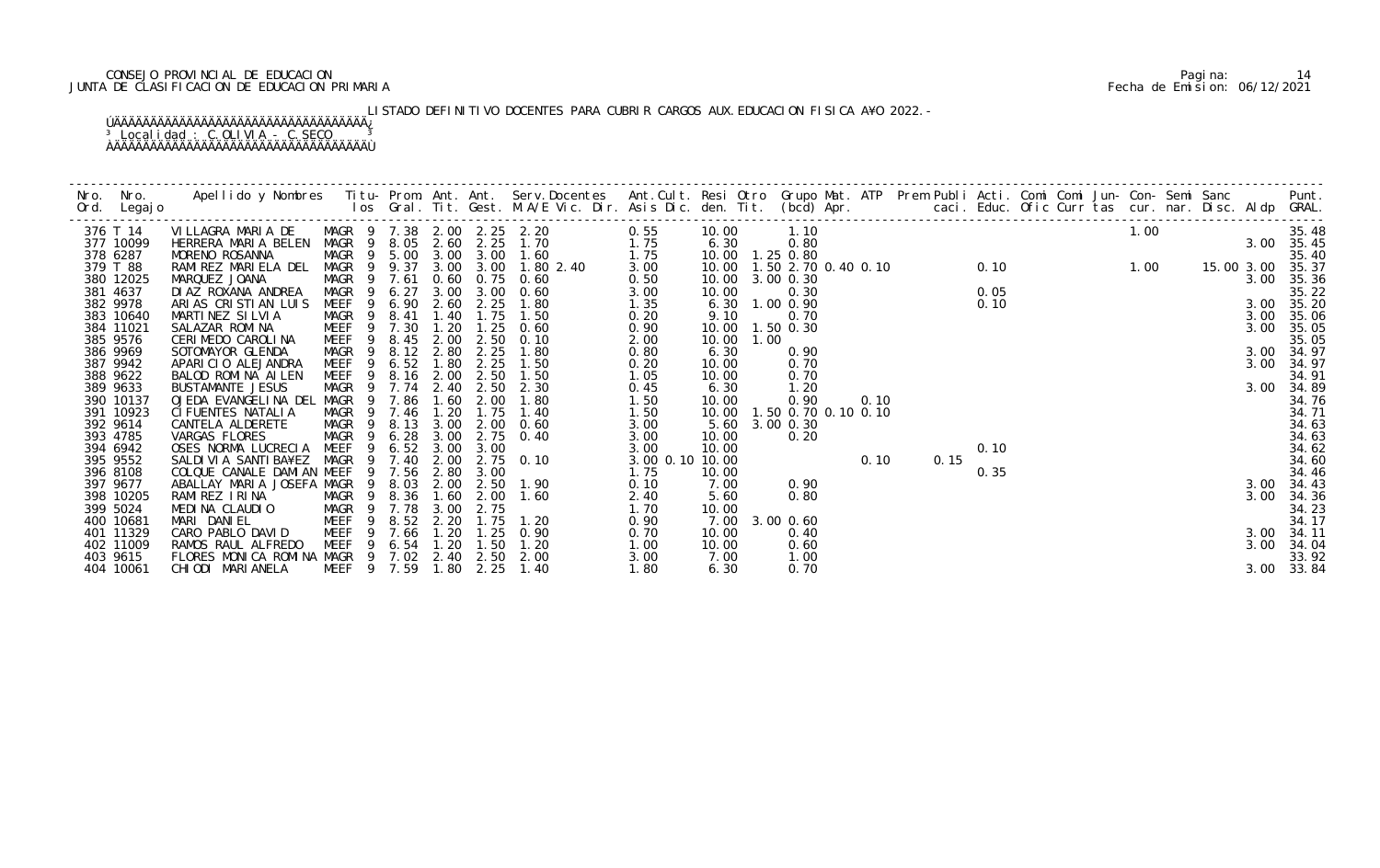# CONSEJO PROVINCIAL DE EDUCACION Pagina: 15 JUNTA DE CLASIFICACION DE EDUCACION PRIMARIA Fecha de Emision: 06/12/2021

LISTADO DEFINITIVO DOCENTES PARA CUBRIR CARGOS AUX.EDUCACION FISICA A¥O 2022.-

|          | Nro. Nro.<br>Ord. Legajo | Apellido y Nombres Titu- Prom. Ant. Ant. Serv.Docentes Ant.Cult. Resi Otro Grupo Mat. ATP Prem Publi Acti. Comi Comi Jun- Con- Semi Sanc Punt.<br>Ios Gral. Tit. Gest. M.A/E Vic. Dir. Asis Dic. den. Tit. (bcd) Apr. |                            |                |           |      |                   |                                                                                                      |      |                |           |                |      |  |         |  |  |  |      |            |
|----------|--------------------------|-----------------------------------------------------------------------------------------------------------------------------------------------------------------------------------------------------------------------|----------------------------|----------------|-----------|------|-------------------|------------------------------------------------------------------------------------------------------|------|----------------|-----------|----------------|------|--|---------|--|--|--|------|------------|
|          | 405 12234                | MOLINA GRACIELA MAGR 9 8.03 0.40 0.50 0.50<br>PURULLA SEGOVIA MEEF 9 6.74 3.00 3.00 2.30                                                                                                                              |                            |                |           |      |                   | 0.50<br>2.20<br>2.40<br>2.40<br>2.40<br>2.55<br>0.60<br>1.60<br>2.05<br>2.05<br>2.05<br>2.05<br>2.05 |      | 10.00          | 0.20      |                |      |  | 00 0.20 |  |  |  |      | 3.00 33.83 |
|          | 406 TN8067               |                                                                                                                                                                                                                       |                            |                |           |      |                   |                                                                                                      |      | 5.60           | 1.10      |                |      |  |         |  |  |  |      | 33.74      |
| 407 9617 |                          | GOMEZ IVANNA                                                                                                                                                                                                          | MEEF 9 7.77 2.00 2.50      |                |           |      |                   |                                                                                                      |      | 10.00          |           |                |      |  |         |  |  |  |      | 33.67      |
|          | 408 11353                | AGUI LERA ROLDAN ROSA MAGR 9 7.15 3.00 1.50 1.20                                                                                                                                                                      |                            |                |           |      |                   |                                                                                                      |      | 7.00           |           | 0.60 1.00 0.20 |      |  |         |  |  |  |      | 3.00 33.65 |
| 409 9047 |                          | TRONCOSO MARTIN ABEL MEEF 9 6.69 2.20 2.75                                                                                                                                                                            |                            |                |           |      |                   |                                                                                                      |      | 10.00          |           |                |      |  |         |  |  |  |      | 33.64      |
|          | 410 10175                | GIMENEZ FLAVIA NOELI MEEF 9 8.48                                                                                                                                                                                      |                            |                |           |      | 1.60 2.00         |                                                                                                      |      | 10.00          |           |                |      |  |         |  |  |  |      | 33.63      |
|          | 411 10179                | FERNANDEZ BARRIA ANA MEEF 9 7.76                                                                                                                                                                                      |                            |                |           | 1.60 |                   | $2.25 \quad 0.60$                                                                                    |      | 10.00          | 0.30      |                |      |  |         |  |  |  |      | 33.61      |
|          | 412 10294                | MONCADA SAN MARTIN                                                                                                                                                                                                    | MAGR 9 6.53                |                |           | 1.60 | 2.00              | 1.60                                                                                                 |      | 10.00          | 0.80      |                |      |  |         |  |  |  |      | 33.58      |
|          | 413 10594                | MARTINEZ ALICIA                                                                                                                                                                                                       | MAGR 9 7.52 2.20           |                |           |      | 1.75              | 1.40                                                                                                 | 3.00 | 4.90           | 0.70      |                | 0.10 |  |         |  |  |  |      | 3.00 33.57 |
|          | 414 10181                | ALANIZ FABIANA                                                                                                                                                                                                        | MEEF 9 7.13                |                |           | 1.80 |                   | 2.00 0.30                                                                                            | 0.30 | 10.00          |           |                |      |  |         |  |  |  | 3.00 | 33.53      |
|          | 415 10136                | VRDOLJAK SONIA                                                                                                                                                                                                        | MAGR 9                     |                | 7.65      | 3.00 | 2.25              | 1.80                                                                                                 | 0.30 | 5.60           | 3.00 0.90 |                |      |  |         |  |  |  |      | 33.50      |
|          | 416 11638                | OLAVARRIA ANDREA                                                                                                                                                                                                      | MEEF 9 7.95                |                |           | 1.00 |                   | $1.25$ 0.70                                                                                          | 0.25 | 10.00          | 0.30      |                |      |  |         |  |  |  |      | 3.00 33.45 |
| 417 9826 |                          | O HIGGINS DIONICIA                                                                                                                                                                                                    | MAGR 9                     |                | 6.24      | 3.00 | 2.75              | 1.80                                                                                                 | 0.35 | 8.40 1.00 0.90 |           |                |      |  |         |  |  |  |      | 33.44      |
|          | 418 11136                | CISNEROS ROSA ALICIA MAGR 9 7.05 3.00 1.75 3.00                                                                                                                                                                       |                            |                |           |      |                   |                                                                                                      | 2.10 | 4.90           | 1.00 1.60 |                |      |  |         |  |  |  |      | 33.40      |
|          | 419 10861                | RAMI REZ VALERIA                                                                                                                                                                                                      | MAGR<br>9                  |                | 8.10 2.60 |      | 1.75              | 1.30                                                                                                 | 2.85 | 4.20           | 0.60      |                |      |  |         |  |  |  |      | 3.00 33.40 |
|          | 420 10998                | BARRI ONUEVO MARI ANA                                                                                                                                                                                                 | <b>MEEF</b><br>- 9         |                | 8.48      | 1.20 | 1.50              | 0. 70                                                                                                | 2.20 | 10.00          | 0.30      |                |      |  |         |  |  |  |      | 33.38      |
| 421 9044 |                          | DI AZ DANI EL EDUARDO                                                                                                                                                                                                 | MAGR 9                     |                | 6.62      | 3.00 | 2.75              | 2.40                                                                                                 |      | 8.40           | 1.20      |                |      |  |         |  |  |  |      | 33.37      |
|          | 422 11932                | TOLABA MARIA                                                                                                                                                                                                          | MEEF 9 8.00                |                |           | 0.80 |                   | $0.75$ 0.60                                                                                          | 0.85 | 10.00          | 0.30      |                |      |  |         |  |  |  |      | 3.00 33.30 |
|          | 423 12474                | BENITEZ MARIA                                                                                                                                                                                                         | MAGR 9 7.83                |                |           |      |                   | $0.20$ $0.25$ $0.20$                                                                                 | 1.90 | 7.70 3.00 0.10 |           |                |      |  |         |  |  |  | 3.00 | 33.18      |
| 424 9618 |                          | ABALLAY ANDREA IVANA MAGR                                                                                                                                                                                             | - 9                        |                | 7.93      | 2.00 | 2.50              | 1.80                                                                                                 |      | 7.00           | 0.90      |                |      |  |         |  |  |  | 2.00 | 33.13      |
| 425 6624 |                          | BAZAN ANDREA LORENA                                                                                                                                                                                                   | MEEF                       | $\overline{9}$ | 7.25      |      | 3.00 3.00         |                                                                                                      | 0.70 | 10.00          |           |                |      |  |         |  |  |  |      | 32.95      |
|          | 426 12585                | SALDA¥O PABLO JOSE                                                                                                                                                                                                    | MEEF 9 7.49                |                |           |      | $3.00 \quad 0.25$ |                                                                                                      | 0.10 | 10.00 3.00     |           |                |      |  | 0.10    |  |  |  |      | 32.94      |
|          | 427 11086                | CASTI LLO NANCY                                                                                                                                                                                                       | MAGR 9 9.28<br>MEEF 9 7.00 |                |           |      |                   | 1.40  1.50  1.20                                                                                     | 1.00 | 4.90 1.00 0.60 |           |                |      |  |         |  |  |  | 3.00 | 32.88      |
| 428 8974 |                          | CASTI LLO JAVI ER                                                                                                                                                                                                     |                            |                |           | 2.00 |                   | $2.50 \quad 0.30$                                                                                    | 1.85 | 10.00          | 0.10      |                |      |  | 0.10    |  |  |  |      | 32.85      |
| 429 9245 |                          | PORRAS AGUI RRE                                                                                                                                                                                                       | MEEF                       | 9 5.77         |           | 2.40 | 2.75              | 1.40                                                                                                 | 3.00 | 7.70           | 0.70      |                |      |  | 0.05    |  |  |  |      | 32.77      |
| 430 8565 |                          | ZARATE MARIA LEONORA MAGR 9 8.51                                                                                                                                                                                      |                            |                |           | 3.00 | 3.00              |                                                                                                      |      | 9.10           |           |                |      |  |         |  |  |  |      | 32.61      |
|          | 431 10017                | GARECA MARIELA DEL                                                                                                                                                                                                    | MAGR 9 7.30                |                |           |      |                   | 1.80 2.25 1.90                                                                                       | 1.65 | 6.30 1.50 0.90 |           |                |      |  |         |  |  |  |      | 32.60      |
|          | 432 10507                | VI LLARROEL TAMARA                                                                                                                                                                                                    | MEEF 9 7.60                |                |           |      | 1.20 1.50         | 1.20                                                                                                 | 1.40 | 10.00          | 0.70      |                |      |  |         |  |  |  |      | 32.60      |
| 433 9681 |                          | PAZ LIDIA CRISTINA                                                                                                                                                                                                    | MAGR 9                     |                | 6.94      | 3.00 | 2.50              | 2.00                                                                                                 | 0.15 | 7.00           | 1.00 1.00 |                |      |  |         |  |  |  |      | 32.59      |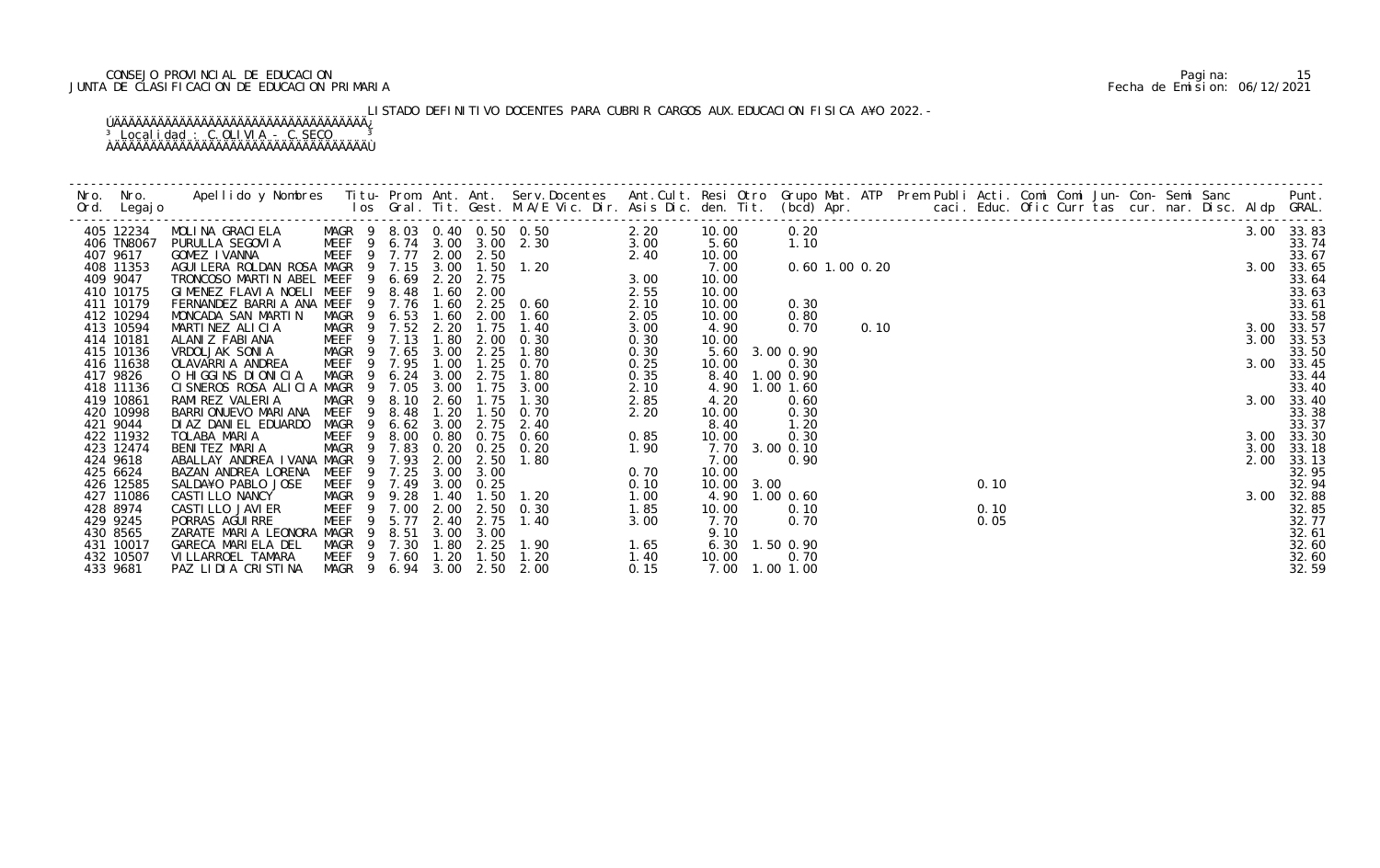# CONSEJO PROVINCIAL DE EDUCACION Pagina: 16 JUNTA DE CLASIFICACION DE EDUCACION PRIMARIA Fecha de Emision: 06/12/2021

LISTADO DEFINITIVO DOCENTES PARA CUBRIR CARGOS AUX.EDUCACION FISICA A¥O 2022.-

| Ord. Legajo           |                                                 |             |              |                       |      |                                                     |                 |                |           |                   |      |                            |                   |  |  |  |      |                |
|-----------------------|-------------------------------------------------|-------------|--------------|-----------------------|------|-----------------------------------------------------|-----------------|----------------|-----------|-------------------|------|----------------------------|-------------------|--|--|--|------|----------------|
|                       |                                                 |             |              |                       |      |                                                     |                 |                |           |                   |      |                            |                   |  |  |  |      |                |
| 434 9980              | CARPIO JOSE DARIO MAGR 9 7.39 3.00 2.50 0.60    |             |              |                       |      | 3.00                                                |                 | 6.30 0.50 0.30 |           |                   |      | $0.\overline{30}$<br>0. 20 |                   |  |  |  |      | 32.59          |
| 435 5011              | PALAVECI NO NEGRETTI                            |             |              | MAGR 9 6.57 3.00 3.00 |      |                                                     | 0.85            | 10.00          |           |                   |      |                            | 0.05              |  |  |  |      | 32.47          |
| 436 12095             | HERNANDEZ CEREZO                                |             |              |                       |      | MAGR 9 6.57 3.00 3.00<br>MEEF 9 7.87 0.60 0.75 0.40 | 0.55            | 10.00          |           |                   |      |                            |                   |  |  |  |      | 3.00 32.37     |
| 437 11309             | LOPEZ ARIEL                                     |             |              |                       |      | MEEF 9 7.57 1.20 1.50 0.30                          | 2.45            | 10.00          |           |                   |      |                            |                   |  |  |  |      | 32.12          |
| 438 8548              | DAENS HECTOR JAVIER                             |             |              |                       |      | MEEF 9 6.80 2.20 2.50 0.40                          | 0.85            | 10.00          |           | 0.20              |      |                            | 0.15              |  |  |  |      | 32.10          |
| 439 10702             | LAMAS DI EGO RAFAEL                             |             |              | MEEF 9 7.49 1.80      | 1.75 | 1.20                                                | 2.90            | 4.20           |           | 0.60              |      |                            |                   |  |  |  |      | 3.00 31.94     |
| 440 12029             | SI AREZ ARACELI                                 |             |              | MAGR 9 6.77 0.80      | 1.00 | 0.60                                                | 1.45            |                |           | 10.00 2.00 0.30   |      |                            |                   |  |  |  |      | 31.92          |
| 441 10645             | LUNA DE LA VEGA ANA                             | MAGR 9 6.35 |              | 1.80                  | 1.75 | 1.40                                                | 3.00            | 4.90           |           | 0.70              |      |                            |                   |  |  |  |      | 3.00 31.90     |
| 442 12473             | RODRI GUEZ PATRI CI A                           | MAGR        | 9 7.85       |                       |      | 0.20 0.25 0.20                                      | 1.30            | 10.00          |           | 0.10              |      |                            |                   |  |  |  | 3.00 | 31.90          |
| 443 12149             | BARRERA ROMINA DEL                              |             |              | MAGR 9 7.42 0.60      | 0.75 | 0.60                                                | 3.00            | 10.00          |           | 0.30              |      | 0.20                       |                   |  |  |  |      | 31.87          |
| 444 10150             | MAZA KAREN NATALIA                              | MAGR 9 8.79 |              |                       |      | 1.60 1.75 0.40                                      |                 | $0.10$ 10.00   |           | 0.20              |      |                            |                   |  |  |  |      | 31.84          |
| 445 11982             | MACCHIA JUAN                                    | MEEF 9 7.49 |              | 0.80                  | 1.00 |                                                     | 3.00            |                | 3.50 7.00 |                   |      |                            |                   |  |  |  |      | 31.79          |
| 446 12276             | CACERES SI LVANA                                | MAGR 9 9.19 |              |                       |      | 0.40 0.50 0.40                                      | 1.00            |                |           | 10.00  1.00  0.20 |      |                            |                   |  |  |  |      | 31.69          |
| 447 12176             | CARRIZO CRISTINA                                | MAGR 9      | 8.61         | 0.60                  | 0.75 | 0.10                                                | 2.15            | 10.00          |           |                   |      |                            | $0.25$ 0.10       |  |  |  |      | 31.56<br>31.52 |
| 448 11175             | SERRANO SILVIA                                  | MAGR 9 7.57 |              | 3.00                  | 1.50 | 2.60                                                | 1.70            |                |           | 3.50 1.25 1.30    | 0.10 |                            |                   |  |  |  |      |                |
| 449 10716             | PORRO ROMINA                                    | MEEF 9 8.57 |              | 2.20                  | 1.75 | 1.40                                                | 3.00            | 4.90           |           | 0.70              |      |                            |                   |  |  |  |      | 31.52<br>31.46 |
| 450 9621              | PORRAS YOMA HECTOR                              | MAGR 9 6.86 |              | 2.00                  |      | 2.50 2.00                                           | 1.10            | 7.00           |           | 1.00              |      |                            |                   |  |  |  |      |                |
| 451 10203             | DI AZ JUAN                                      | <b>MEEF</b> | 9 7.00       | 1.60                  | 2.00 | 1.00                                                | 0.35            | 10.00          |           | 0.50              |      |                            |                   |  |  |  |      | 31.45          |
| 452 9674              | RUIZ RITA MELANIA                               | MAGR        | 6. 78<br>- 9 | 2.00                  |      | $2.50$ 1.20                                         | 0.05            |                |           | 6.30 3.00 0.60    |      |                            |                   |  |  |  |      | 31.43          |
| 453 11024             | CORVALAN ANA LAURA                              | MEEF 9 6.81 |              | 1.00                  | 1.25 | 1.10                                                | 1.75            | 10.00          |           | 0.50              |      |                            |                   |  |  |  |      | 31.41          |
| 454 10937             | FERMANELLI ARIELA                               |             |              | MAGR 9 8.12 2.20      | 1.75 | 1.40                                                | 3.00            |                |           | 4.20 1.00 0.70    |      |                            |                   |  |  |  |      | 31.37          |
| 455 11162             | GONZALEZ NAZARENO                               |             |              | MAGR 9 7.92 2.20      | 1.50 | 2.00                                                | 0.75            | 7.00           |           | 1.00              |      |                            |                   |  |  |  |      | 31.37          |
| 456 10075             | CHAVEZ DORA ANALIA                              |             |              | MAGR 9 6.34 3.00      | 2.00 |                                                     | 3.00            |                | 7.00 1.00 |                   |      |                            |                   |  |  |  |      | 31.34          |
| 457 11759             | LOBOS SILVIA BEATRIZ MAGR                       |             | 9 6.88       | 3.00                  |      | 1.25 0.90                                           | 0.05            |                |           | 2.80 4.00 0.40    |      |                            |                   |  |  |  |      | 3.00 31.28     |
| 458 9813<br>459 10354 | FRANCO DEBORA EDITH                             | MAGR        | - 9          | 8.62 3.00             | 2.25 | 1.10                                                | 0.45<br>1.10    | 6.30<br>10.00  |           | 0.50              |      |                            |                   |  |  |  |      | 31.22<br>31.11 |
| 460 9857              | CARRI ZO FERNANDEZ<br>PINTOS ERICA VANESA       | MAGR 9 7.56 |              | 1.60                  |      | $1.75$ 0.10                                         |                 |                |           |                   |      |                            |                   |  |  |  |      | 30.98          |
|                       | 461 TP10688 BUSTAMANTE ELVA                     |             |              | MAGR 9 7.38 1.80      | 2.25 | MAGR 9 6.70 3.00 1.75 3.00                          | 0.45 0.10 10.00 |                |           | 4.90 0.50 2.10    |      |                            |                   |  |  |  |      | 30.95          |
| 462 11273             | FLORES TORRICO LIDIA MAGR 9 8.17 1.20 1.50 1.20 |             |              |                       |      |                                                     | 0.90            | 4.90           |           | 0.60              |      |                            | $0.30 \quad 0.05$ |  |  |  |      | 3.00 30.82     |
|                       |                                                 |             |              |                       |      |                                                     |                 |                |           |                   |      |                            |                   |  |  |  |      |                |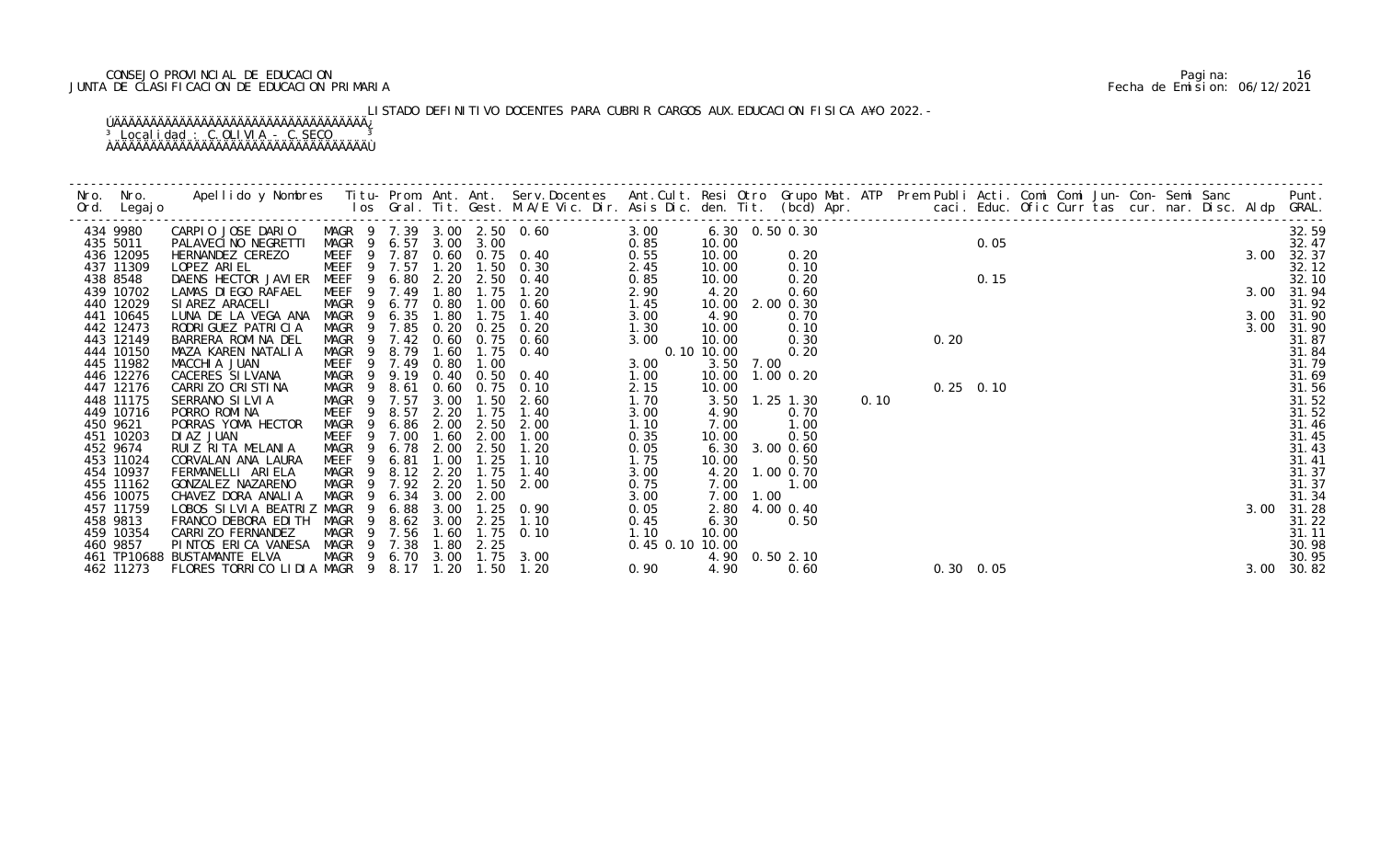# CONSEJO PROVINCIAL DE EDUCACION Pagina: 17 JUNTA DE CLASIFICACION DE EDUCACION PRIMARIA Fecha de Emision: 06/12/2021

LISTADO DEFINITIVO DOCENTES PARA CUBRIR CARGOS AUX.EDUCACION FISICA A¥O 2022.-

|        | Ord. Legajo            |                                                           |                                                |     |               |      |      |                                                                                                                                                                                                 |              |                |                   |      |  |      |  |  |  |      | Punt.          |
|--------|------------------------|-----------------------------------------------------------|------------------------------------------------|-----|---------------|------|------|-------------------------------------------------------------------------------------------------------------------------------------------------------------------------------------------------|--------------|----------------|-------------------|------|--|------|--|--|--|------|----------------|
|        | 463 10503              | MAI DANA CACERES JUAN MEEF 9 7.31 1.40 1.75 0.70 0.30     |                                                |     |               |      |      |                                                                                                                                                                                                 |              | 10.00          | 0.30              |      |  |      |  |  |  |      | 30.76          |
|        | 464 12410              | VERA HILDA MARIANA                                        |                                                |     |               |      |      | MAGR 9 9.30 1.20 0.50<br>MEEF 9 8.33 1.20 1.50 0.20 0.25<br>MAGR 9 7.03 3.00 1.50 1.40 3.00<br>MEEF 9 8.78 2.20 1.75 0.60 3.00<br>MEEF 9 8.78 2.20 1.75 0.60 3.00<br>MEEF 9 7 91 0.40 0.50 0.40 |              | 10.00          |                   |      |  |      |  |  |  |      | 30.60          |
|        | 465 11201              | GAMBOA REBECA                                             |                                                |     |               |      |      |                                                                                                                                                                                                 |              | 10.00          | 0.10<br>0.70      |      |  |      |  |  |  |      | 30.58          |
|        | 466 10383<br>467 10680 | PAZOS CLAUDIA<br>SOSA VICTORIA MEEF 9 8.78 2.20 1.75 0.60 |                                                |     |               |      |      |                                                                                                                                                                                                 |              | 4.90<br>4.90   | 0.30              |      |  |      |  |  |  |      | 30.53<br>30.53 |
|        | 468 12268              | FLORES ROCIO ANABEL                                       | MEEF 9 7.91                                    |     |               |      |      | 0.40 0.50 0.40                                                                                                                                                                                  | 0.70         | 8.40           | 0.20              |      |  |      |  |  |  | 3.00 | 30.51          |
|        | 469 11063              | ARIAS IRIS VIVIANA                                        | MAGR 9 6.51                                    |     |               | 1.20 | 1.50 | 1.30                                                                                                                                                                                            | 0.35         | 10.00          | 0.60              |      |  |      |  |  |  |      | 30.46          |
|        | 470 8886               | TORRES JORGE DANIEL                                       | MAGR 9 6.47                                    |     |               |      |      | 2.40 2.50 2.00                                                                                                                                                                                  |              | 7.00           | 1.00              |      |  |      |  |  |  |      | 30.37          |
|        | 471 12031              | NAIN AMADO ZAHIRA                                         | MAGR 9                                         |     |               |      |      | 8.62 0.60 0.75 0.50                                                                                                                                                                             | 0.55         | 10.00          | 0.20              |      |  |      |  |  |  |      | 30.22          |
|        | 472 12011              | ALVARADO ROMINA                                           | MAGR 9 8.12 0.60 1.00 0.60                     |     |               |      |      |                                                                                                                                                                                                 | 0.55         | 10.00          | 0.30              |      |  |      |  |  |  |      | 30.17          |
|        | 473 10372              | CENTURION GRISELDA                                        | MAGR 9 8.10 3.00 1.00                          |     |               |      |      |                                                                                                                                                                                                 | 1.35         | 7.70           |                   |      |  |      |  |  |  |      | 30.15          |
|        | 474 10643              | SANTI LLAN PATRI CI A                                     | MAGR 9 7.13 2.20 1.75 1.40                     |     |               |      |      | 1. 75 1. 40<br>1. 75 1. 40<br>1. 00 0. 60<br>1. 00<br>1. 00<br>1. 25 0. 10<br>1. 25 0. 10                                                                                                       | 3.00         | 4.90           | 0.70              |      |  |      |  |  |  |      | 30.08          |
|        | 475 10418              | BARRIA GLADYS                                             | MAGR 9 7.24<br>MEEF 9 7.83                     |     |               | 1.40 |      |                                                                                                                                                                                                 | 0.60         | 10.00          |                   |      |  |      |  |  |  |      | 29.99          |
|        | 476 12101              | VALEIRAS CAROLINA                                         |                                                |     |               | 0.60 |      |                                                                                                                                                                                                 | 0.55         | 9.10 1.00 0.30 |                   |      |  |      |  |  |  |      | 29.98          |
|        | 477 11847              | SORIA GISELLA DAIANA MEEF 9 8.02                          |                                                |     |               | 0.80 |      |                                                                                                                                                                                                 | 1.10         | 10.00          |                   |      |  |      |  |  |  |      | 29.92          |
|        | 478 11028              | MAGLIO KARLA NAHIR                                        | MEEF                                           | - 9 | 8.06          | 1.20 |      |                                                                                                                                                                                                 | 0.65         | 10.00          |                   |      |  |      |  |  |  |      | 29.91          |
|        | 479 10862              | MONTES JORGELINA                                          | MAGR                                           |     | $9\quad 8.33$ | 1.40 |      |                                                                                                                                                                                                 | 0.15         | 10.00          |                   |      |  |      |  |  |  |      | 29.88          |
|        | 480 11317              | DI AZ GASTON NI COLAS                                     | MEEF 9 6.99                                    |     |               | 1.00 |      |                                                                                                                                                                                                 | 1.40         | 10.00          |                   |      |  |      |  |  |  |      | 29.74          |
|        | 481 10644              | FRANCO CESAR NAHUEL                                       | MEEF 9 6.81                                    |     |               |      |      | 1.20 1.50 0.20                                                                                                                                                                                  |              | 10.00          | 0.10              |      |  |      |  |  |  |      | 29.71          |
|        | 482 11841              | HERNANDEZ KAREN                                           | MEEF 9 8.10 0.80 1.00<br>MAGR 9 8.77 3.00 0.75 |     |               |      |      |                                                                                                                                                                                                 |              | 10.00          |                   |      |  |      |  |  |  |      | 29.70          |
|        | 483 11044              | FERNANDEZ PAOLA                                           |                                                |     |               |      |      | 0. 20<br>0. 20<br>0. 90<br>0. 80<br>1. 45<br>0. 25<br>0. 25<br>0. 25<br>0. 26<br>1. 20<br>1. 20<br>0. 55                                                                                        |              | 3.50 3.00      |                   |      |  | 0.20 |  |  |  |      | 29.67          |
|        | 484 10396              | GARCIA CELESTE                                            | MEEF 9 7.48                                    |     |               | 1.40 | 1.50 |                                                                                                                                                                                                 |              | 10.00          |                   |      |  |      |  |  |  |      | 29.63          |
|        | 485 12312              | ROSALES YASMIN EDIT                                       | MAGR 9 8.21                                    |     |               |      |      | 0.40 0.50 0.40                                                                                                                                                                                  |              | 9.10 1.00 0.20 |                   |      |  |      |  |  |  |      | 29.61          |
| 486 TP |                        | CAMPOS JUAN CARLOS                                        | MAGR                                           |     | 9 6.95        |      |      | 3.00 1.25 3.00                                                                                                                                                                                  |              | 2.80           | 2.40              |      |  |      |  |  |  |      | 29.60          |
|        | 487 10740<br>488 9960  | CORTALEZZI ANA<br>CARRIZO PATRICIA                        | MAGR 9<br>MAGR 9 7.12                          |     | 8.47          | 2.80 | 1.75 | 1.20                                                                                                                                                                                            | 0.55<br>0.65 | 4.20<br>6.30   | 1.00 0.60<br>0.90 |      |  |      |  |  |  |      | 29.57<br>29.57 |
|        | 489 12032              | MONTENEGRO DAI ANA                                        | MAGR 9 7.45 0.80 1.00 0.60                     |     |               |      |      | 1.80 2.00 1.80                                                                                                                                                                                  | 0.35         | 10.00          | 0.30              |      |  |      |  |  |  |      | 29.50          |
|        | 490 10731              | BUSTAMANTE MARIA                                          | MAGR 9 7.83 1.80 1.75 1.20                     |     |               |      |      |                                                                                                                                                                                                 | 3.00         | 4.20           | 0.60              | 0.10 |  |      |  |  |  |      | 29.48          |
|        | 491 11321              | CAR PABLO FABIO                                           | MEEF 9 7.49 1.60                               |     |               |      | 1.00 |                                                                                                                                                                                                 | 0.25         | 10.00          |                   |      |  |      |  |  |  |      | 29.34          |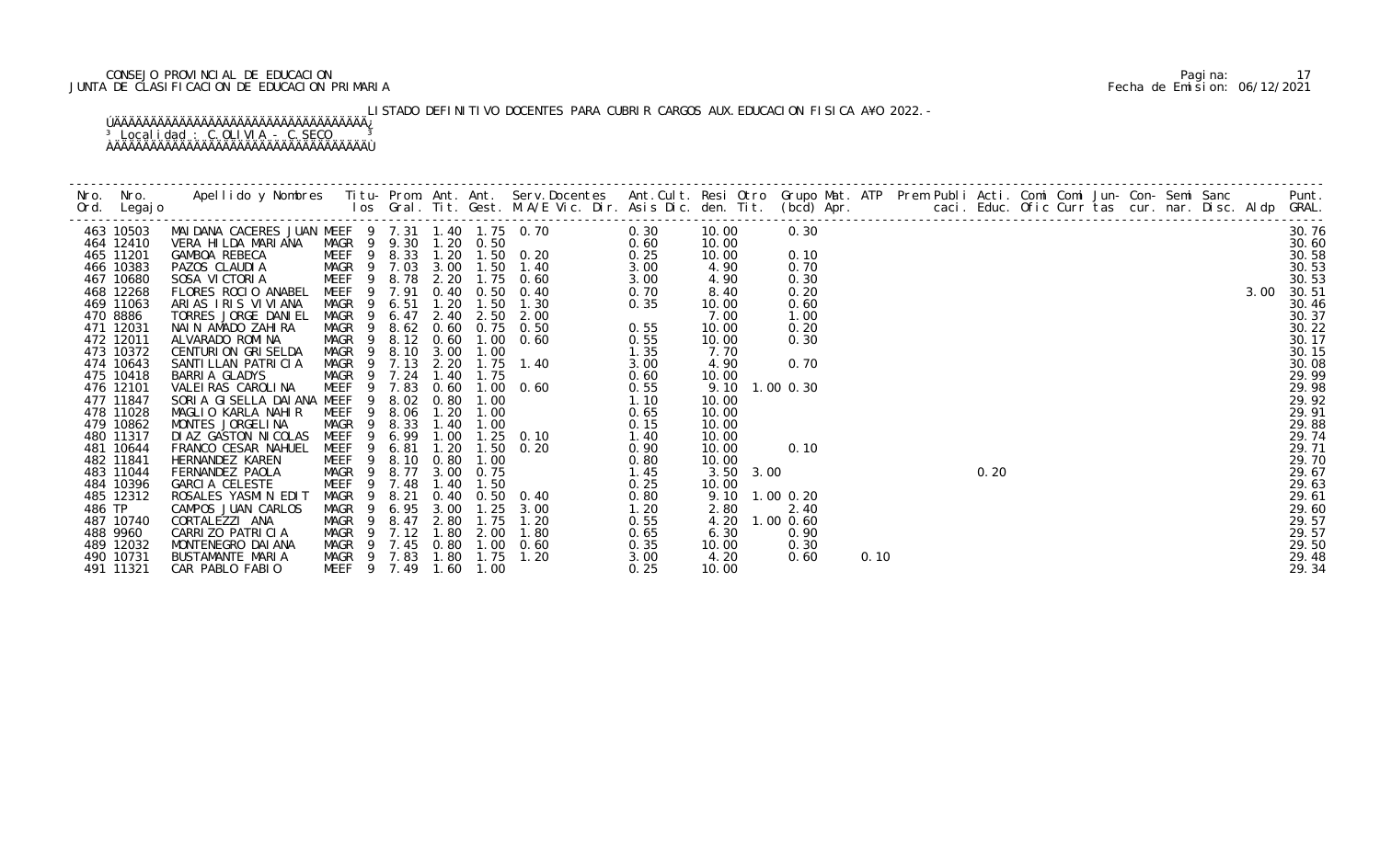# CONSEJO PROVINCIAL DE EDUCACION Pagina: 18 JUNTA DE CLASIFICACION DE EDUCACION PRIMARIA Fecha de Emision: 06/12/2021

LISTADO DEFINITIVO DOCENTES PARA CUBRIR CARGOS AUX.EDUCACION FISICA A¥O 2022.-

|          | 492 12254              |  |  |  |  | 10.00          | 0.10           |  |  |  |  |  |      | 29.18          |
|----------|------------------------|--|--|--|--|----------------|----------------|--|--|--|--|--|------|----------------|
|          | 493 11984              |  |  |  |  | 10.00          |                |  |  |  |  |  |      | 29.11          |
|          | 494 11509              |  |  |  |  |                | 3.50 2.50 0.50 |  |  |  |  |  |      | 29.10          |
|          | 495 11184<br>496 11783 |  |  |  |  | 10.00<br>7.00  | 0.40           |  |  |  |  |  | 3.00 | 29.03<br>29.02 |
|          | 497 12104              |  |  |  |  | 10.00          | 1.00           |  |  |  |  |  |      | 28.97          |
|          | 498 10287              |  |  |  |  | 4.90           | 0.70           |  |  |  |  |  |      | 28.93          |
| 499 9865 |                        |  |  |  |  | 5.60           |                |  |  |  |  |  |      | 28.88          |
|          | 500 11593              |  |  |  |  | 10.00          | 0.10           |  |  |  |  |  |      | 28.87          |
|          | 501 11904              |  |  |  |  | 10.00          |                |  |  |  |  |  |      | 28.86          |
|          | 502 12235              |  |  |  |  | 9.80           | 0.20           |  |  |  |  |  |      | 28.81          |
|          | 503 11940              |  |  |  |  | 10.00          |                |  |  |  |  |  |      | 28.80          |
|          | 504 12056              |  |  |  |  | 10.00          |                |  |  |  |  |  |      | 28.79          |
|          | 505 12529              |  |  |  |  | 10.00          |                |  |  |  |  |  |      | 28.77          |
|          | 506 11945              |  |  |  |  | 10.00          |                |  |  |  |  |  |      | 28.69          |
|          | 507 12233              |  |  |  |  | 10.00          | 0.20           |  |  |  |  |  |      | 28.64          |
|          | 508 12026              |  |  |  |  |                | 7.00 1.50 0.30 |  |  |  |  |  |      | 28.59          |
|          | 509 12054              |  |  |  |  | 10.00          |                |  |  |  |  |  |      | 28.56          |
|          | 510 10604              |  |  |  |  |                | 4.90 2.50 0.10 |  |  |  |  |  |      | 28.53<br>28.52 |
|          | 511 12043<br>512 12192 |  |  |  |  | 10.00<br>10.00 | 0.10           |  |  |  |  |  |      | 28.22          |
|          | 513 11503              |  |  |  |  | 7.70           | 0.50           |  |  |  |  |  |      | 28.20          |
|          | 514 10677              |  |  |  |  | 10.00          |                |  |  |  |  |  |      | 28.11          |
|          | 515 10297              |  |  |  |  | 4.20           |                |  |  |  |  |  |      | 28.09          |
|          | 516 12316              |  |  |  |  | 10.00          |                |  |  |  |  |  |      | 28.07          |
|          | 517 11000              |  |  |  |  | 4.20           | 0.50           |  |  |  |  |  | 2.00 | 28.05          |
|          | 518 11863              |  |  |  |  |                | 2.80 3.00 0.40 |  |  |  |  |  | 3.00 | 28.00          |
|          | 519 10849              |  |  |  |  | 6.30           |                |  |  |  |  |  |      | 27.88          |
|          | 520 12097              |  |  |  |  | 10.00          |                |  |  |  |  |  |      | 27.88          |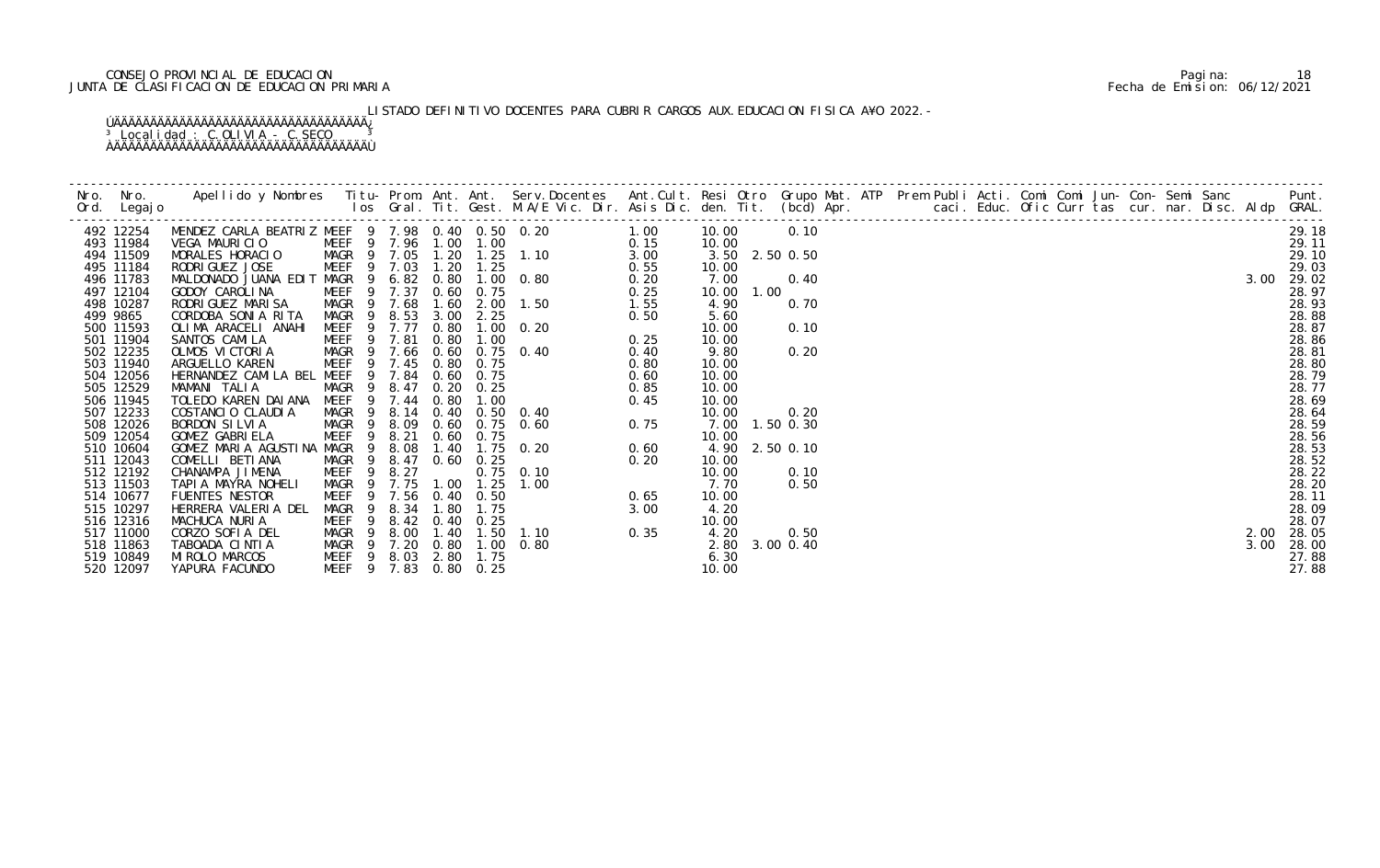# CONSEJO PROVINCIAL DE EDUCACION Pagina: 19 JUNTA DE CLASIFICACION DE EDUCACION PRIMARIA Fecha de Emision: 06/12/2021

LISTADO DEFINITIVO DOCENTES PARA CUBRIR CARGOS AUX. EDUCACION FISICA A¥O 2022.-

| 521 11115<br>522 12278<br>523 11739<br>524 12551<br>525 12715<br>526 12682<br>527 11572<br>528 9466<br>529 12654<br>530 12530<br>531 11693<br>532 11906<br>533 12513 |             |      |      | Apellido y Nombres Titu- Prom. Ant. Ant. Serv.Docentes Ant.Cult. Resi Otro Grupo Mat. ATP Prem Publi Acti. Comi Comi Jun- Con- Semi Sanc Punt.<br>Ios Gral. Tit. Gest. M.A/E Vic. Dir. Asis Dic. den. Tit. (bcd) Apr. |      | N DIC. den. Tit. (1962) Apr. 2001. Educ. Omi Comi Jun-Con-<br>1.2003. 00.0.20<br>1.0.2003. 00.0.20<br>1.0.20<br>1.0.00.20<br>1.0.00.20<br>1.0.00.20<br>1.0.00.20<br>1.0.00.20<br>1.0.00.20<br>2.0.20<br>2.0.20<br>2.0.20<br>2.0.20<br>2.0.20<br>2.0.20<br>2. |  |  |  |  |  |  |  |  |
|----------------------------------------------------------------------------------------------------------------------------------------------------------------------|-------------|------|------|-----------------------------------------------------------------------------------------------------------------------------------------------------------------------------------------------------------------------|------|--------------------------------------------------------------------------------------------------------------------------------------------------------------------------------------------------------------------------------------------------------------|--|--|--|--|--|--|--|--|
|                                                                                                                                                                      |             |      |      |                                                                                                                                                                                                                       |      |                                                                                                                                                                                                                                                              |  |  |  |  |  |  |  |  |
|                                                                                                                                                                      |             |      |      |                                                                                                                                                                                                                       |      |                                                                                                                                                                                                                                                              |  |  |  |  |  |  |  |  |
|                                                                                                                                                                      |             |      |      |                                                                                                                                                                                                                       |      |                                                                                                                                                                                                                                                              |  |  |  |  |  |  |  |  |
|                                                                                                                                                                      |             |      |      |                                                                                                                                                                                                                       |      |                                                                                                                                                                                                                                                              |  |  |  |  |  |  |  |  |
|                                                                                                                                                                      |             |      |      |                                                                                                                                                                                                                       |      |                                                                                                                                                                                                                                                              |  |  |  |  |  |  |  |  |
|                                                                                                                                                                      |             |      |      |                                                                                                                                                                                                                       |      |                                                                                                                                                                                                                                                              |  |  |  |  |  |  |  |  |
|                                                                                                                                                                      |             |      |      |                                                                                                                                                                                                                       |      |                                                                                                                                                                                                                                                              |  |  |  |  |  |  |  |  |
|                                                                                                                                                                      |             |      |      |                                                                                                                                                                                                                       |      |                                                                                                                                                                                                                                                              |  |  |  |  |  |  |  |  |
|                                                                                                                                                                      |             |      |      |                                                                                                                                                                                                                       |      |                                                                                                                                                                                                                                                              |  |  |  |  |  |  |  |  |
|                                                                                                                                                                      |             |      |      |                                                                                                                                                                                                                       |      |                                                                                                                                                                                                                                                              |  |  |  |  |  |  |  |  |
|                                                                                                                                                                      |             |      |      |                                                                                                                                                                                                                       |      |                                                                                                                                                                                                                                                              |  |  |  |  |  |  |  |  |
|                                                                                                                                                                      |             |      |      |                                                                                                                                                                                                                       |      |                                                                                                                                                                                                                                                              |  |  |  |  |  |  |  |  |
| 534 12652                                                                                                                                                            |             |      |      |                                                                                                                                                                                                                       |      |                                                                                                                                                                                                                                                              |  |  |  |  |  |  |  |  |
| 535 12485                                                                                                                                                            |             |      |      |                                                                                                                                                                                                                       |      |                                                                                                                                                                                                                                                              |  |  |  |  |  |  |  |  |
| 536 12145                                                                                                                                                            |             |      |      |                                                                                                                                                                                                                       |      |                                                                                                                                                                                                                                                              |  |  |  |  |  |  |  |  |
| 537 11360                                                                                                                                                            |             |      |      |                                                                                                                                                                                                                       |      |                                                                                                                                                                                                                                                              |  |  |  |  |  |  |  |  |
| 538 12318                                                                                                                                                            |             |      |      |                                                                                                                                                                                                                       |      |                                                                                                                                                                                                                                                              |  |  |  |  |  |  |  |  |
| 539 12645<br>540 11124                                                                                                                                               |             |      |      |                                                                                                                                                                                                                       |      |                                                                                                                                                                                                                                                              |  |  |  |  |  |  |  |  |
| 541 10091                                                                                                                                                            |             |      |      |                                                                                                                                                                                                                       |      |                                                                                                                                                                                                                                                              |  |  |  |  |  |  |  |  |
| 542 11048                                                                                                                                                            |             |      |      |                                                                                                                                                                                                                       |      |                                                                                                                                                                                                                                                              |  |  |  |  |  |  |  |  |
| 543 12737                                                                                                                                                            |             |      |      |                                                                                                                                                                                                                       |      |                                                                                                                                                                                                                                                              |  |  |  |  |  |  |  |  |
| 544 10360                                                                                                                                                            |             |      |      |                                                                                                                                                                                                                       |      |                                                                                                                                                                                                                                                              |  |  |  |  |  |  |  |  |
| 545 11320                                                                                                                                                            |             |      |      |                                                                                                                                                                                                                       |      |                                                                                                                                                                                                                                                              |  |  |  |  |  |  |  |  |
| 546 12526                                                                                                                                                            |             |      |      |                                                                                                                                                                                                                       |      |                                                                                                                                                                                                                                                              |  |  |  |  |  |  |  |  |
| 547 11130                                                                                                                                                            |             |      |      |                                                                                                                                                                                                                       |      |                                                                                                                                                                                                                                                              |  |  |  |  |  |  |  |  |
| 548 12111                                                                                                                                                            |             |      |      |                                                                                                                                                                                                                       |      |                                                                                                                                                                                                                                                              |  |  |  |  |  |  |  |  |
| 549 10856<br>RIVERA MARCELA                                                                                                                                          | MAGR<br>- 9 | 6.50 | 2.20 | $1.75$ 0.40                                                                                                                                                                                                           | 0.25 |                                                                                                                                                                                                                                                              |  |  |  |  |  |  |  |  |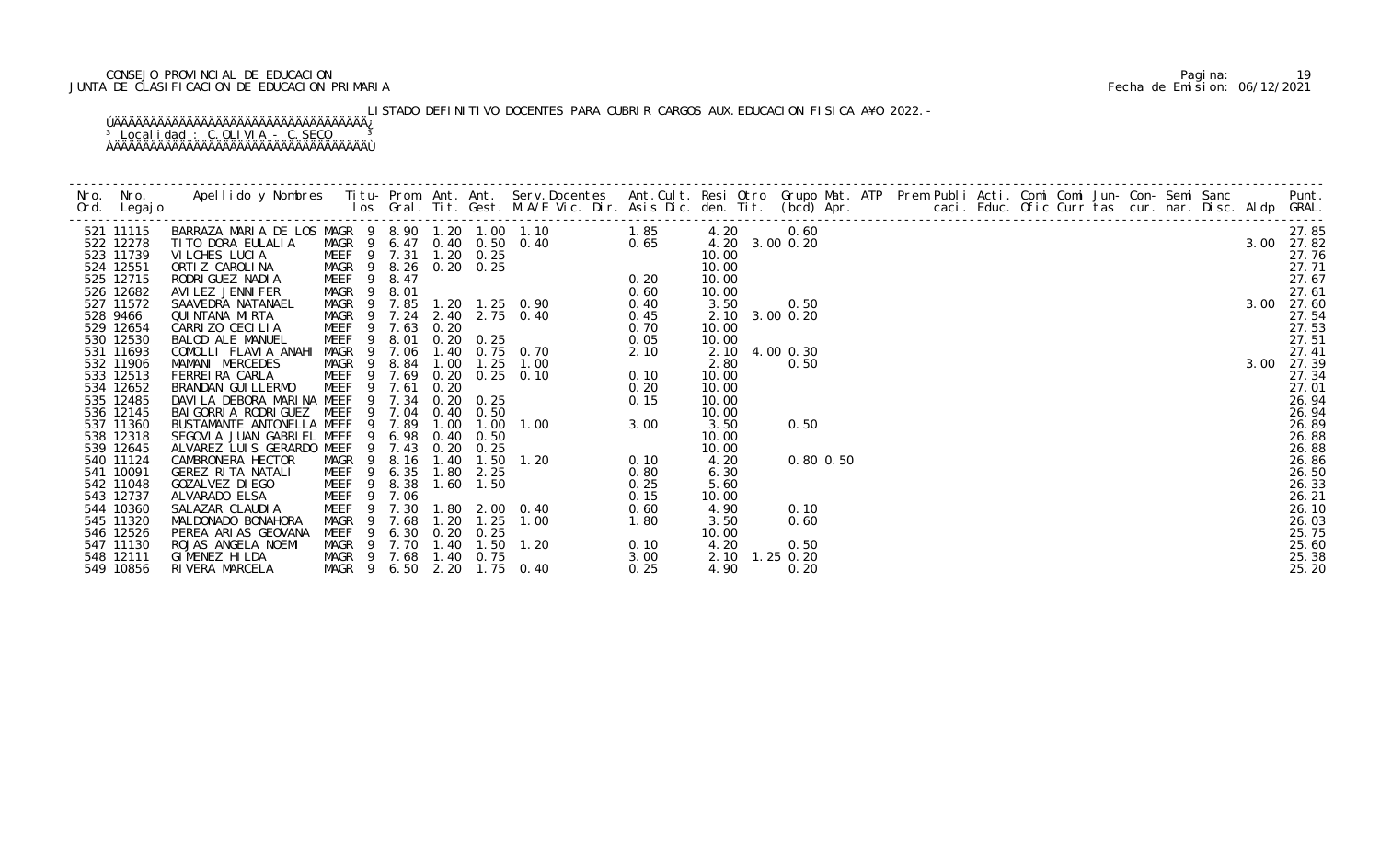# CONSEJO PROVINCIAL DE EDUCACION Pagina: 20 JUNTA DE CLASIFICACION DE EDUCACION PRIMARIA Fecha de Emision: 06/12/2021

LISTADO DEFINITIVO DOCENTES PARA CUBRIR CARGOS AUX. EDUCACION FISICA A¥O 2022.-

| 550 11311              | TABOADA JUAN RAMON MAGR 9 7.44 1.20 1.25 1.20   |                  |      |                  |                       | $0.05$<br>$3.00$<br>$0.15$                                                                                                                                                                                                                                                                                                 |      | 4.20           | 0.60          |  |  |  |  |  |      | 24.89          |
|------------------------|-------------------------------------------------|------------------|------|------------------|-----------------------|----------------------------------------------------------------------------------------------------------------------------------------------------------------------------------------------------------------------------------------------------------------------------------------------------------------------------|------|----------------|---------------|--|--|--|--|--|------|----------------|
| 551 11861              | TRONCOSO MARINA                                 |                  |      |                  |                       | MAGR 9 7.11 0.60 0.50 0.40                                                                                                                                                                                                                                                                                                 |      | 7.00           | 0.20          |  |  |  |  |  |      | 24.86          |
| 552 12063              | MEJIA VARGAS ROXANA                             |                  |      |                  |                       | MAGR 9 7.74 0.60 0.75 0.30                                                                                                                                                                                                                                                                                                 |      | 6.30           | 0.10          |  |  |  |  |  |      | 24.79          |
| 553 12888              | PURAFIL MORA ROSA                               |                  |      | MAGR 9 8.39 2.60 |                       | 1.20                                                                                                                                                                                                                                                                                                                       |      |                | 0.60          |  |  |  |  |  |      | 24.79          |
| 554 11536              | VI LLALBA JULI ETA                              |                  |      |                  |                       | MAGR 9 7.41 1.20 1.25 0.80<br>$\frac{1}{2}$<br>$\frac{1}{2}$<br>$\frac{1}{2}$<br>$\frac{1}{2}$<br>$\frac{1}{2}$<br>$\frac{1}{2}$<br>$\frac{1}{2}$<br>$\frac{1}{2}$<br>$\frac{1}{2}$<br>$\frac{1}{2}$<br>$\frac{1}{2}$<br><br>$\frac{1}{2}$<br><br><br><br><br><br><br><br><br><br><br><br><br><br><br><br><br><br><br><br> |      | 3.50           | $0.40$ $0.50$ |  |  |  |  |  |      | 24.21          |
| 555 11792              | DAVALOS FABIOLA                                 |                  |      |                  |                       | MAGR 9 8.44 0.80 0.75 0.70                                                                                                                                                                                                                                                                                                 |      | 2.10           | 0.30          |  |  |  |  |  | 2.00 | 24.09          |
| 556 11297<br>557 12539 | GARCETE MIRIAN<br>ETCHEVERRY MARIA              | MAGR 9 8.09      |      | 1.40             | 1.25                  | 0.20 0.25 0.10                                                                                                                                                                                                                                                                                                             |      | 4.20           |               |  |  |  |  |  |      | 23.94<br>23.93 |
| 558 11588              | SOLIS NURIA GRISELDA MEEF                       | MAGR 9 9.03<br>9 | 8.03 | 1.20             | 1.25                  | 0. 70                                                                                                                                                                                                                                                                                                                      |      | 4.90<br>2.80   | $0.50$ $0.20$ |  |  |  |  |  |      | 23.68          |
| 559 11878              | HERRERA MARIA DE LOS MAGR 9 7.91                |                  |      |                  |                       | 0.80 1.00 0.80                                                                                                                                                                                                                                                                                                             | 0.80 | 2.80           | 0.40          |  |  |  |  |  |      | 23.51          |
| 560 11597              | DOMI NGUEZ NI MI A                              |                  |      |                  |                       |                                                                                                                                                                                                                                                                                                                            |      | 1.40 1.25 0.10 |               |  |  |  |  |  |      | 23.29          |
| 561 12168              | CORTEZ MAIRA BEATRIZ MAGR 9 7.24 1.00 0.75 0.50 |                  |      |                  |                       | S MAGR 9 7.91 0.80 1.00 0.80 0.80<br>MEEF 9 8.04 1.00 1.25 0.20 1.05<br>2 MAGR 9 7.24 1.00 0.75 0.50 1.75<br>MEEF 9 8.25<br>MAGR 9 8.12 2.20 0.75 0.40<br>MAGR 9 7.43 1.40 0.75 0.40<br>MAGR 9 7.43 1.40 0.75 0.20 0.10<br>MEEF 9 7.91 1.00                                                                                |      | 1.50<br>1.40   |               |  |  |  |  |  |      | 23.14          |
| 562 12826              | GANAM JULIO KARIM                               |                  |      |                  |                       |                                                                                                                                                                                                                                                                                                                            |      | 5.60           |               |  |  |  |  |  |      | 22.85          |
| 563 12119              | LAZARTE CELESTE                                 |                  |      |                  |                       |                                                                                                                                                                                                                                                                                                                            |      | 2.10           | 0.20          |  |  |  |  |  |      | 22.77          |
| 564 12107              | ALZAGA CECILIA                                  | MAGR 9 7.43      |      |                  |                       |                                                                                                                                                                                                                                                                                                                            |      | 2.10           |               |  |  |  |  |  |      | 22.23          |
| 565 11591              | ROMAN GABRIELA                                  |                  |      |                  | MAGR 9 7.10 1.00 1.25 |                                                                                                                                                                                                                                                                                                                            |      | 3.50           |               |  |  |  |  |  |      | 21.95          |
| 566 11526              | FLEITA LEANDRO                                  |                  |      |                  |                       |                                                                                                                                                                                                                                                                                                                            |      | 1.40           | 0.10          |  |  |  |  |  |      | 21.81          |
| 567 11339              | BRITO LEONARDO RENE                             |                  |      |                  |                       |                                                                                                                                                                                                                                                                                                                            |      | 1.40           | 0.20          |  |  |  |  |  |      | 21.63          |
| 568 12459              | PEREZ NORMA CATALINA MAGR 9 8.03                |                  |      |                  |                       |                                                                                                                                                                                                                                                                                                                            |      | 0.70           | 0.60          |  |  |  |  |  |      | 21.63          |
| 569 12727              | JARA TAMARA                                     |                  |      |                  |                       |                                                                                                                                                                                                                                                                                                                            |      | 3.50           |               |  |  |  |  |  |      | 21.62          |
| 570 12881              | RUIZ LEDESMA MATIAS MEEF 9 8.21                 |                  |      |                  |                       |                                                                                                                                                                                                                                                                                                                            |      | 4.20           |               |  |  |  |  |  |      | 21.61          |
| 571 12108              | BORD N JOS LUIS                                 |                  |      |                  |                       |                                                                                                                                                                                                                                                                                                                            |      | 1.40           | 0.10          |  |  |  |  |  |      | 21.54          |
| 572 12127              | CHUQUI MI A KAROL                               |                  |      |                  |                       |                                                                                                                                                                                                                                                                                                                            |      | 2.10           |               |  |  |  |  |  |      | 21.15          |
| 573 12027              | DAVALOS FRANCISCO                               |                  |      |                  |                       |                                                                                                                                                                                                                                                                                                                            |      | 2.10           | 0.30          |  |  |  |  |  |      | 21.11          |
| 574 11985              | CENTURION ROXANA                                |                  |      |                  |                       |                                                                                                                                                                                                                                                                                                                            |      | 1.40           | 0.20          |  |  |  |  |  |      | 21.09          |
| 575 11706              | SANCHEZ NEGRETTE                                |                  |      |                  |                       |                                                                                                                                                                                                                                                                                                                            |      | 2.10           |               |  |  |  |  |  |      | 20.98          |
| 576 11642              | ABALLAY TATI ANA DEL                            | MEEF 9 7.20      |      |                  |                       | 0. 20 $0.75$<br>1. 15<br>1.00 1.25 0.20                                                                                                                                                                                                                                                                                    |      | 1.40           | 0.10          |  |  |  |  |  |      | 20.90          |
| 577 12876              | PAILLAN IVAN GABRIEL MEEF 9 7.39                |                  |      |                  |                       |                                                                                                                                                                                                                                                                                                                            |      | 4.20           |               |  |  |  |  |  |      | 20.59          |
| 578 12647              | ARCE DANI ELA                                   |                  |      |                  | MAGR 9 8.90 1.00 0.25 |                                                                                                                                                                                                                                                                                                                            | 1.15 |                |               |  |  |  |  |  |      | 20.30          |